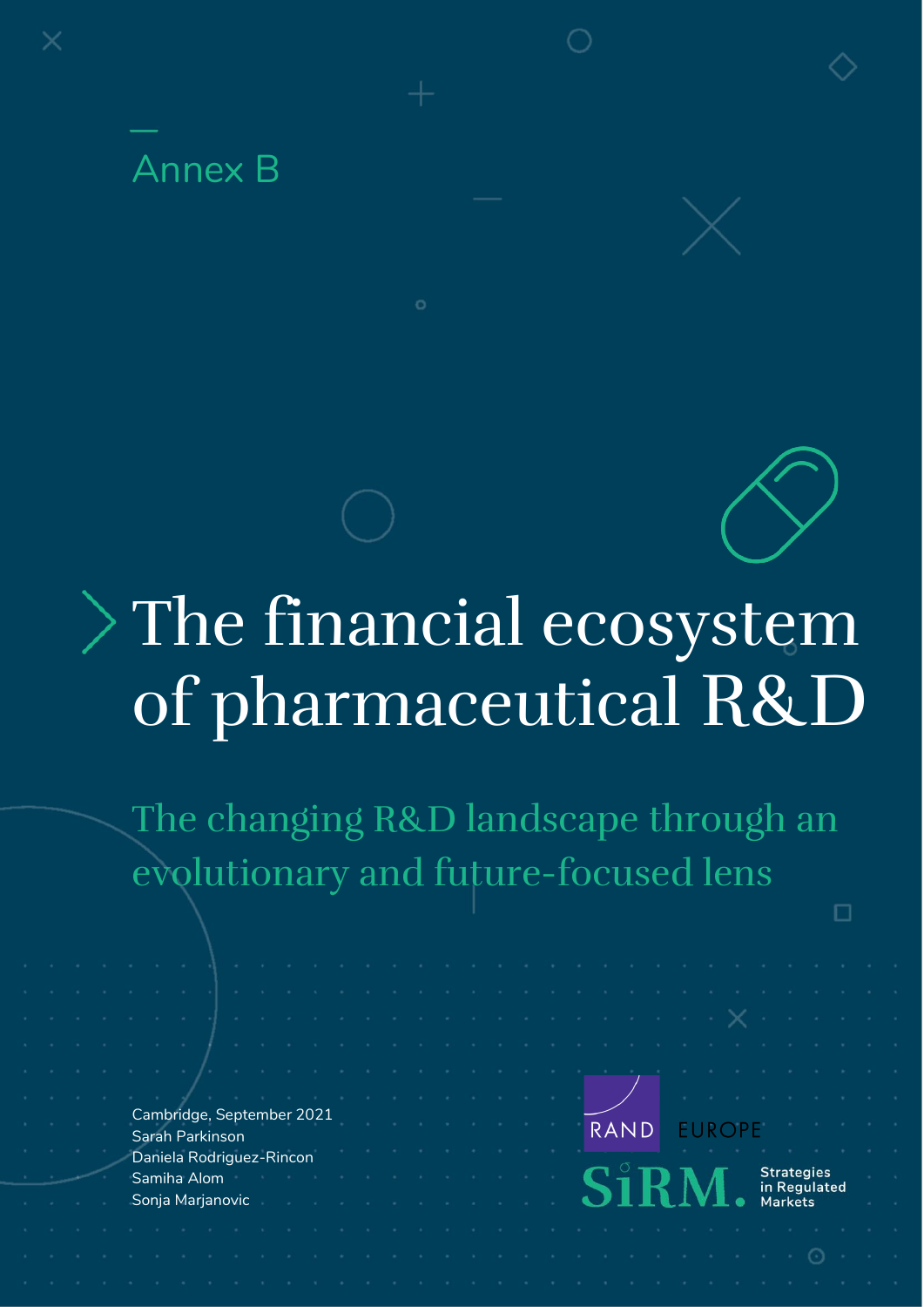## **Table of contents**

| 1  | Introduction and methods |                                                                                |    |  |  |  |  |  |  |  |  |
|----|--------------------------|--------------------------------------------------------------------------------|----|--|--|--|--|--|--|--|--|
|    | 1.1.                     | Readers' guide                                                                 | 2  |  |  |  |  |  |  |  |  |
|    | 1.2.                     | Methodology for stakeholder interviews                                         |    |  |  |  |  |  |  |  |  |
| 2. | <b>Findings</b>          |                                                                                | 6  |  |  |  |  |  |  |  |  |
|    | 2.1.                     | Key changes over the past decade have influenced how the financial ecosystem   |    |  |  |  |  |  |  |  |  |
|    |                          | of pharmaceutical looks today                                                  | 6  |  |  |  |  |  |  |  |  |
|    | 2.2.                     | Key influences on pharmaceutical R&D's future financial ecosystem: likely      |    |  |  |  |  |  |  |  |  |
|    |                          | trajectories and uncertainties                                                 | 22 |  |  |  |  |  |  |  |  |
|    | 2.3.                     | Making the financial ecosystem fitter for the future: stakeholder views on key |    |  |  |  |  |  |  |  |  |
|    |                          | areas requiring action                                                         | 42 |  |  |  |  |  |  |  |  |
|    | Appendix                 |                                                                                | 46 |  |  |  |  |  |  |  |  |
|    |                          | Interviewees consulted                                                         | 46 |  |  |  |  |  |  |  |  |
|    |                          | Interview topic guides                                                         | 48 |  |  |  |  |  |  |  |  |
|    |                          |                                                                                |    |  |  |  |  |  |  |  |  |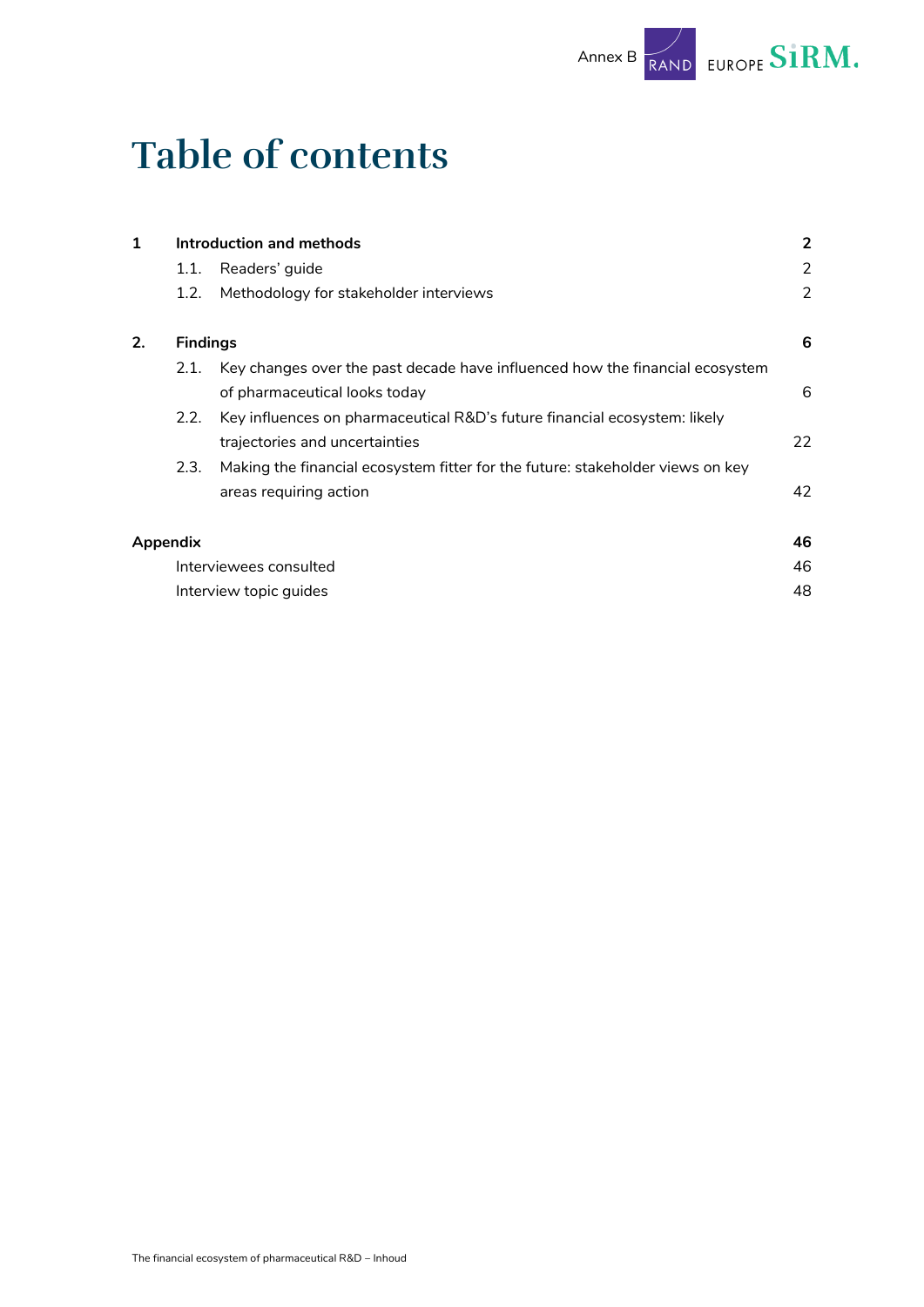## <span id="page-2-0"></span>**1 Introduction and methods**

## <span id="page-2-1"></span>1.1. Readers' guide

Annex B summarises a work package for this study investigating the drivers of pharmaceutical R&D financing, how they have evolved in the past and how they may evolve in the future. This work built on the study's existing mapping of the current landscape, providing a more in-depth exploration of relevant stakeholders' views about the implications of current pharmaceutical R&D financing and possible steps to help optimise the financial ecosystem for the future. We conducted semi-structured interviews with key stakeholders to complement more quantitative parts of the study and provide additional insights based on the experiential knowledge of stakeholders in pharmaceutical R&D's financial ecosystem.

In the contents that follow:

- We briefly overview the methodology used for the stakeholder interviews (Section [1.2\)](#page-2-2).
- We reflect on key learning gained about changes in diverse areas of the pharmaceutical R&D ecosystem over the past decade and what it looks like today (Sectio[n 2.1\)](#page-6-1).
- We consider factors that will play a role in how this ecosystem evolves and their implications for R&D financing in the future (section [2.2\)](#page-22-0). According to some of the stakeholders we spoke to, some future influences are more certain than others. Understanding perceived certainties and uncertainties is important for decision-makers considering possible future actions to support a sustainable and effective financial ecosystem for pharmaceutical R&D.
- We also share stakeholder views on potential policy priorities to consider in making the financial ecosystem for pharmaceutical R&D fitter for the future (Section [2.3\)](#page-42-0).

RAND Europe led this document and associated work package.

### <span id="page-2-2"></span>1.2. Methodology for stakeholder interviews

This part of the study comprised 31 semi-structured interviews with key stakeholders conducted by RAND Europe. Interviewees were selected via desk research and relevant professional networks in consultation with the scientific advisory committee for this project and the Department of Pharmaceutical Affairs and Medical Technology at the Dutch Ministry of Health, Welfare and Sports (VWS). Interviewees included (i) private-sector stakeholders (e.g. biotechnology companies, pharmaceutical companies, network initiative representatives), (ii) academic experts and consultants on the topic of pharmaceutical R&D, innovation and its financing, (iii) diverse types of investors (e.g. standalone venture capital, corporate venture capital, government and intergovernmental organisations, not-for-profits), and (iii) policymaking and regulatory body representatives. Interviewees were selected to represent diverse stakeholder groups and geographies.

The interviews were semi-structured to allow the interviewer to adapt the conversation based on each interviewee's expertise and provide opportunities for additional follow-up questions based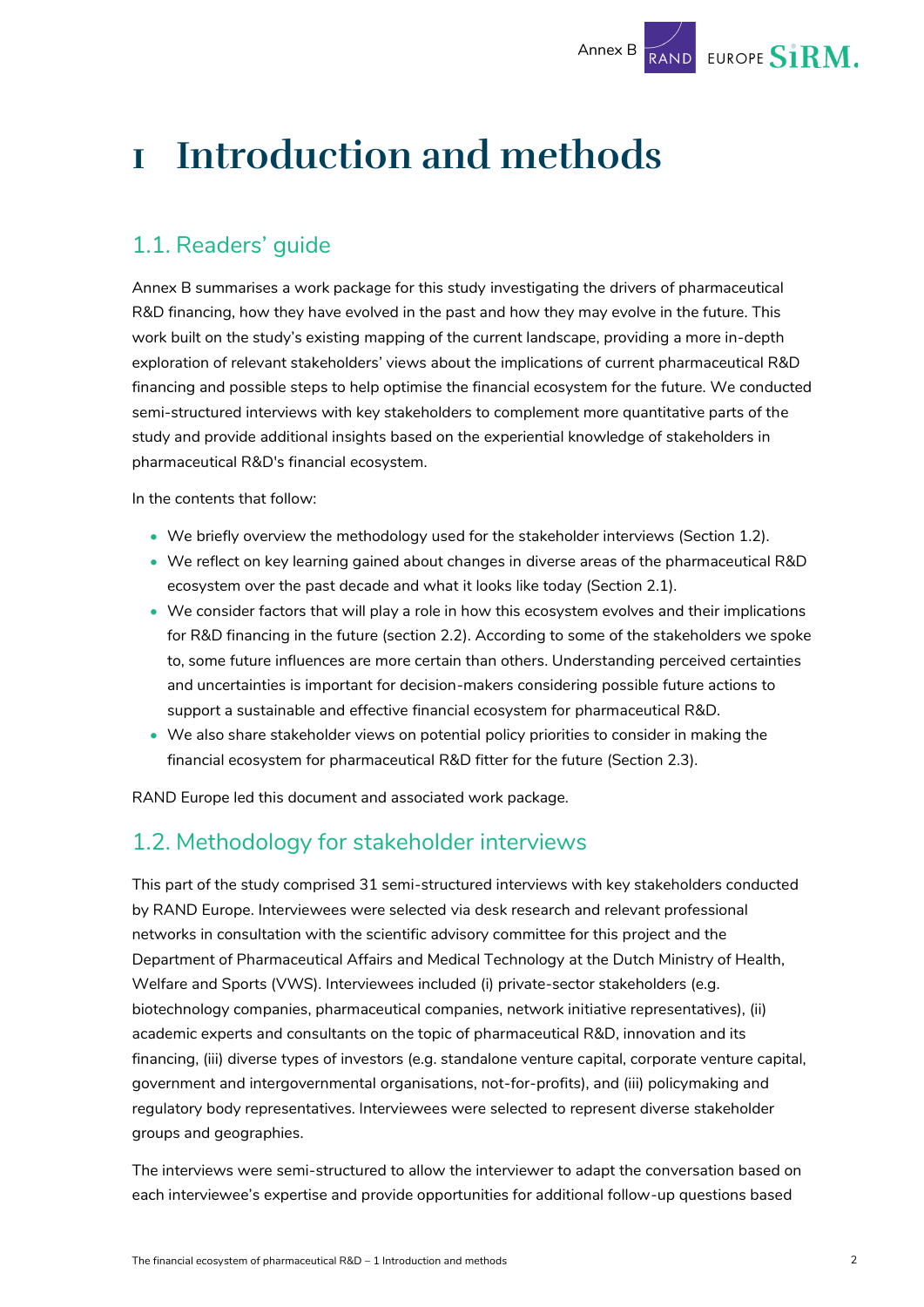

on initial responses. We created a topic guide for each stakeholder group that broadly covered the questions outlined in [Text box](#page-3-0) 1 below. However, we adapted the exact questions asked in each interview to the stakeholder's sector. After each question, the interviewer asked additional probing questions where appropriate to understand the implications for pharmaceutical R&D financing, how trends have changed over time, how they may change in the future, who captures value and how.

Warm-up question on key influences likely to unfold in the future:

1 What are the biggest changes or influencing factors that will impact how pharmaceutical R&D is financed in the next ten years?

Historical evolution and how the pharmaceutical R&D ecosystem and financing landscape looks like today:

2 From a historical view, what have been the most significant changes over the past decade in how pharmaceutical R&D happens?

Exploring innovator behaviours:

- 3 Are SMEs/Biotechs increasingly trying to grow and move into later stage R&D? If so, why?
- 4 What factors drive large pharmaceutical-company decisions about whether to fund earlier-stage R&D internally or to look externally to source innovation?

Costs of R&D:

- 5 How have the costs of pharmaceutical R&D changed over time?
- 6 Why do cost estimates vary between studies that look at the cost of pharmaceutical R&D?

Investor dynamics in the landscape:

- 7 What is the investor landscape like, and how might it change in the future?
- 8 What has driven the growth of the venture capital (VC) sector in pharmaceutical R&D?
- 9 What factors motivate each type of investor in pharmaceutical R&D?
- 10 When and how is value captured from investments (e.g. timelines, types of transactions)?

Looking to the future:

11 Building on question one about key influences on the future, what is likely to happen, and what are the biggest unknowns or uncertainties about the financial ecosystem for pharmaceutical R&D in the future?

Areas for potential action:

12 What needs to change for the financial ecosystem for pharmaceutical R&D to be fitter for the future?

<span id="page-3-0"></span>Text box 1. Sample topic guide for interviews.

#### **1.2.1. Interview administration and conduct**

Interviewees were invited to participate via email. The invitation included information about the study, a link to access a letter of support from VWS, and a link to access a project information sheet, privacy notice, and consent form. A total of 31 interviewees agreed to participate and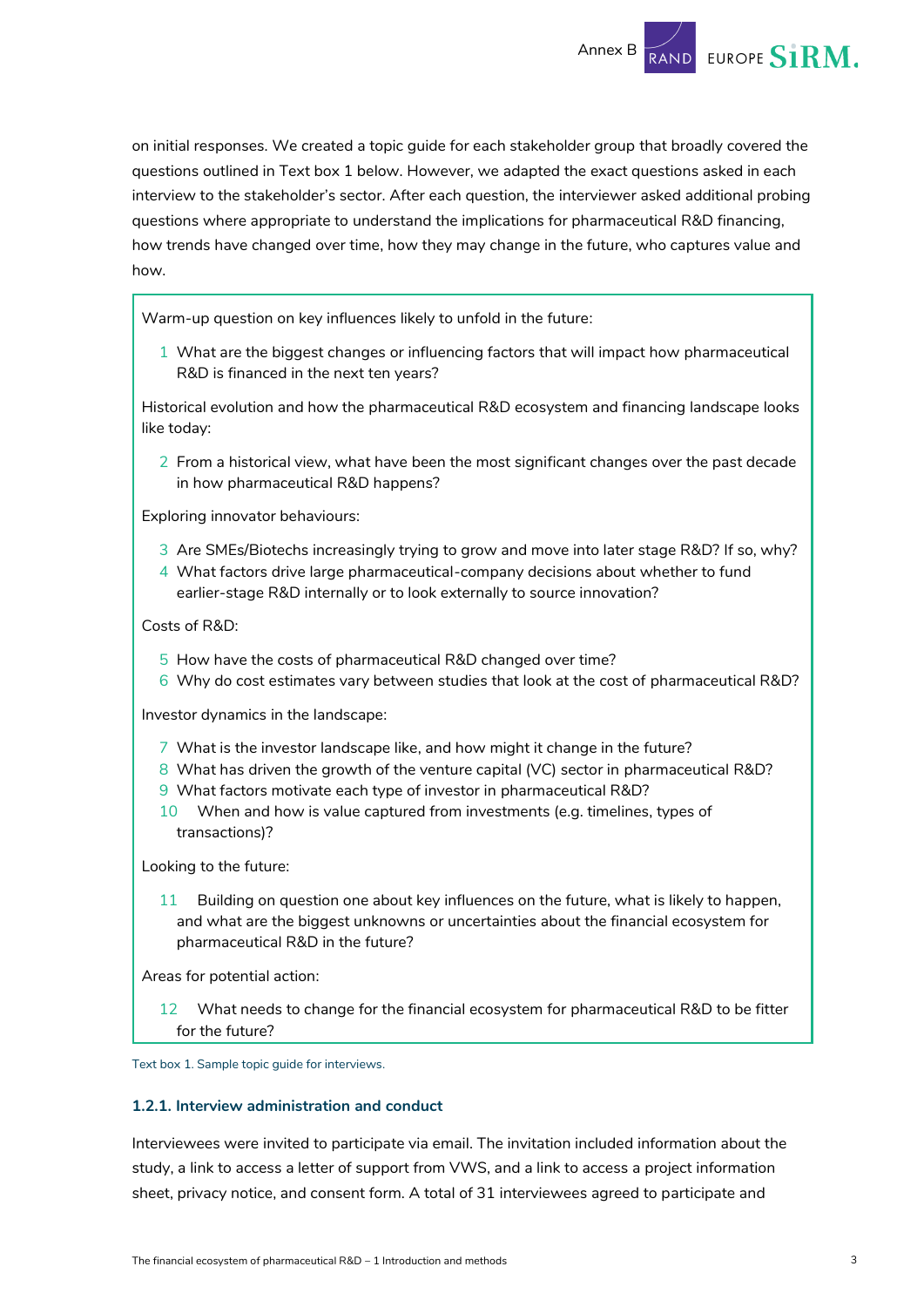Annex B  $\overline{R}$  EUROPE S1RM.

arranged an interview. After an initial invitation, we contacted interviewees again to follow up with them about their willingness to participate in an interview. We obtained informed consent via an online platform, with all interviewees consenting to participate in a recorded interview and have their information used in this study.

Most interviews were conducted via Microsoft Teams using video and voice-call functions, except two interviews completed via a written response. Interviews lasted between 30 minutes and 1 hour depending on interviewee availability, with the majority scheduled for 1 hour. The interviewer provided an overview of the study and interview before starting and reiterated (from the information sheet) that the interviewee may not be able to answer every question and could skip any question they felt unable or uncomfortable answering. The interviewer also verbally confirmed the interviewees' consent to be recorded before starting to record. A note-taker on the research team took detailed notes during each interview and afterwards from recordings. Although interviews were not transcribed, the note-taker used the recording to capture short verbatim quotes, where relevant, regarding particularly illustrative ideas or examples.

#### **1.2.2. Interview analysis and reporting**

RAND Europe thematically analysed interviews using a narrative synthesis approach, identifying the themes of each interview question, areas of concordance, and any areas of divergence of views between interviewees. For each interview question, one researcher read all detailed notes from each interview and identified themes within overarching coding categories. These categories concerned key changes over time influencing the pharmaceutical R&D ecosystem and how it looks today, influences on the future financial ecosystem of pharmaceutical R&D, and key areas where action may be needed to make the ecosystem fitter for the future. The research team used an anonymous code to report interviewees' views under each theme. We reference interviewees using an anonymised code throughout this report to protect the sensitive nature of their responses while indicating the weight of evidence under each theme.

We would like to emphasise that the purpose of this work package is not to quantify views but to share insights on the diversity of perspectives. The reader should interpret the reported views as representing the richness and variety of key experts' thinking and as a resource complementing quantitative insights gathered and analysed in this project's other work packages.

#### **1.2.3. Limitations and caveats**

The interviews provide a rich context supplementing insights from quantitative work packages on the financial ecosystem of pharmaceutical R&D. Both qualitative and quantitative approaches to studying the financial ecosystem of pharmaceutical R&D have their own merits and limitations, and the qualitative and in-depth interviews aimed to provide additional depth, nuance and context by bringing in diverse stakeholders' highly valued experiential knowledge.

However, there are some limitations to consider when interpreting the data. Since our sample was limited to 31 interviews, additional views may need to be considered in future research efforts. However, the interviews were in-depth, providing substantial detail and nuance and involving key senior-level experts and practitioners across diverse stakeholder groups. They largely revealed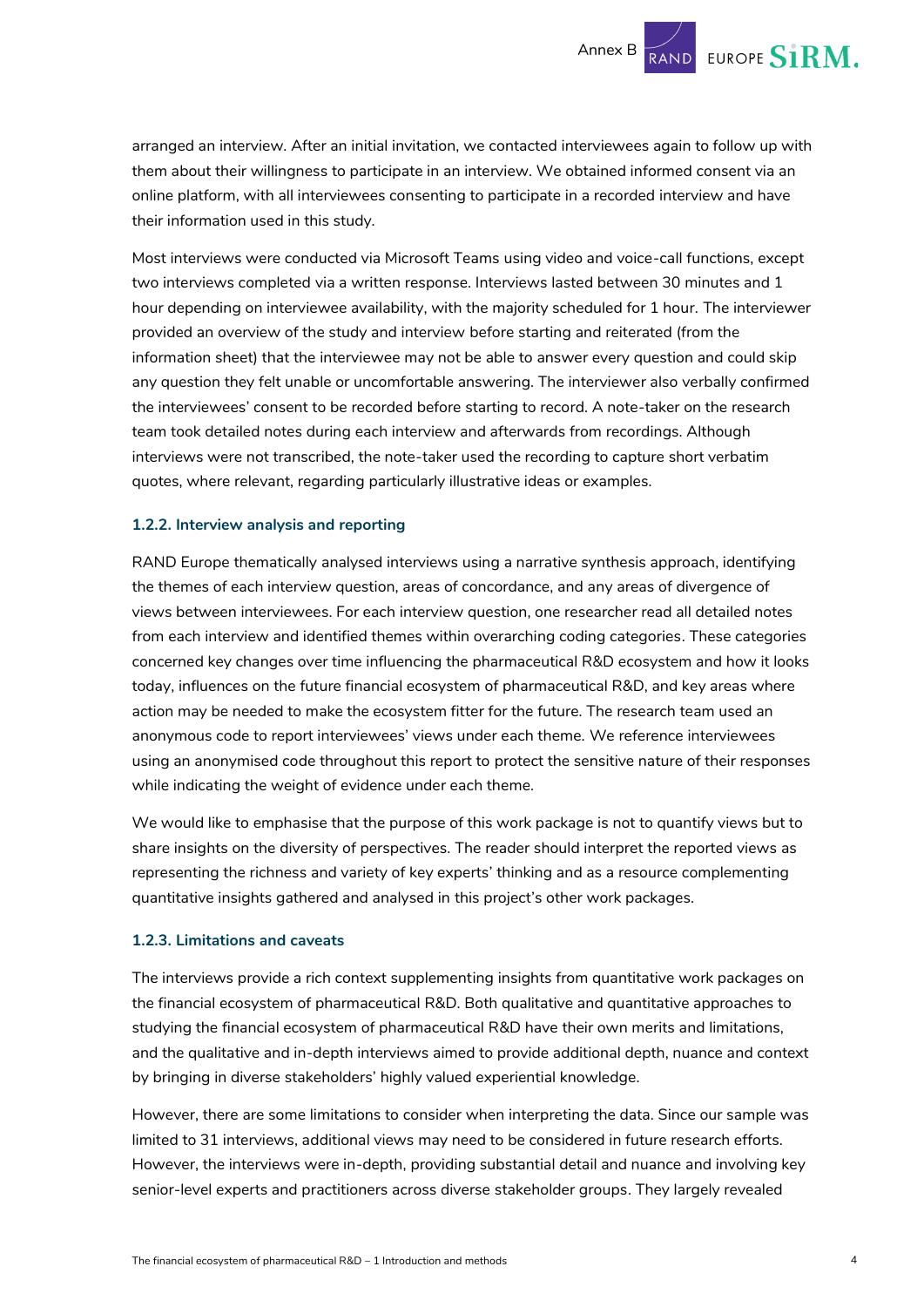

complementary rather than opposing views. Where views were mixed, we highlight this in the document's narrative. It is also worth noting that non-financial and financial (e.g. investment dynamics, cost-related factors, pricing) aspects of the pharmaceutical R&D ecosystem are intimately related such that stakeholders commented on bigger-picture issues and, where possible, linked them to financial considerations.

Though internationally focused, our study sample has a higher representation from the Netherlands, US and UK than other geographies. However, many interviewees had expertise in working across geographies (including academics, consultants, industry representatives, investors, policymakers and regulators) and offered valuable international perspectives.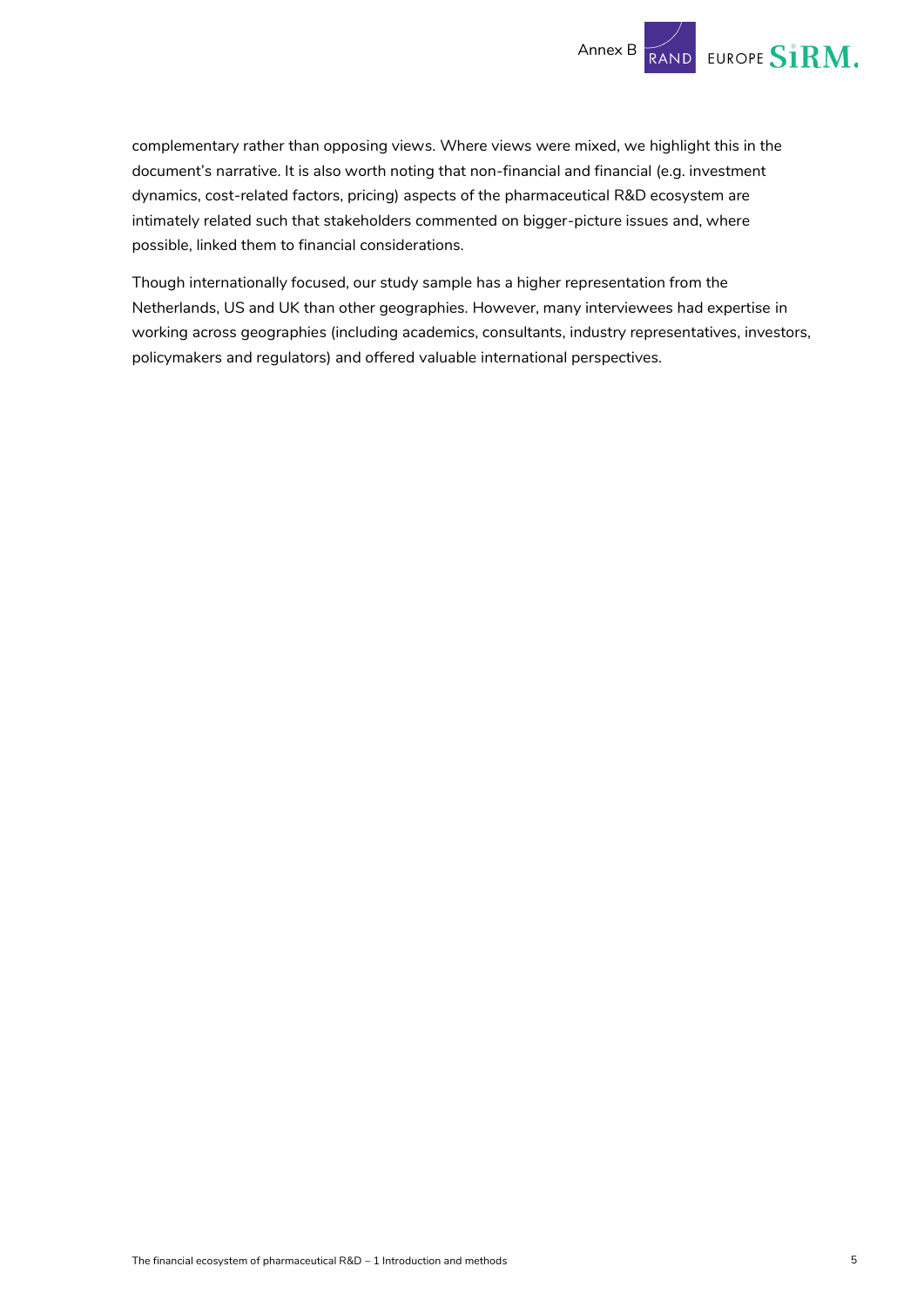## <span id="page-6-0"></span>**2. Findings**

## <span id="page-6-1"></span>2.1. Key changes over the past decade have influenced how the financial ecosystem of pharmaceutical looks today

To identify important potential influences on the future landscape for financing pharmaceutical R&D, it is crucial first to reflect on and understand key changes in the pharmaceutical R&D landscape over the past decade and their relationship to how R&D is financed.

Based on findings from interviews, key changes in pharmaceutical R&D's financial ecosystem are summarised in [Text box](#page-7-0) 2. Each theme is expanded on in the contents that follow.

- Scientific and technological breakthroughs have facilitated pharmaceutical R&D in new areas and enabled the involvement of more diverse types of innovators. However, such breakthroughs have also increased R&D costs and complexity.
- There has been a gradual shift from 'blockbuster' drugs towards more personalised approaches and segmented markets, suggesting investments in indications with smaller patient populations than the mass markets characterising the 'blockbuster' innovation model. However, depending on drug pricing, the market for smaller patient populations can still generate sizeable revenue and profit.
- Collaboration between diverse R&D actors has also grown over the last decade, with pharmaceutical companies increasingly looking externally to source early-stage innovation assets. New collaborations between different types of innovators (e.g. biotechnology companies, pharmaceutical companies and technology companies) are also emerging, as are new types of cross-sectoral relationships between funders and innovators (e.g. notfor-profits engaging more with industry than previously). Investor diversity and their appetite for investment have also increased. Moreover, we are seeing new investment models emerging, such as Special Purpose Acquisition Companies (SPACS) and megafunds, to support capital needs and maximise the opportunities created by science; however, their longevity and traction remain to be seen.
- There is significant variation in how and when value is captured in pharmaceutical R&D, depending on factors including a company's strategic intent in pursuing a transaction and the state of the market. Risk levels will influence the scale of expected returns from valuecapture related transactions. Mergers and acquisitions remain the dominant value-capture model for most biotechnology companies/SMEs.
- There have been improvements in the supply of research talent and labour mobility between academia and industry, although the latter may vary between countries.
- Availability and access to venture capital funding have increased, although this varies across geographies. Access to capital has remained highest in the US, with Europe and Asia-Pacific (APAC) regions also demonstrating growth. There are some concerns about whether Europe may risk lagging behind other growth markets in the future.
- There is more focus on scaling up biotechnology companies to engage in later R&D phases (rather than being acquired) than in the past. Biotechnology companies' ability to pursue a growth strategy and move into later R&D stages depends on many factors, not least the company's therapeutic and technological focus (e.g. more likely for areas like rare diseases and companies with platform technologies), ability to attract capital, revenue position and ability to outsource parts of the R&D process such as clinical trials and sales.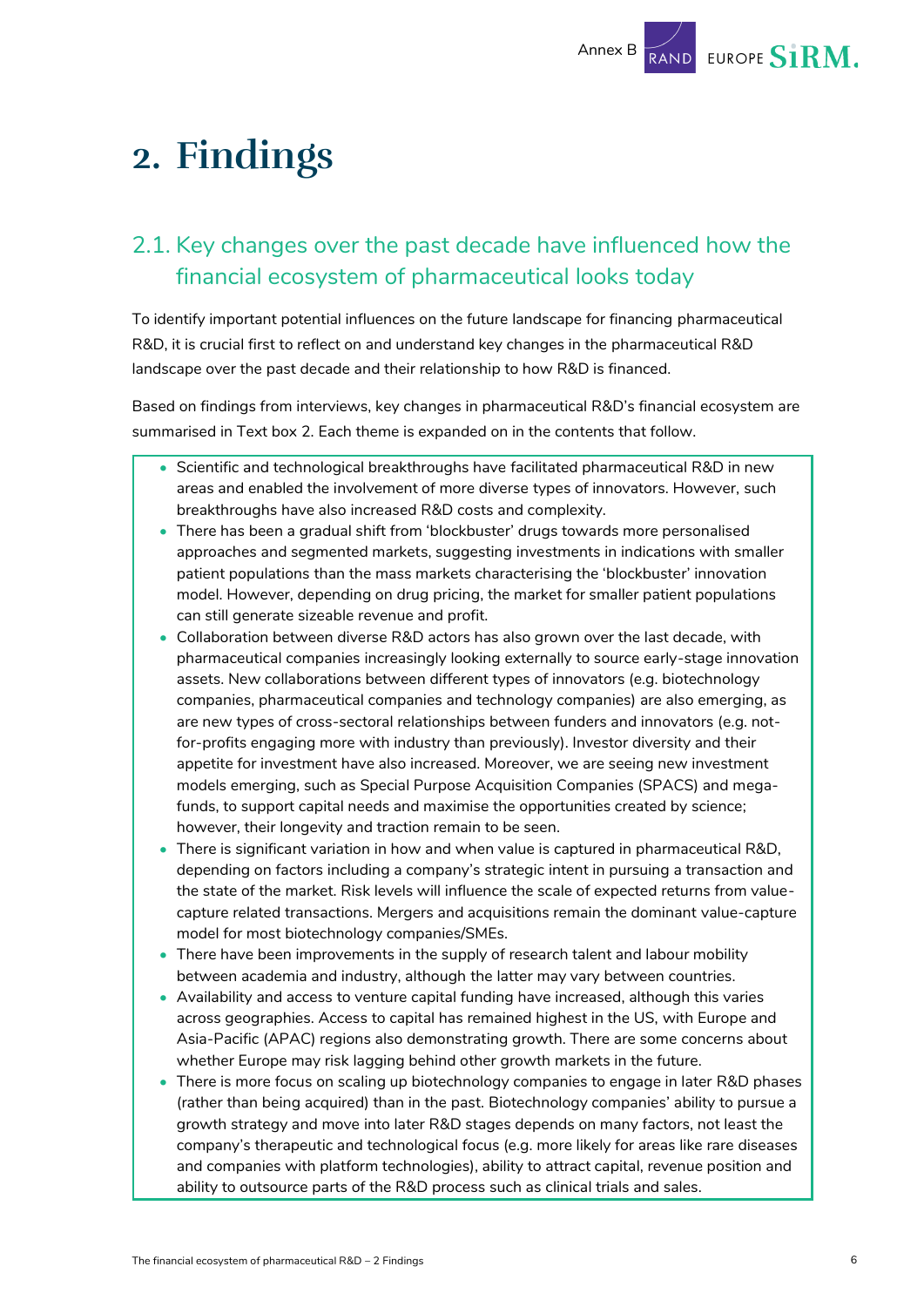• Patient and public engagement with pharmaceutical R&D have become more prominent and influential, influencing how R&D is undertaken and the types of investments needed to support effective engagement.

Annex B

RAND EUROPE  $\mathbf{S}$ **IRM.** 

<span id="page-7-0"></span>Text box 2. Key changes in the past decade that have influenced pharmaceutical R&D and the financial ecosystem supporting it.

#### **2.1.1. Scientific breakthroughs have led to new investment opportunities, R&D areas and types of innovators but also contributed to higher R&D costs**

**Over the past decade, significant scientific and technological advances have opened new research opportunities. However, they have also increased pharmaceutical R&D's costs and complexity in some areas** (Int1 SVC, Int2 Acad&Consult, Int4 Acad&Consult, Int7 Pol&Reg, Int8 Biotech/SVC, Int9 NFP, Int10 Acad&Consult, Int11 Biotech, Int12 Biotech/SVC, Int13 SVC, Int16 Pharm, Int19 Pol&Reg, Int27 Pharm, Int31 Pharm). Examples of scientific and technological breakthroughs include advances in biologics R&D, new gene therapy prospects, novel immunotherapies, stem cell research, machine learning and artificial intelligence (Int1 SVC, Int2 Acad&Consult, Int7 Pol&Reg, Int12 Biotech/SVC). The nature of today's research is very different from a decade ago; for example, there has been a move towards 'biology-driven' over 'chemistry' driven innovation (Int2 Acad&Consult) and more focus on personalised medicine(Int11 Biotech).

**R&D costs have increased as science and technology has become more complex** (Int16 Pharm, Int24 Pol&Reg, Int31 Pharm), and there is a gap between what science makes possible and what healthcare systems and economies can afford to pay for (Int19 Pol&Reg). According to one expert source:

*'The most costly part of development remain clinical studies. Moreover, as science progresses, so do regulatory requirements. It is more difficult and costly to run trials and register products today than it was even a decade ago. Even when regulators design special pathways to accept tailored data to support registration (as in the EMA PRIME scheme), HTA bodies and payers require the same amount or more to approve a product for reimbursement'* (Anonymous)

Although R&D costs are generally recognised as high, different studies provide varied estimates of R&D costs. One interviewee highlighted that all point to the trend of rising costs over time (Int2 Acad&Consult). Variation in cost-estimate studies' results is mainly due to methodological and data-source differences (Int2 Acad&Consult, Int4 Acad&Consult, Int10 Acad&Consult, Int18 Acad&Consult, Int28 Acad&Consult). For example, some studies assume different drugdevelopment success and failure rates or capital costs, sample different products and therapeutic areas, or cover different timeframes (e.g. whether pre-clinical costs are accounted for and how long post-licensing data are included) (Int2 Acad&Consult, Int4 Acad&Consult, Int10 Acad&Consult, Int18 Acad&Consult, Int28 Acad&Consult). The source of data matters when calculating costs (Int2 Acad&Consult, Int10 Acad&Consult, Int18 Acad&Consult, Int28 Acad&Consult). Some sources may be more conducive to breaking down costs in terms of marketing versus R&D (Int2 Acad&Consult, Int18 Acad&Consult, Int28 Acad&Consult), but other data sources are more transparent and reproducible (Int18 Acad&Consult, Int28 Acad&Consult). Differing cost estimates may also be explained, in part, by the different therapeutic areas covered.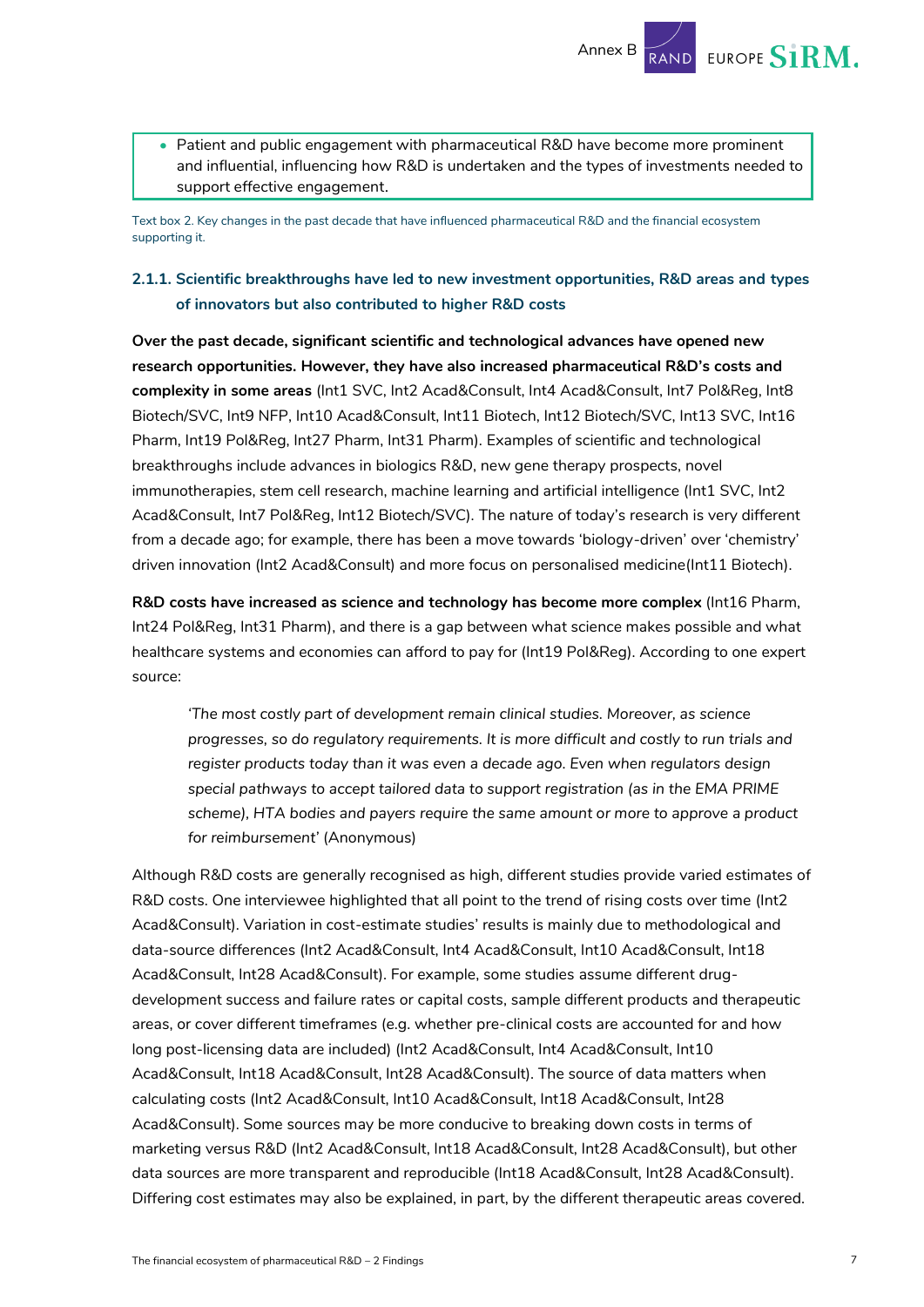For example, one interviewee noted that it is more expensive to run trials for diabetes and cardiovascular treatments than gene therapies (Int4 Acad&Consult) due to the population sizes needed for robust trials.

**Despite significant scientific and technological breakthroughs in the past decade, some interviewees noted that success rates have declined** (Int31 Pharm, Int28 Acad&Consult). According to one expert source, the increasing challenges and complexities of pharmaceutical R&D are reflected in the greater development risk and decreasing probability of success for any given compound (Int31 Pharm).

**One interviewee noted that science and technology developments also require increased collaboration between innovators and other healthcare system actors such as healthcare practitioners and patients** and greater exchange of knowledge and insight than previously (Int27 Pharm). In part, this is related to a need to understand more segmented patient markets to target R&D for personalised therapies effectively.

#### **2.1.2. The decline of blockbuster drugs has seen a gradual shift to more personalised and segmented patient markets, increasing R&D costs, decreasing patient populations per indication and affecting the sustainability of current financing models and pricing approaches**

**As introduced earlier, smaller patient populations per indication (i.e. more segmented markets) and a growing interest in more personalised medicine have gained momentum over the last decade (**Int2 Acad&Consult, Int6 Pol&Reg, Int9 NFP, Int12 Biotech/SVC, Int14 Pharm, Int17 Acad&Consult, Int19 Pol&Reg, Int20 Biotech). Companies are using new science and technology developments to inform R&D for specific patient profiles rather than mass markets, largely because the pipeline for blockbuster products is sparse.

**High R&D costs (due to the increasing R&D complexity associated with scientific and technological advances) and smaller patient populations for individual products have led to questions about the sustainability of pharmaceutical prices and current financial models supporting more personalised R&D approaches** (Int6 Pol&Reg, Int9 NFP). The financial ecosystem is changing from the blockbuster era of pharmaceutical R&D regarding who funds it and how. Since many personalised drugs are complex, collaboration between specialist biotechnology companies and pharmaceutical companies is critical in this landscape. For example, in areas such as gene and stem cell therapy, innovation stems from the biotechnology sector and thus relies on both early VC capital and substantial investment from pharmaceutical companies for further development (Int5 R&D). Finding ways to decrease R&D costs and support greater affordability is an important policy issue. Smarter trial designs and innovative regulation could potentially support lower costs in the future (Sections [2.2.3](#page-31-0) and [2.3.3\)](#page-43-0).

#### <span id="page-8-0"></span>**2.1.3. Pharmaceutical R&D's collaboration dynamics have been changing, with pharmaceutical companies increasingly sourcing innovation assets externally, more collaborative R&D**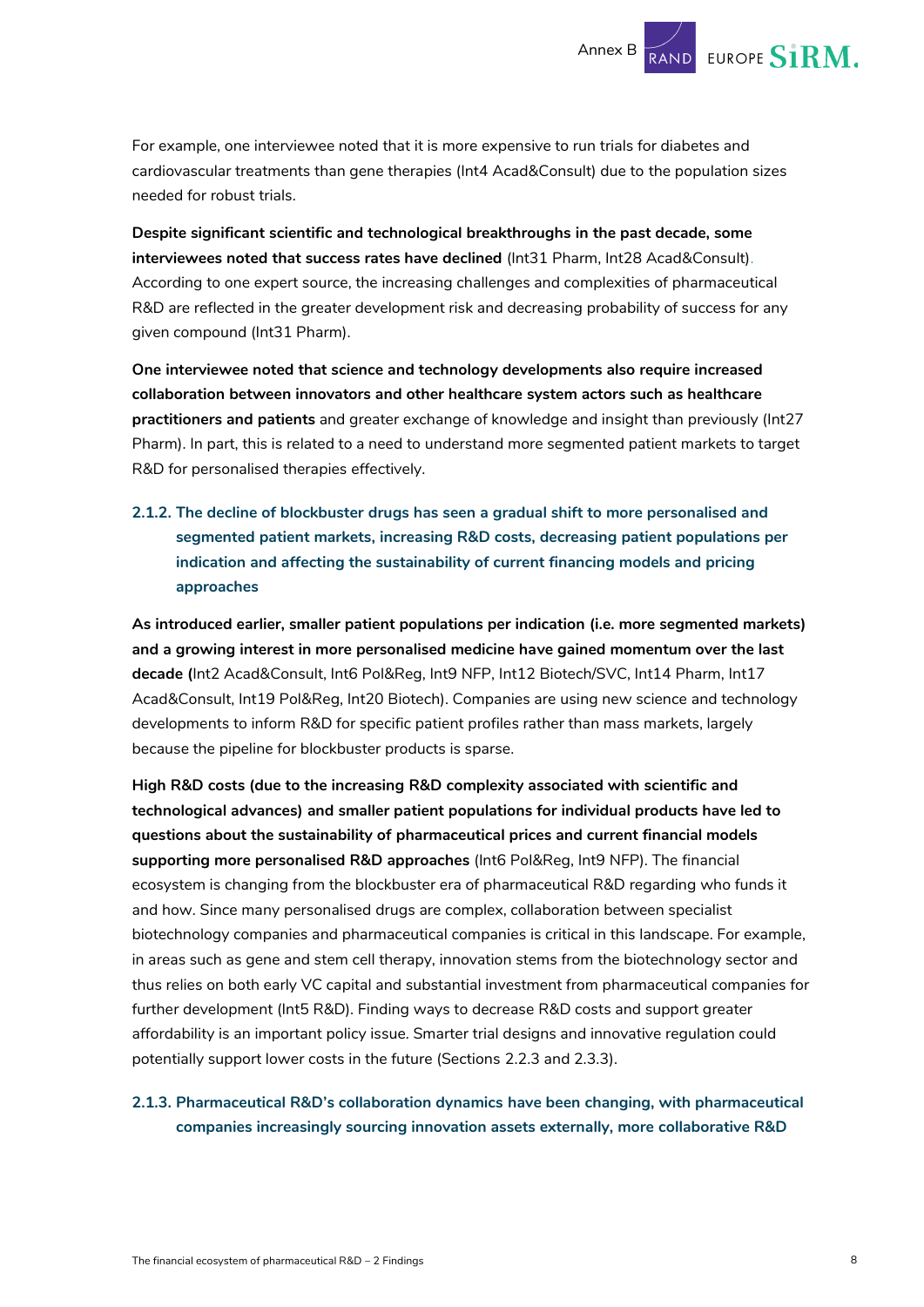

**landscapes emerging, and an increasing diversity of investors with a growing appetite for investment** 

**Increased collaboration and external sourcing of innovation by pharmaceutical companies**

*Sourcing of early R&D assets by pharma companies*

**Pharmaceutical companies' growing recourse to collaboration and external sourcing of earlystage R&D assets has been happening for some time, with biotechnology companies cementing a role as critical sources of innovation (**Int1 SVC, Int2 Acad&Consult, Int3 CVC, Int4 Acad&Consult, Int5 R&D, Int9 NFP, Int8 Biotech/SVC, Int11 Biotech, Int12 Biotech/SVC, Int13 SVC, Int14 Pharm, Int16 Pharm, Int17 Acad&Consult, Int19 Pol&Reg, Int 24 Pol&Reg, Int28 Acad&Consult). The increase in externally-sourced assets has been driven by pharmaceutical companies' efforts to manage R&D portfolios, de-risk investments and support increased specialisation through various transaction types such as Mergers and Acquisitions (M&A), inlicensing, or partnering (Int7 Pol&Reg, Int8 Biotech/SVC, Int1 SVC, Int14 Pharm). According to one interviewee:

'*It's a much more heterogeneous landscape in terms of partnerships, types of deals and creativity in reaching the goal to build a sustainable pipeline'* (Anonymous).

As illustrated by one expert source:

*'Another trend is the ongoing shift from research largely conducted in-house (within the boundaries of a single company or institution) to collaborative research across scientific and organisational boundaries. This allows sharing of expertise, but also of costs and development risks.'* (Anonymous)

Both pharmaceutical companies and VCs are now also looking towards academia and seeking to build companies from academic research (Int9 NFP). Biotechnology companies play a crucial role in translating academic science into practically relevant applications and have been responsible for much innovation in pharmaceutical R&D. For example, biotechnology companies have played a key role in pioneering new pharmaceutical targets and drug-development avenues associated with gene editing, radiopharmaceuticals and RNA technologies (Int24 Pol&Reg, Int27 Pharm).

Sourcing innovation externally is seen as lower risk and more efficient for pharmaceutical companies than investing heavily in early, high-risk, high-failure-rate discovery research internally (Int1 SVC, Int5 R&D, Int9 NFP, Int12 Biotech/SVC, Int15 CVC, Int16 Pharm, Int24 Pol&Reg, Int27 Pharm). Along with the desire to access specific assets from biotechnology companies/SMEs, pharmaceutical companies also seek to learn about new approaches to drug discovery and blue skies research from the biotechnology/SME firms they engage with (Int14 Pharm, Int20 Biotech).

**Diverse factors influence whether R&D is internally undertaken or externally sourced.** Examples include financial and strategic considerations, other projects in a company's development pipeline, estimates of the probability of success, potential scientific insights from development, internal capabilities in a pharmaceutical company, and other macro and microeconomic factors. Efforts to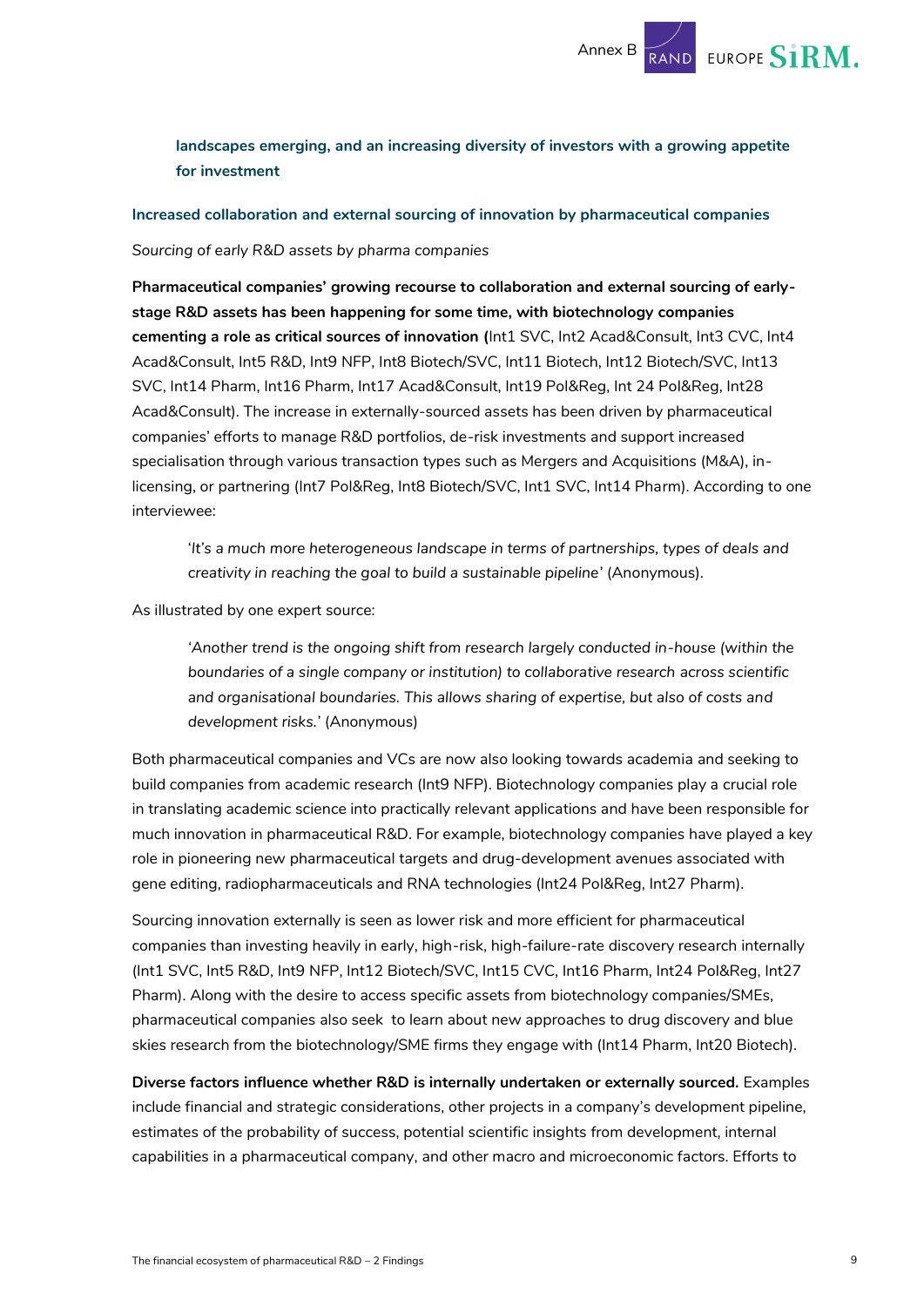carve out leadership in a particular area can also influence decisions to acquire assets externally or develop them internally, as companies seek to differentiate themselves.

For example, as pharmaceutical companies would find it costly to maintain internal knowledge and expertise in all therapeutic areas, several interviewees reported a tendency to reduce the number of therapeutic areas where they conduct research internally in favour of sourcing early R&D from biotechnology companies/SMEs (Int4 Acad&Consult, Int7 Pol&Reg, Int15 CVC, Int16 Pharm, Int21 Pharm). Pharmaceutical companies are currently willing to pay high premiums to access external innovation (Int4 Acad&Consult, Int5 R&D, Int10 Acad&Consult, Int13 SVC, Int14 Pharm). This is particularly true as assets progress further down the R&D process and become less risky (Int5 R&D, Int14 Pharm) and in cases where inactivity in particular therapeutic areas would constitute a reputational risk (Int10 Acad&Consult). According to one interviewee, once a molecule's clinical value has been demonstrated by Phase 1 or 2 clinical trials, it is more likely to be successfully developed and brought to market. Thus, acquisition after this point can help pharmaceutical companies reduce risk (Int1 SVC). However, pharmaceutical companies may strategically choose to conduct R&D internally in areas they want to be seen as leaders (Int1 SVC) or establish longterm partnerships and co-locate close to research and innovation hubs with active R&D cultures (Int14 Pharm).

**For pharmaceutical companies to source external assets effectively, the skills to assess good investment and collaboration opportunities are critical.** Alongside the ability to credibly 'pick' good opportunities, pharmaceutical companies have maintained and nurtured such skills by continuing to undertake internal R&D, despite an increased overall reliance on externally sourcing innovation (Int3 CVC, Int4 Acad&Consult, Int10 Acad&Consult**,** Int14 Pharm)**.** As noted by one interviewee, there is a trade-off between internal and externally-sourced early R&D: buying assets externally comes at the expense of not doing something else internally, as investments are all funded from an existing resource pot (Int3 CVC). In addition, this interviewee reported that a pharmaceutical company will always know more about their own assets than about external ones (Int3 CVC). However, since pharmaceutical companies have seen their ability to secure new and innovative assets as a core factor in success and differentiation, many major companies have created their own investment vehicles via corporate venture funds (Int10 Acad&Consult, Int14 Pharm).

#### **The timepoint in the R&D process that an asset is sourced is context-dependent.**

Pharmaceutical companies externally sourcing innovation must balance the need for cheap assets and early decision-making influence on potential assets (from acquiring innovation earlier in the R&D process) with the need to reduce risk by acquiring innovation later in the process (Int1 SVC, Int14 Pharm, Int16 Pharm, Int25 Biotech). Pharmaceutical companies must also ensure that they do not destroy the value of externally acquired assets (Int14 Pharm, Int20 Biotech, Int27 Pharm). For example, if assets are acquired before biotechnology companies/SMEs have properly established the pipelines and platforms that initially made them attractive to pharmaceutical companies, there is a risk that early acquisition will limit their value (Int20 Biotech). Maintaining biotechnology companies/SMEs' staff and knowledge can help reduce this risk as both assets drive value (Int14 Pharm). Taking as much of an arm's-length approach as is appropriate can help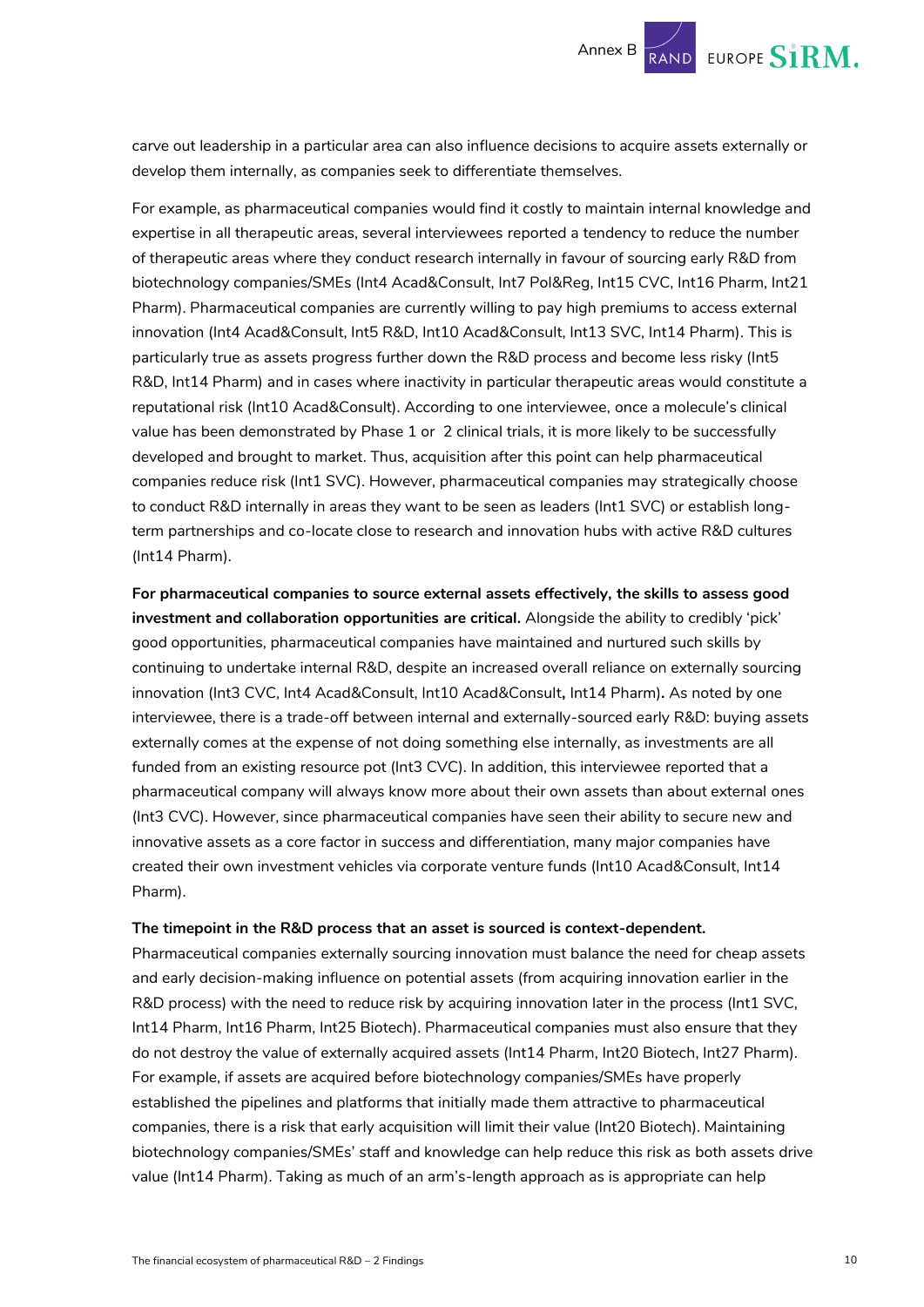biotechnology companies/SMEs continue the work that originally made them valuable (Int20 Biotech). According to one interviewee:

*'The key thing is to retain the knowledge around the programme as long as possible. So the historical model from many years ago is that you'd acquire something, you'd basically get rid of all those people, you'd take it in house and then generally you'd make a mess of it, because you didn't retain the knowledge. What you thought you gained a product, but*  what you really gained was an entity, with a lot of knowledge around it. Taking the *knowledge further down the process becomes more and more important.'* (Anonymous).

#### Another expert added:

*"I think if pharma can actually be a bit more sort of arm's length for some of the biotech acquisitions, that can actually be beneficial because you sort of encourage the biotech to carry on doing what the biotech has been good at, but then bring in the pharma expertise*  for the later stage clinical trials and the regulatory side of it. If you could get that balance *right, then both ends of that spectrum are able to deliver value. Ultimately the value flies back to the pharma, because they've made that acquisition."* (Anonymous)

#### *Other aspects of collaboration dynamics*

**Society is also witnessing more technology convergence than in the past, leading to new players in the pharmaceutical R&D sector** (Int7 Pol&Reg, Int13 SVC, Int16 Pharm, Int19 Pol&Reg, Int27 Pharm, Int30 NFP)*.* For example, because biologicals are increasingly sophisticated molecules, the R&D process requires more sophisticated delivery systems for drugs and more device-enabled administration. Those conducting pharmaceutical R&D, therefore, are interacting more closely with the medical devices, diagnostics, imaging, AI, digital, data, and software applications sectors, leading to an increasingly open collaboration landscape with more and new types of actors (Int7 Pol&Reg, Int13 SVC, Int16 Pharm, Int27 Pharm).

**New types of partnerships and collaborations are also emerging between different types of innovators (e.g. in the digital and data space, as discussed above) and between funders and innovators.** For example, not-for-profits are broadening the scope of what they fund and the strategic partners they engage. One expert suggested that if a not-for-profit has a clear end goal in mind, they are now more likely to consider different types of partners than before (e.g. privatesector partners versus those in a purely academic setting) to help advance R&D at pace (Int30 NFP). This interviewee also noted more strategic partnerships and closer alliances between companies in pre-competitive spaces than in the past, with more partnerships between industry funding bodies and academia (Int30 NFP). The COVID-19 pandemic has also highlighted the importance of public-private collaboration for tackling public health and emergency-preparednessrelated R&D (Int23 Pol&Reg, Int26 Pol&Reg, Int27 Pharm). For example, initiatives such as the European Health Emergency Preparedness and Response Authority (HERA) in the European Union and the Biomedical Advanced Research and Development Authority (BARDA) in the US are working to sustain and support further collaboration in this area (Int27 Pharm).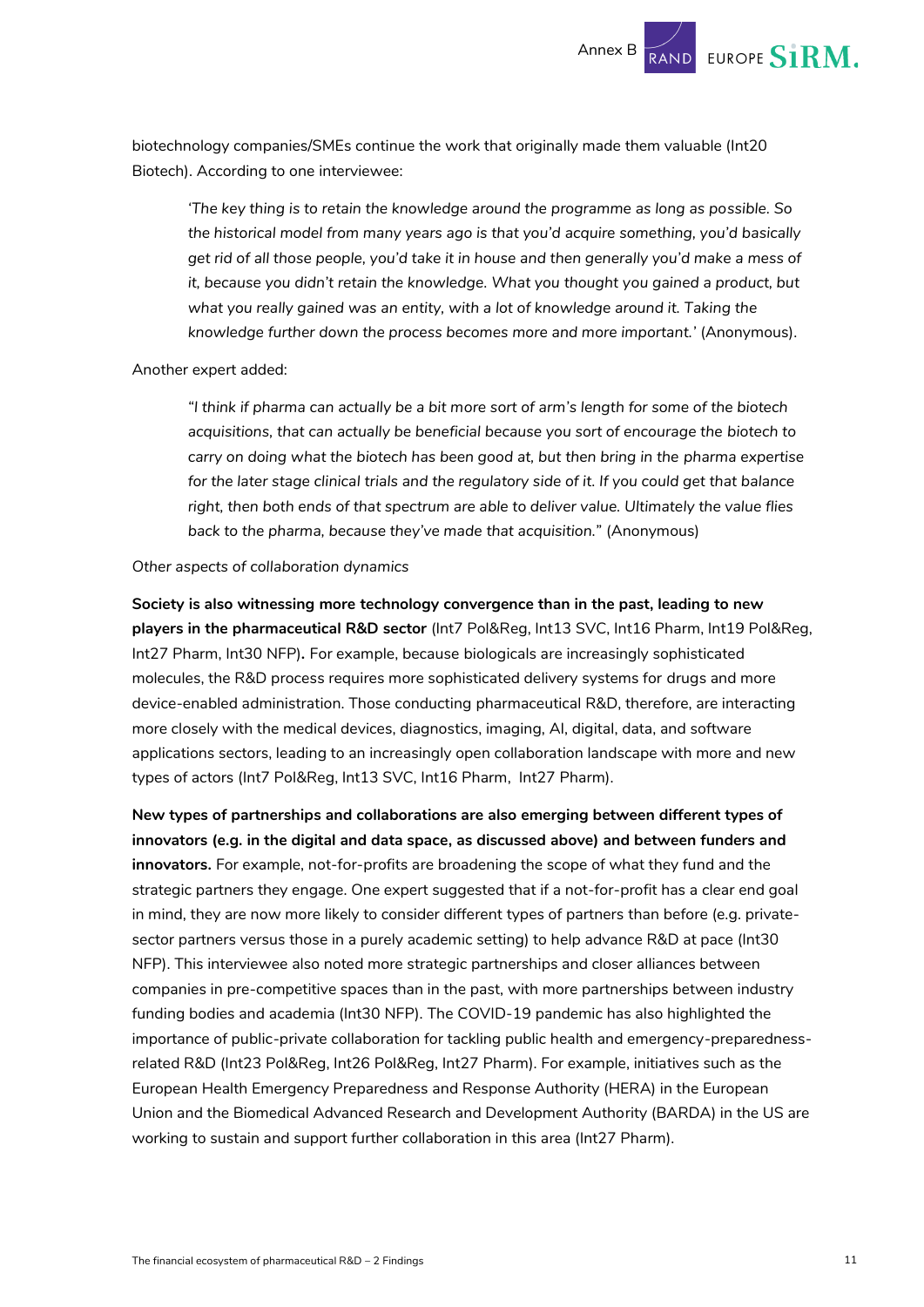#### **A diverse investor landscape**

**An increasingly collaborative R&D landscape has contributed to more diversity and fluidity in the investor landscape** (Int1 SVC, Int10 Acad&Consult, Int17 Acad&Consult, Int20 Biotech). The complexity of the R&D process and the multiplicity of actors involved has led to a vibrant landscape of different types of investors. For example, those conducting pharmaceutical R&D across academia, research institutes, biotechnology companies/SMEs, not-for-profits and contract research organisations (CROs) have established funders in the public, not-for-profit, and private sectors (e.g. angel, seed capital and equity investors, standalone venture capital, corporate venture capital). These diverse investors have different capabilities in evaluating science and risk and a different appetite for investment risks (Int8 Biotech/SVC, Int15 CVC). See [Text box](#page-13-0) 3 for a brief overview of key investor types and the R&D aspects they invest in.

Historically, **public-sector (government**) **spending** has gone towards early-stage research (Int3 CVC, Int5 R&D, Int6 Pol&Reg, Int10 Acad&consult, Int11 Biotech, Int15 CVC) and infrastructure (Int2 Acad&Consult, Int6 Pol&Reg) to help build R&D ecosystems, and more recently towards translational research. These investments have stimulated new science and technology areas and helped feed R&D pipelines. The public sector can invest in areas that others are less willing or able to. Examples include areas where the market fails due to the high investment risk and difficulty securing returns (Int18 Acad&Consult, Int7 Pol&Reg) and where special incentives are needed (e.g. antimicrobial resistance and rare diseases), including tax credits and other government incentives (Int8 Biotech/SVC). Public-sector funding is critical for drug development, as pharmaceutical companies build on basic science to create new drugs (Int3 CVC, Int11 Biotech). Public funding derisks later investment by investing in early-stage and translational research, creating potential opportunities for private investors (Int5 R&D, Int13 SVC). Translational research connects academics with industry (Int5 R&D, Int7 Pol&Reg), an important step in ensuring the success of pharmaceutical R&D. Public-sector R&D investment also begets other societal benefits related to growing knowledge-based economies, trade accounts and attracting highly skilled people and taxpayers to a region (Int24 Pol&Reg). Public funding can support the development of biotechnology companies/SMEs (Int3 CVC, Int5 R&D, Int7 Pol&Reg). However, this investment is generally insufficient (Int3 CVC, Int5 R&D), and venture capital and private equity investments are needed to fuel the biotechnology/SME sector. The recent COVID-19 pandemic has temporarily increased public-sector funding, but some of the experts consulted suggest this is unlikely to continue post-pandemic (Int4 Acad&Consult, Int14 Pharm).

**The not-for-profit sector** has also played a key role in supporting early-stage research, but this generally occurs where an application to a specific disease has been established (Int5 R&D, Int11 Biotech, Int15 CVC). Not-for-profits have also played an essential role in mobilising patient populations*,* making them important actors in setting investment-priority agendas (Int5 R&D, Int19 Pol&Reg). Over time, not-for-profits have focused more on impact considerations when deciding what to fund than previously (Int30 NFP). Some not-for-profits are also considering ways to recoup their investments to support their sustainability and ability to reinvest funds into areas of need, including via royalties and considering equity and other types of financial transactions (Int30 NFP, Int29 NFP). Some not-for-profits have written conditions into their grants to realise returns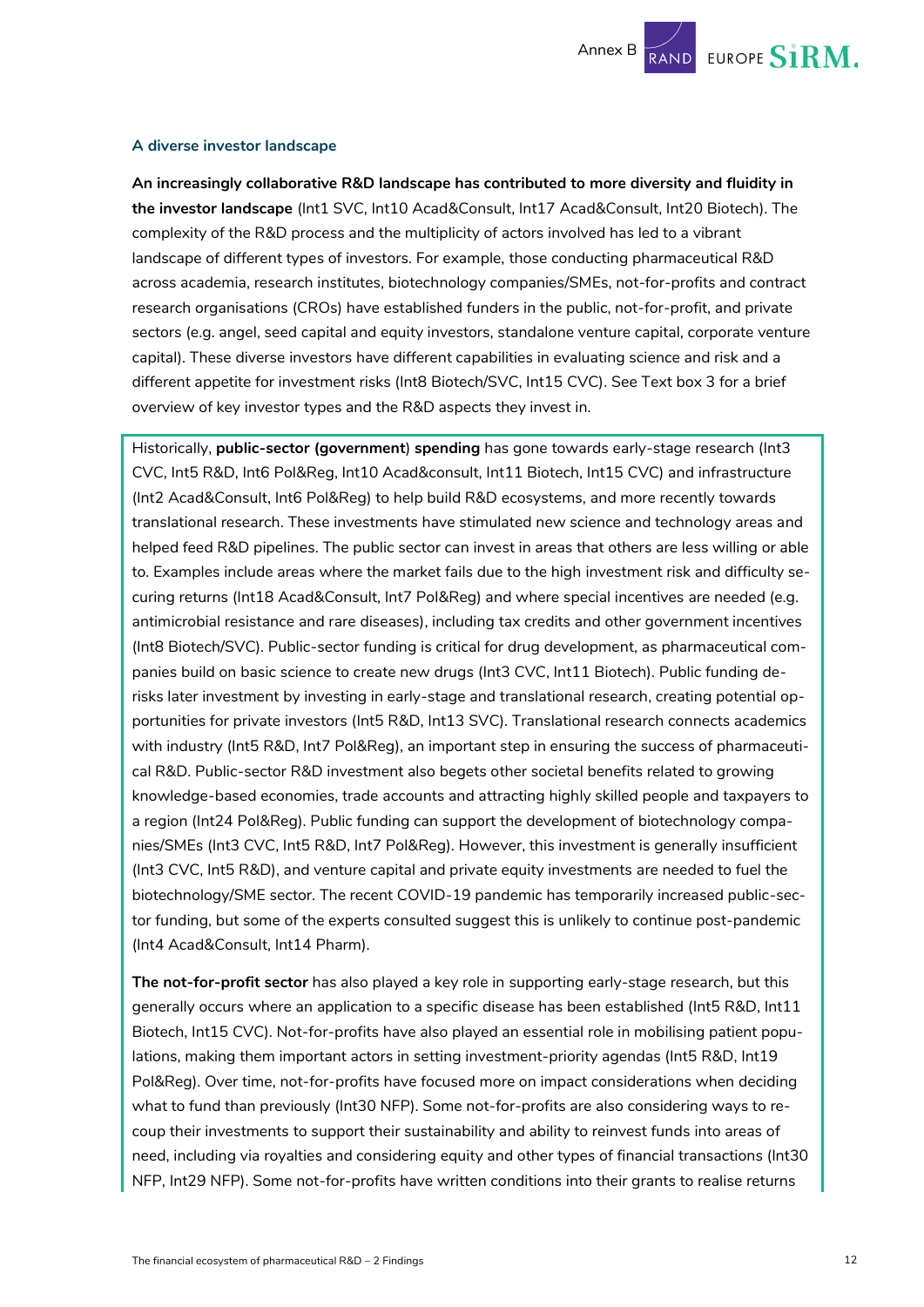for successful investments (Int30 NFP). Some not-for-profits have also identified new sources of funding only available through social media and digital communities, using mechanisms such as crowdfunding (Int10 Acad&Consult).

In post translation phases (when basic science is advanced to more applied science), **private funding sources** become particularly important. As noted by one interviewee: *'Turning science into medicines is a challenging task and there's a need for private sector involvement'* (Anonymous).

**Venture capital firms** serve as the 'incubator' of promising innovations (generally stemming from academia or public research) by investing in SMEs/biotechnology companies that can develop scientific advances further (Int11 Biotech, Int2 Acad&Consult). Their role in the system is vital because, as illustrated by one expert, *'VCs are the ones that decide what science to take forward because they are the ones that decide what is worth investing in and where the returns can be, and that reflects on the whole landscape.'* (Anonymous).

**Corporate venture capital arms of large pharma** also play an essential role in the landscape (Int10 Acad&Consult, Int14 Pharm). They can give pharmaceutical companies access to innovations that can help them differentiate from competitors. Pharmaceutical companies can more readily (and sometimes more cheaply) source assets from biotechnology companies they invested in for further development by investing through corporate VC arms.

**Private equity** has also become more interested in pharmaceutical R&D investments over the past decade, partly due to attractive returns. VCs and private equity are **attracting institutional investors** (e.g. pension funds, banks and endowments) and high-net-worth individuals (Int1 SVC, Int10 Acad&Consult) to invest in the pharmaceutical R&D space.

**Incubators** have also emerged as a source of seed money to nurture early-stage research (Int22 Biotech/SVC).

We are also seeing the emergence of some **new investment models,** such as **Special Purpose Acquisition Companies (SPACS)** and **megafunds**, to support capital needs. However, their potential and longevity are still unknown (Int 10 Acad&Consult, Int17 Acad&Consult, Int20 Biotech).

<span id="page-13-0"></span>Text box 3. A brief overview of the key types of investors in pharmaceutical R&D according to interviewees.

**Diverse factors influence the timing of investment decisions. In the private sector, these are primarily related to increasing the probability of success** (Int1 SVC, Int2 Acad&Consult, Int3 CVC, Int4 Acad&Consult, Int12 Biotech/SVC, Int15 CVC). Although some VC investors are willing to make early investments before proof of concept (Int12 Biotech/SVC), many investors wait for either an identified biological target (Int2 Acad&Consult), proof-of-concept in animals (Int1 SVC), completion of Phase 1 clinical trials (Int13 SVC) or the company's revenues or product portfolio to be established (Int3 CVC, Int4 Acad&Consult, Int15 CVC). However, quantitative data is needed to understand investment stages better. The amount of funding VCs provide is also at times motivated by increasing the probability of success. While some investors provide smaller investment pots to lower investment risk (Int1 SVC), they are also incentivised to ensure sufficient funding for an investment to reach the next value flexion point (either alone or together with other VCs). This strategy mitigates against companies having to seek additional mid-phase funding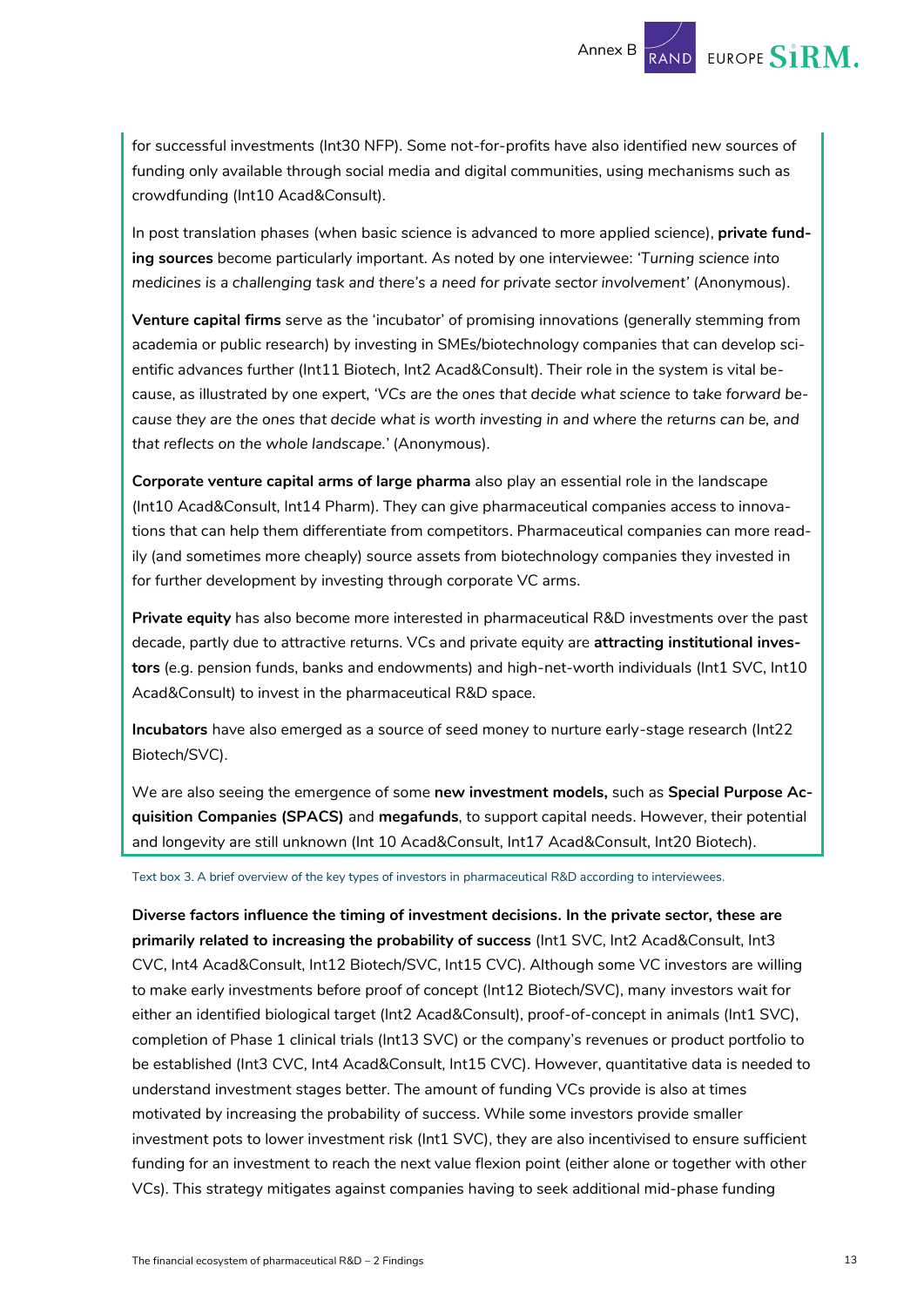before they have had the opportunity to add value to the asset they are developing (Int13 SVC, Int25 Biotech). Under-budgeting for clinical trials can be a significant challenge, and there are significant incentives to ensure trials are sufficiently funded (Int13 SVC).

#### **Heterogenous and context-dependent ways of capturing value**

**How and when value is captured informs pharmaceutical R&D's investment and collaboration dynamics. Views around this vary substantially. Generally, the nature of value capture seems to be diverse and context-specific.** 

**The timelines for investors and private sector companies to realise returns vary** (Int4 Acad&Consult, Int12 Biotech/SVC, Int24 Pol&Reg). Only a few investors we spoke to provided returns estimates. These ranged from 2–3 years in one case (Int3 CVC) to 5–6 years in others (Int12 Biotech/SVC, Int20 Biotech).

**There were mixed views about the benefits and limitations of seeking quick returns versus a longer-term orientation to investment**. Some interviewees noted that biotechnology companies/SMEs and investors' timelines for realising returns have shortened over time, with more interest in quick returns than more significant returns on long-term investments (Int3 CVC, Int5 R&D, Int8 Biotech/SVC, Int13 SVC, Int15 CVC, Int20 Biotech, Int25 Biotech, Int28 Acad&Consult). According to one expert, this may make pharmaceutical R&D more similar to other start-up spaces from an investment standpoint (Int13 SVC), positioning investors as relay racers for the next round of funding rather than as company builders for the long term (Int3 CVC, Int28 Acad&Consult). From a biotechnology company/SME point of view, producing quicker returns (rather than more significant longer-term returns) makes them '*seem like superheroes'* to investors, increasing the amount of capital available to them (Anonymous).

However, others noted that in comparison to the past, investors are more willing to make longerterm investments (Int10 Acad&Consult, Int11 Biotech, Int12 Biotech/SVC, Int14 Pharm, Int20 Biotech, Int22 Biotech/SVC), particularly in the US (Int11 Biotech, Int14 Pharm, Int20 Biotech, Int22 Biotech/SVC). Quantitative data would be needed to clarify the duration of investment. Some experts argued that these longer funding cycles allow biotechnology companies/SMEs to go further in the R&D process without being acquired by pharmaceutical companies (Int11 Biotech, Int14 Pharm, Int20 Biotech, Int 22 Biotech/SVC) and to take more risks without worrying about the availability of capital (Int20 Biotech).

**How different actors capture value in the pharmaceutical R&D system is variable and contextdependent. Some interviewees reported more flexibility in this regard than previously, noting that how value is captured depends on individual companies' specific products, technologies, goals and circumstances** (Int1 SVC, Int14 Pharm, Int21 Pharm, Int25 Biotech, Int31 Pharm). As illustrated by one expert source:

*'The type of transactions we do depends on the type of development assets, as well as various internal and external factors. It is difficult to speak of a general trend.'* (Anonymous)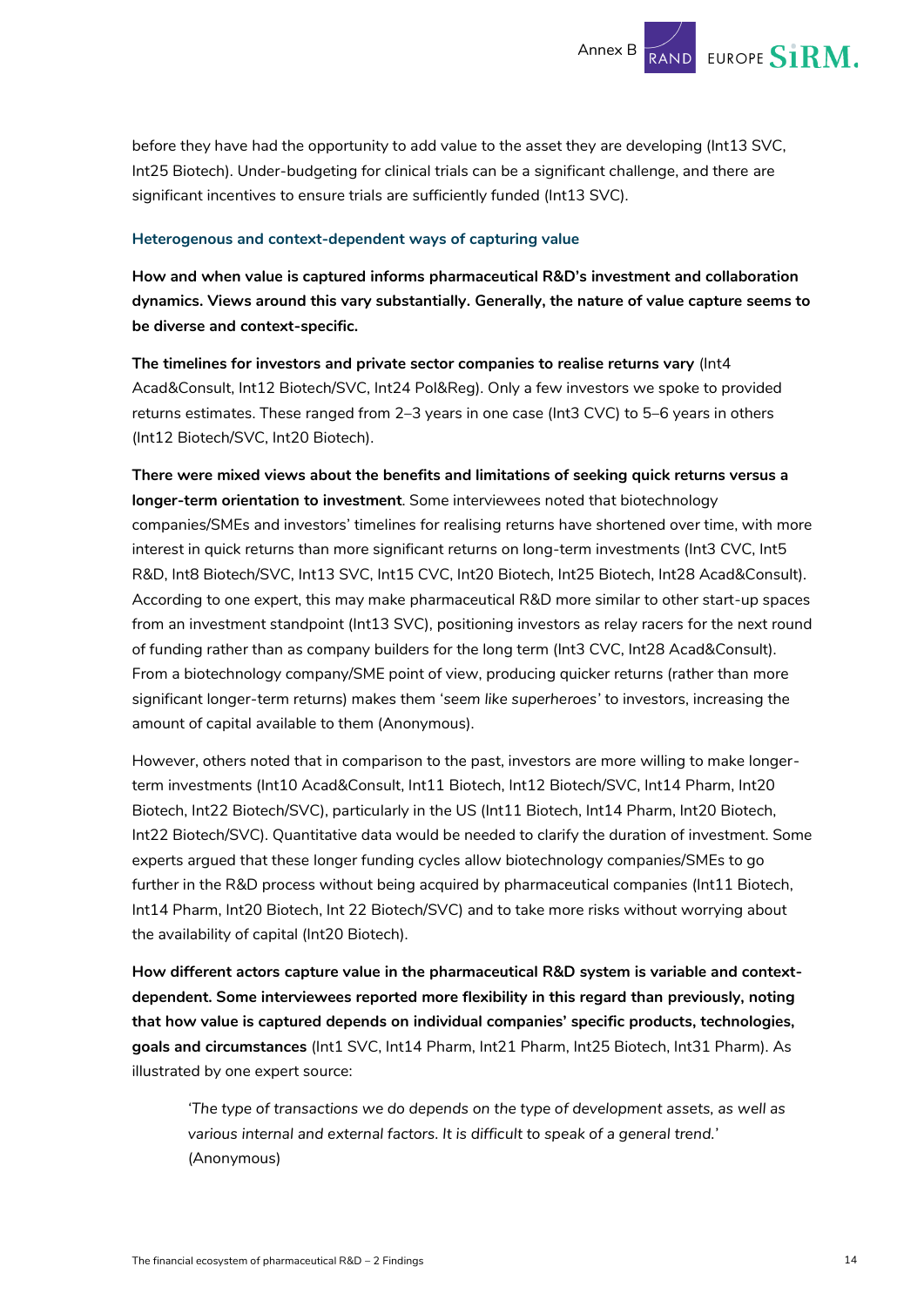

Although one interviewee suggests that the types of transaction options used in the pharmaceutical R&D process have largely stayed the same (Int28 Acad&Consult), some experts noted that there is now more of every type of deal (e.g. those outlined in [Text box](#page-16-0) 4) (Int2 Acad&Consult, Int10 Acad&Consult, Int13 SVC, Int14 Pharm, Int16 Pharm, Int25 Biotech). This is partly related to a more vibrant ecosystem: *'What has changed is that it's a much more heterogeneous landscape in terms of partnerships, types of deals and creativity in reaching the goal to build a sustainable pipeline'* (Anonymous).

The circumstances around a deal help dictate which way of capturing value is preferred, as overviewed in [Text box](#page-16-0) 4. Moreover, one expert noted that society is becoming more creative in pursuing different types of transactions (Int15 CVC). Examples include models whereby royalties can be exchanged for a certain amount of pay or ownership or the 'build-buy' approach where companies can externalise an asset and repurchase it if milestones are met (Int15 CVC).

#### **Transaction types and value creation**

- **M&A:** Many interviewees indicated that most biotechnology companies/SMEs' goal is to be acquired by pharmaceutical companies (Int1 SVC, Int15 CVC, Int22 Biotech/SVC, Int25 Biotech, Int26 Pol&Reg). This is especially true for companies developing single products rather than working on a broader portfolio/platform that would allow them to license some assets (Int25 Biotech). According to one interviewee, a pharmaceutical company may be more inclined to acquire a biotechnology firm when it fills a long-term strategic goal than when it represents a one-off asset that might be more affordable through partnering or licensing (Int11 Biotech). Since IPOs and acquisitions are the basic exit options available to biotechnology companies/SMEs and VC investors (Int3 CVC, Int20 Biotech), acquisitions tend to be the only options when there is a lack of a strong IPO market (Int3 CVC). Some interviewees noted that the number of acquisitions have increased over time (Int1 SVC, Int16 Pharm, Int19 Pol&Reg, Int 22 Biotech/SVC).
- **Initial Public Offerings (IPOs):** Although IPOs are also an option for biotechnology companies/SMEs and investors to capture value, this depends on the state of the market at any given time and the company's visibility in public markets (Int1 SVC, Int3 CVC, Int8 Biotech/SVC, Int15 CVC, Int19 Pol&Reg, Int22 Biotech/SVC). Some biotechnology companies/SMEs use IPOs to secure enough funding to go it alone in the R&D process (Int1 SVC, Int11 Biotech, Int12 Biotech/SVC, Int20 Biotech). However, they are also used for securing additional funds on the way to seeking acquisition by pharmaceutical companies (Int1 SVC, Int8 Biotech/SVC, Int19 Pol&Reg, Int20 Biotech) or to raising value by increasing public visibility (Int8 Biotech/SVC, Int20 Biotech, Int22 Biotech/SVC). According to some of the experts, the IPO market is currently more attractive than before, leading to an increase in IPOs (Int8 Biotech/SVC, Int11 Biotech, Int16 Pharm, Int 9 Pol&Reg, Int22 Biotech/SVC), particularly in Asia (Int8 Biotech/SVC, Int19 Pol&Reg) and the US (Int 19 Pol&Reg, Int22 Biotech/SVC).
- **Licensing:** Licensing is primarily an option for companies with more than one asset to capture some value from their portfolio (Int25 Biotech) rather than single assets. For pharmaceutical companies, it can be a way to source innovation externally (Int4 Acad&Consult) or to bring products to market in other countries where they do not have the expertise to market products (Int8 Biotech/SVC). However, licensing is often not a firstchoice transaction approach for biotechnology companies/SMEs. According to two interviewees, it leads to less value than a complete acquisition (Int11 Biotech, Int22 Biotech/SVC), at least when licensing occurs without the biotechnology company/SME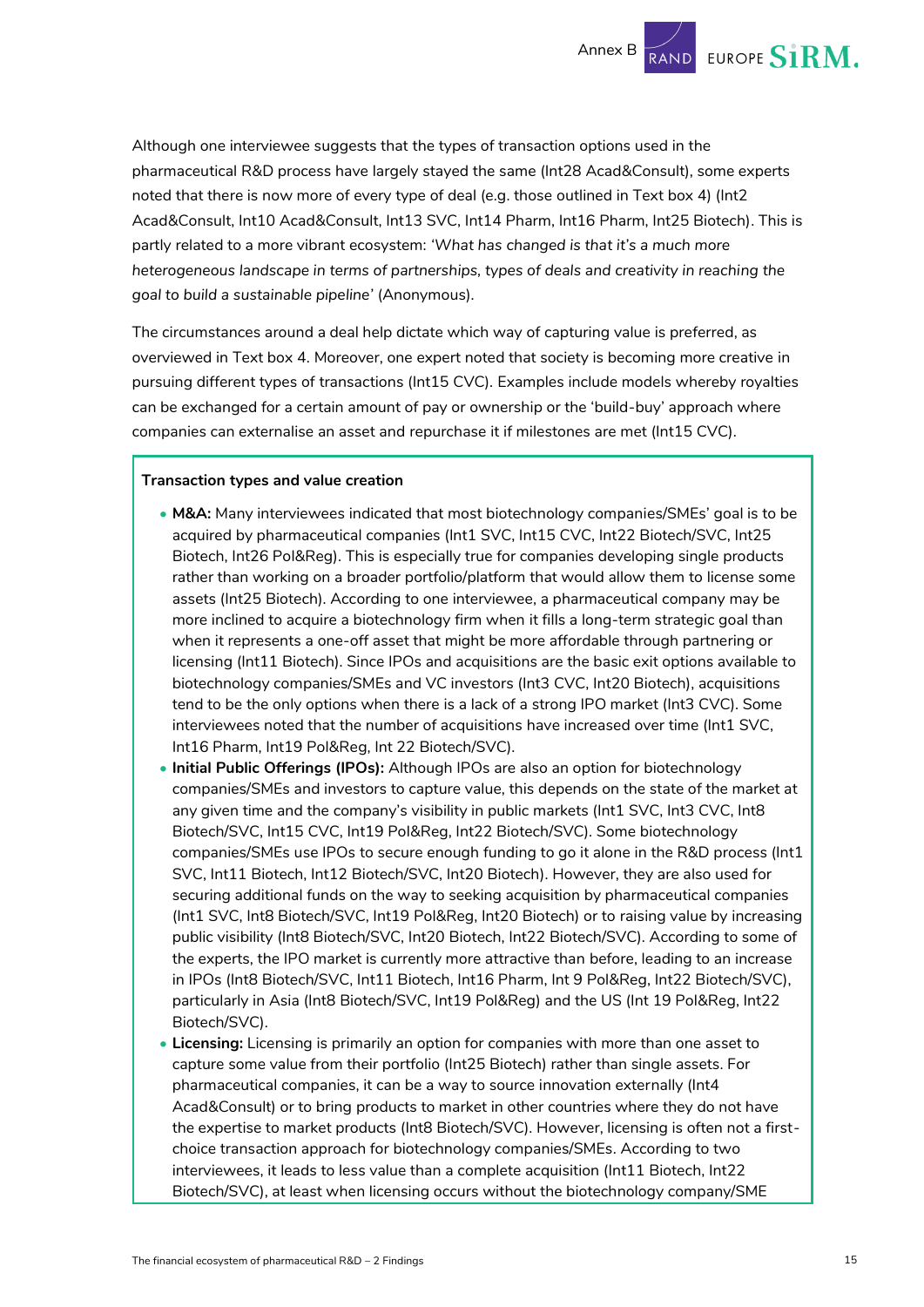

retaining majority ownership over the asset (Int11 Biotech). Licensing can be complicated from an investor standpoint because it relies on keeping the entity licensing the asset open (Int15 CVC). However, licensing is sometimes used strategically to build excitement around a company or asset before seeking an IPO or acquisition (Int1 SVC, Int 22 Biotech/SVC). Cross-licensing may also occur where companies agree to license to one another, although it is unclear how much this happens in the pharmaceutical industry (Int13 SVC).

- **Partnering:** Some interviewees mentioned that partnering between companies has increased in recent years (Int11 Biotech, Int14 Pharm, Int20 Biotech, Int 28 Acad&Consult). They report that pharmaceutical companies have become more collaborative, rewarding collaboration more generously than before(Int20 Biotech). Partnering can be a route to easier and lower-cost ways for pharmaceutical companies to access external innovation (Int2 Acad&Consult, Int14 Pharm), especially in areas where it cannot be accessed through acquisition or licensing (Int 10 Acad&Consult). However, partnering is not always transactional: there is not always a short-term financial return for either partner or a business case for partnering. Pharmaceutical companies sometimes partner with biotechnology companies/SMEs to develop internal innovation capabilities in areas where biotechnology companies/SMEs have an innovative edge (Int14 Pharm, Int20 Biotech). Like IPOs, partnering may also feature on the route to acquisition to build confidence around a company. An example is a co-marketing launch where an asset will stay under the control of the biotechnology company/SME until there is enough proof it will be successful. At this point, the pharmaceutical company acquires the asset (Int11 Biotech). Partnerships representing collaborations between multiple not-for-profits or between not-for-profits and private investors collaborating around a wider disease area have also become more popular, raising new questions around how value capture occurs, and how benefits will be distributed across investors (Int29 NFP, Int30 NFP).
- Interviewees discussed several **other ways to capture value**. While **SPACs and megafunds** are becoming more popular as a financial vehicle for de-risking investments (Int17 Acad&Consult, Int20 Biotech), one interviewee identified SPACs as a reputational risk to biotechnology companies/SMEs, suggesting they are seen as a financial mechanism rather than a way to build companies and good science. According to this interviewee, SPACs were for companies that were not strong enough to do an IPO on their own (Int20 Biotech). Lastly, one interviewee mentioned **royalties**, although they did not consider them particularly attractive. They suggested they can potentially discourage later acquisitions and partnering due to the need for later investors to pay royalties to earlier investors (Int9 NFP) and take a long time to capture value.

<span id="page-16-0"></span>Text box 4. Transaction types and value capture in pharmaceutical R&D.

**Risk levels will influence the scale of expected returns. Given the risk involved in investing in pharmaceutical R&D, investors often expect high returns, particularly for early, riskier investments** (Int8 Biotech/SVC, Int10 Acad&Consult, Int13 SVC, Int21 Pharm). One interviewee suggested that as risk becomes lower over the R&D lifecycle, some investors accept lower returns (Int8 Biotech/SVC). However, firm conclusions cannot be made without further research. The magnitude of returns is not clear from interview evidence. One interviewee mentioned that investors expect a two-to-three-fold return on an investment in a biotechnology company (Int20 Biotech); another reported expecting four-to-six times their initial investment (Int12 Biotech/SVC, Int22 Biotech/SVC). In general, an asset's value increases through the R&D process (Int12 Biotech/SVC, Int15 CVC, Int22 Biotech/SVC, Int 24 Pol&Reg), particularly once it is shown to be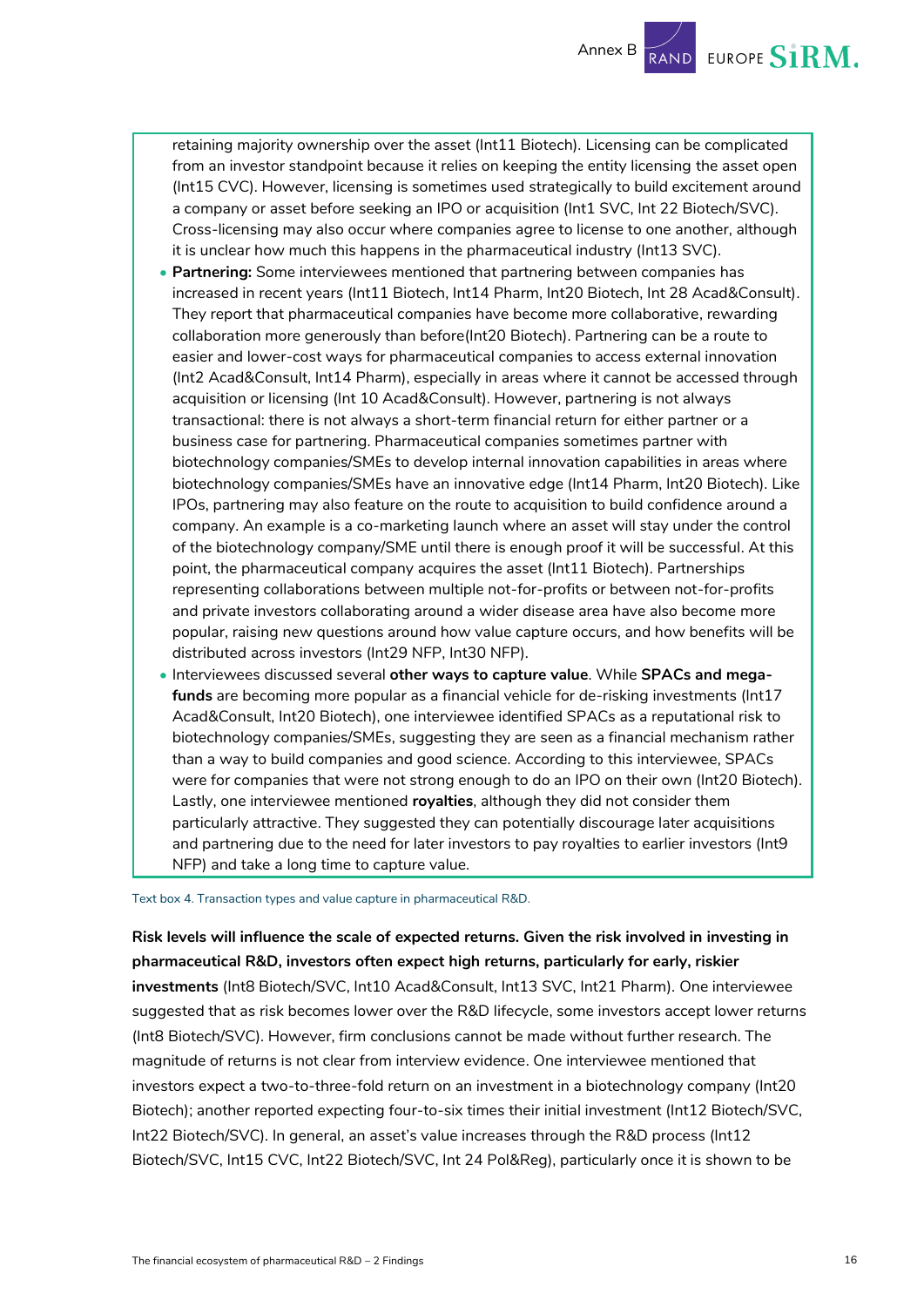effective in the clinical stage of development and risk decreases (Int12 Biotech/SVC, Int22 Biotech/SVC).

**The valuation of biotechs/SMEs in the market depends on various factors.** Examples include pharmaceutical companies' willingness to pay and ability to invest in other areas, e.g. if there are internal investments they can make to realise returns (Int4 Acad&Consult, Int8 Biotech/SVC, Int14 Pharm, Int22 Biotech/SVC). A company's performance on public markets can also affect valuation, e.g. Nasdaq (Int 22 Biotech/SVC). In addition, one interviewee mentioned that the speed of deals affects valuation, with companies more willing to spend higher sums on acquisitions and partnerships that happen quickly (Int13 SVC). Currently, biotechnology companies/SMEs are valued more highly than in the past (Int4 Acad&Consult, Int8 Biotech/SVC, Int14 Pharm, Int22 Biotech/SVC), particularly in the US where their valuation depends more on their potential future value rather than their current value (Int14 Pharm).

**Views on the appropriateness of public and not for profit sector expectations for returns on investment (in cases where these funders expect financial returns) varied.** Two interviewees commented that private-sector investors occasionally find public and not-for-profit sector expectations of the scale of returns unrealistic (Int5 R&D, Int13 SVC). However, it would be useful to also gather perspectives from public-sector stakeholders. Another interviewee noted that the public sector's investment benefits it in diverse ways beyond returns and patient benefit only. For example, the public sector benefits economically from creating employment, tax revenues and attracting talent to a region (Anonymous).

#### **2.1.4. A growing talent pool and increasingly mobile labour markets have also stimulated new ideas and investment opportunities**

**The labour market and talent supply supporting pharmaceutical R&D have become more fluid and diverse over the past decade.** Experts can move more freely between industry and academia than before (although this can vary across geographies and cultural contexts), enabling diverse learning, skills development and a more dynamic and vibrant R&D ecosystem overall (Int3 CVC, Int10 Acad&Consult, Int24 Pol&Reg).

**Related growth in entrepreneurial cultures has also unfolded over the past decade, especially in the US but also in Europe, China and other APAC countries** (Int3 CVC, Int24 Pol&Reg, Int1 SVC, Int13 SVC, Int27 Pharm). Government and not-for-profit research funding have played a key role in feeding the entrepreneur supply chain and supporting entrepreneurial mentalities, together with VC funding and the general availability of funding and capital (Int3 CVC, Int24 Pol&Reg). Universities play an important role in nurturing entrepreneurship, which is essential for pharmaceutical R&D's innovation supply chains. For example, university technology transfer environments in Europe have matured, and European universities are becoming more interested in entrepreneurial activity (Int1 SVC), which also spurs investment.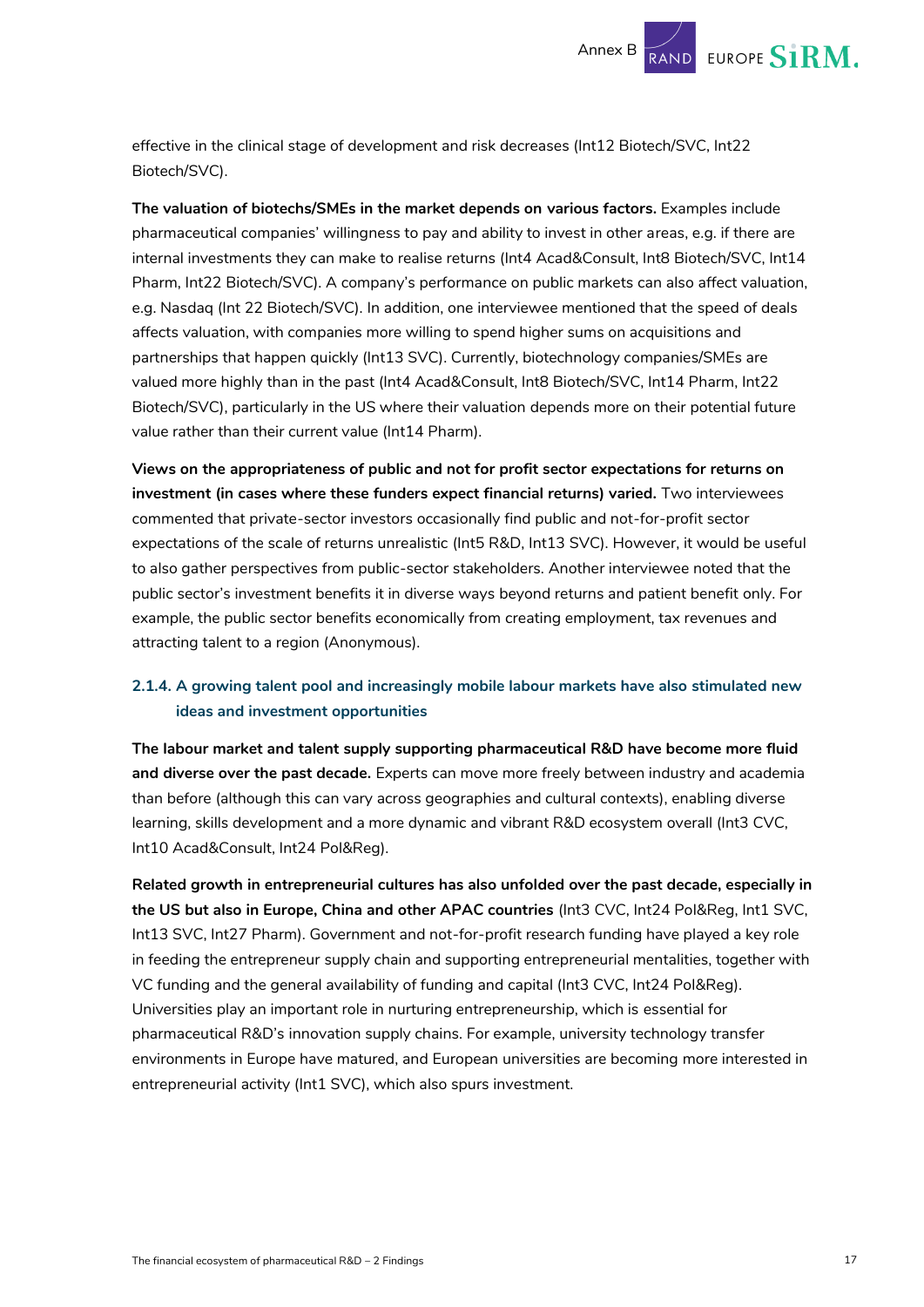

#### **2.1.5. The availability of and access to funding for pharmaceutical R&D has improved over the last decade**

**More money is entering the marketplace now than ten years ago (Int3 CVC), especially from the private sector (e.g. standalone VCs, corporate VCs)** (Int3 CVC, Int15 CVC). This increase has helped drive the investment landscape for pharmaceutical R&D. VC growth over the past decade has been vital in pharmaceutical R&D's innovation supply, as VCs fund biotechnology companies and SMEs that generally supply innovation to pharmaceutical companies for further development (Int3 CVC, Int2 Acad&Consult, Int12 Biotech/SVC, Int1 SVC, Int9 NFP, Int10 Acad&Consult, Int31 Pharm). Large pharmaceutical companies' dependence on external innovation has supported good returns on VC investment (Int3 CVC, Int2 Acad&Consult, Int4 Acad&Consult), and value creation in biotechnology companies has been more compelling for investors than previously (Int8 Biotech/SVC). VCs, corporate venture funds and private equity investors also have an increased appetite for investing in pharmaceutical R&D than in the past (Int3 CVC). According to one interviewee, society has also seen a growth in specialised life sciences investors in the corporate venture-capital world linked to pharmaceutical companies becoming more specialised in terms of their area of work(Int15 CVC). Particularly in the US, investors may be more willing to invest in multiple deals in parallel rather than wait for a payout from one investment before investing in another (Int3 CVC). The size of investments has also been increasing (Int3 CVC, Int10 Acad&Consult). However, parallel deal investment is not new to the sector; it may be that the scale of this activity has changed over time, but we lack quantitative data on this issue. The number and size of deals seem to be increasing. However, it is unclear whether there will be more consolidation or diversification in the VC sector – it is uncertain whether large funds will grow and smaller ones 'disappear', or alternatively whether there will be more competition towards a more extensive and diverse VC base (Int1 SVC)**.** 

**Despite a trend of growth across regions, there continues to be less funding available in Europe than in the US** (Int1 SVC, Int2 Acad&Consult, Int7 Pol&Reg, Int20 Biotech, Int27 Pharm). Some experts emphasised the high pharmaceutical R&D potential in Europe (Int1 SVC, Int4 Acad&Consult, Int8 Biotech/SVC, Int13 SVC, Int20 Biotech). However, several interviewees noted that Europe was lagging behind the US and that Europe and the US may face increased competition from China as a favourable investment location for pharmaceutical R&D (Int1 SVC, Int4 Acad&Consult, Int8 Biotech/SVC, Int13 SVC, Int20 Biotech, Int22 Biotech/SVC, Int24 Pol&Reg, Int27 Pharm). In part, differences relate to the availability of capital in the market, but they are also associated with the broader ecosystem and the availability of researchers, CROs and infrastructure (Int2 Acad&Consult). Regulatory hurdles may also make the European landscape less attractive to investors than the US (Int13 SVC, Int8 Biotech/SVC, Int20 Biotech). One interviewee suggested that despite significant funds in Europe, there is about five times less funding than the US for VC-stage companies for the same number of high-quality opportunities (Int1 SVC). This interviewee perceived a higher risk aversion to early investment in Europe than previously (Int1 SVC), but this merits further research – greater competition between investors for later-stage deals may also push more investors to earlier-stage deals. According to some experts, the European economic environment is better for seed stages and companies on the public markets than companies in the venture capital phase (Int1 SVC, Int13 SVC, Int20 Biotech).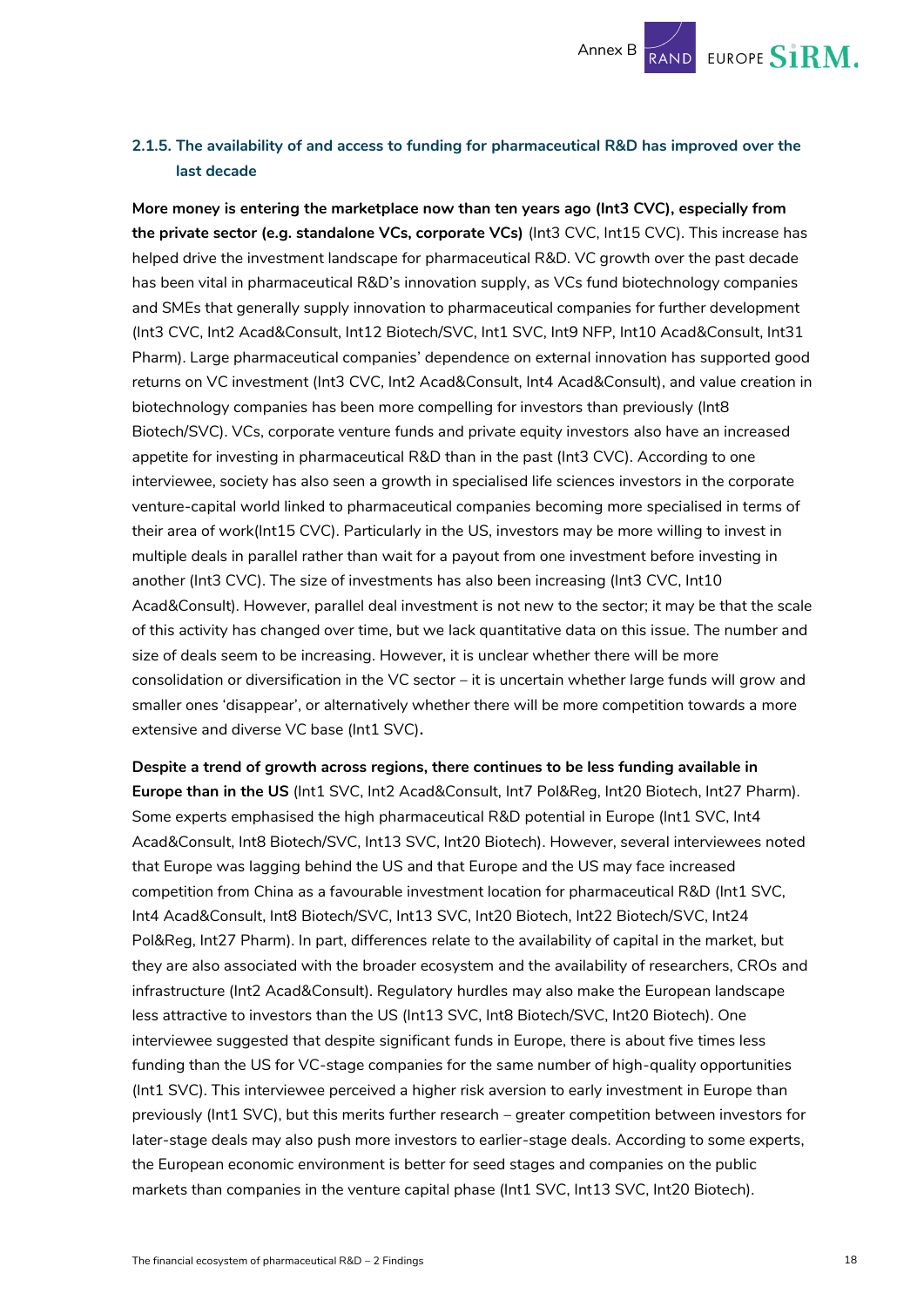

**There is a desire in the biotechnology community to build more European-based growth funds, with some ongoing initiatives already developing them** (Int20 Biotech, Int22 Biotech/SVC, Int24 Pol&Reg). Achieving this depends on various factors, such as changes in the pension system (Int22 Biotech/SVC) and how public markets work – especially in better connecting EU IPO markets and facilitating IPOs (Int1 SVC, Int4 Acad&Consult, Int7 Pol&Reg, Int15 CVC). Other areas where interviewees noted possible improvements to help attract investments for growth funds included tax incentives (Int22 Biotech/SVC) and regulatory changes (Int7 Pol&Reg, Int24 Pol&Reg).

**We could not obtain conclusive views on whether syndicated investments (where more than one investor comes together) have been increasing**. According to one interviewee, the syndicated investor's role has been shrinking (Int3 CVC), but there is reason to believe this may change. However, quantitative data is needed to clarify this situation. Another interviewee perceived an increase in syndicated investments, reflecting the level of capital required to advance complex pharmaceutical R&D (Int10 Acad&Consult).

#### **2.1.6. Efforts to grow and scale biotechnology companies are on the rise in some countries, but the ability to grow depends on a company's therapeutic and technological focus, the availability of growth capital and the ability to outsource some activities**

**Some countries' governments have increased their focus on scaling companies as a way of driving innovation economies** (Int 5 R&D, Int 19 Pol&Reg). Most scale-ups are still based in the US – possibly related to more accessible funding. However, countries like the UK are also increasingly interested in strategies to scale biotechnology companies (Int7 Pol&Reg, Int11 Pol&Reg, Int19 Pol&Reg).

**There is also evidence to suggest that an increasing number of biotechnology companies have been trying to grow and undertake later-stage R&D over the past decade rather than looking for early exits such as acquisitions by pharmaceutical companies** (Int2 Acad&Consult, Int6 Pol&Reg, Int20 Biotech)**.** Several interviewees commented on biotechnology companies' efforts to move into later stages of R&D, a trend that is likely to continue (Int2 Acad&Consult, Int4 Acad&Consult, Int5 R&D, Int6 Pol&Reg, Int9 NFP, Int10 Acad&Consult, Int11 Biotech, Int12 Biotech/ SVC, Int13 SVC, Int15 CVC, Int16 Pharm, Int20 Biotech, Int24 Pol&Reg, Int28 Acad&Consult). Some experts also noted increasing numbers of drug approvals from nonpharmaceutical companies (Int2 Acad&Consult, Int28 Acad&Consult). A biotechnology company/SME's decision to 'go at it alone' is primarily related to the desire to maximise value, which increases along the lifetime of the pharmaceutical R&D process (Int5 R&D, Int8 Biotech/SVC, Int10 Acad&Consult, Int11 Biotech, Int12 Biotech/SVC, Int22 Biotech/SVC, Int26 Pol&Reg). This is especially true after proof of concept in a clinical setting (Int22 Biotech/SVC)**.**  According to one expert source:

*'…A company can achieve a far higher valuation if it has already successfully tested its product candidates in the clinic, and even higher valuations if the product is approved.*' (Anonymous)

However, this interviewee also noted that: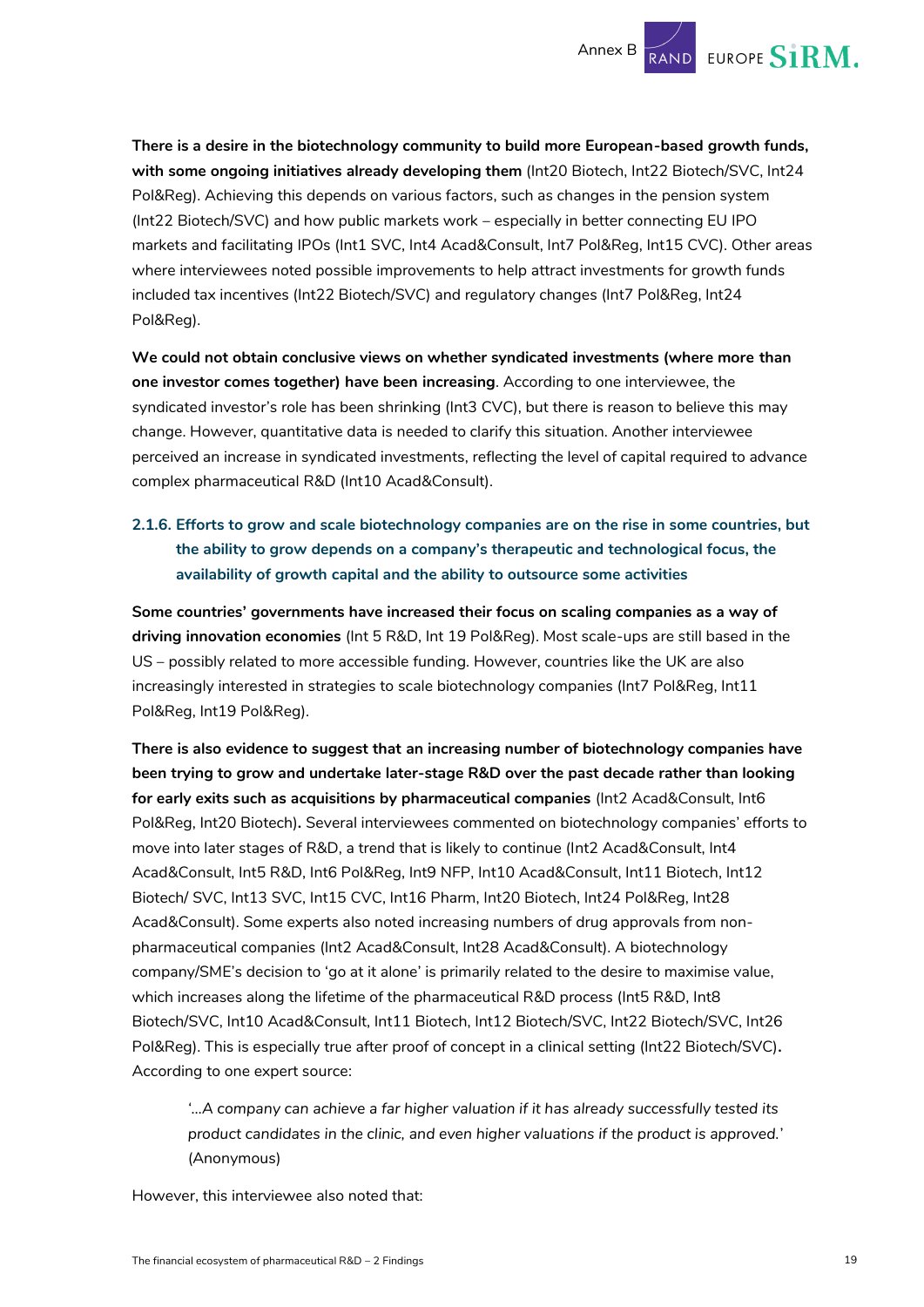

'*The company that invests most in the development process assumes most of the risk and may consequently expect to capture most of the financial value. In case of full development, the value is "captured" at a much later stage, i.e. when the product is registered and starts generating sales. Most venture capitalists do not have such long investment horizons and may opt for a quicker payback by encouraging a company to sell/out-license its invention or go public through offering of common stock.'* (Anonymous)

**A biotechnology company's ability to pursue a growth strategy and move into later R&D stages depends on many factors, not least the company's therapeutic and technological focus** (Int5 R&D, Int10 Acad&Consult, Int11 Biotech, Int15 CVC), **ability to attract capital** (Int2 Acad&Consult, Int20 Biotech, Int8 Biotech/SVC, Int11 Biotech, Int12 Biotech/SVC), **revenue position** (Int3 CVC) and **ability to outsource parts of the R&D process, such as clinical trials and sales** (Int5 R&D, Int6 Pol&Reg, Int8 Biotech/SVC, Int10 Acad&Consult, Int22 Biotech/SVC, Int25 Biotech). According to one interviewee, growth should be based on revenues *–* decisions to move into later R&D stages should be based on sufficient revenues to justify growth ambitions (Int3 CVC).

**The greater availability of capital and growth funding enables some biotechnology companies to continue conducting later phases of R&D. However, the dominant global model for most biotechnology companies remains to be bought/acquired eventually, i.e. an M&A exit** (Int2 Acad&Consult, Int3 CVC, Int5 R&D, Int8 Biotech/SVC, Int9 NFP, Int 10 Acad&Consult, Int 11 Biotech, Int 12 Biotech/SVC, Int 14 Pharm Int 15 CVC, Int20 Biotech, Int22 Biotech/SVC, Int25 Biotech) (See Section [2.1.3](#page-8-0) for more information on dominant deal types). Only biotechnology companies/SMEs that can afford to can 'go at it' alone (Int8 Biotech/SVC, Int10 Acad&Consult, Int22 Biotech/SVC). Generally, investors are more likely to provide this funding to companies that already have a proven track record in R&D (Int3 CVC, Int11 Biotech, Int15 CVC) or where they are developing a platform technology or portfolio of products rather than a single product (Int20 Biotech, Int24 Pol&Reg). However, platform companies can license out the tech or an initial asset to create a revenue stream that then funds internal R&D to help them grow, becoming less dependent on external capital. The availability of funding can also depend on good IPO options (Int1 SVC, Int11 Biotech, Int12 Biotech/SVC, Int20 Biotech), which provide confidence to investors that there will be exit options for them (Int19 Pol&Reg). Some interviewees noted that the availability of more patient capital in the US (from investors willing to wait longer for returns) have contributed to more biotechnology companies/SMEs continuing later in the R&D process than in other countries (Int11 Biotech, Int14 Pharm, Int20 Biotech, Int22 Biotech/SVC). The ability of biotechnology companies/SMEs to successfully bring products to market also depends on success stories from other companies that have done the same, which encourages them to think 'this can be done' (Int12 Biotech/SVC, Int25 Biotech).

Biotechnology companies are more able to 'go it alone' in some areas than others. For example, companies active in orphan or rare diseases may find it easier to pursue R&D into later clinical research and development stages, not least because orphan diseases have smaller patient populations (Int5 R&D, Int11 Biotech). Smaller patient populations may require less capacity for distribution, manufacturing and sales (Int1 SVC, Int2 Acad&Consult, Int4 Acad&Consult, Int 5 R&D, Int11 Biotech, Int 12 Biotech/SVC, Int25 Biotech). Moreover, key opinion leaders in orphan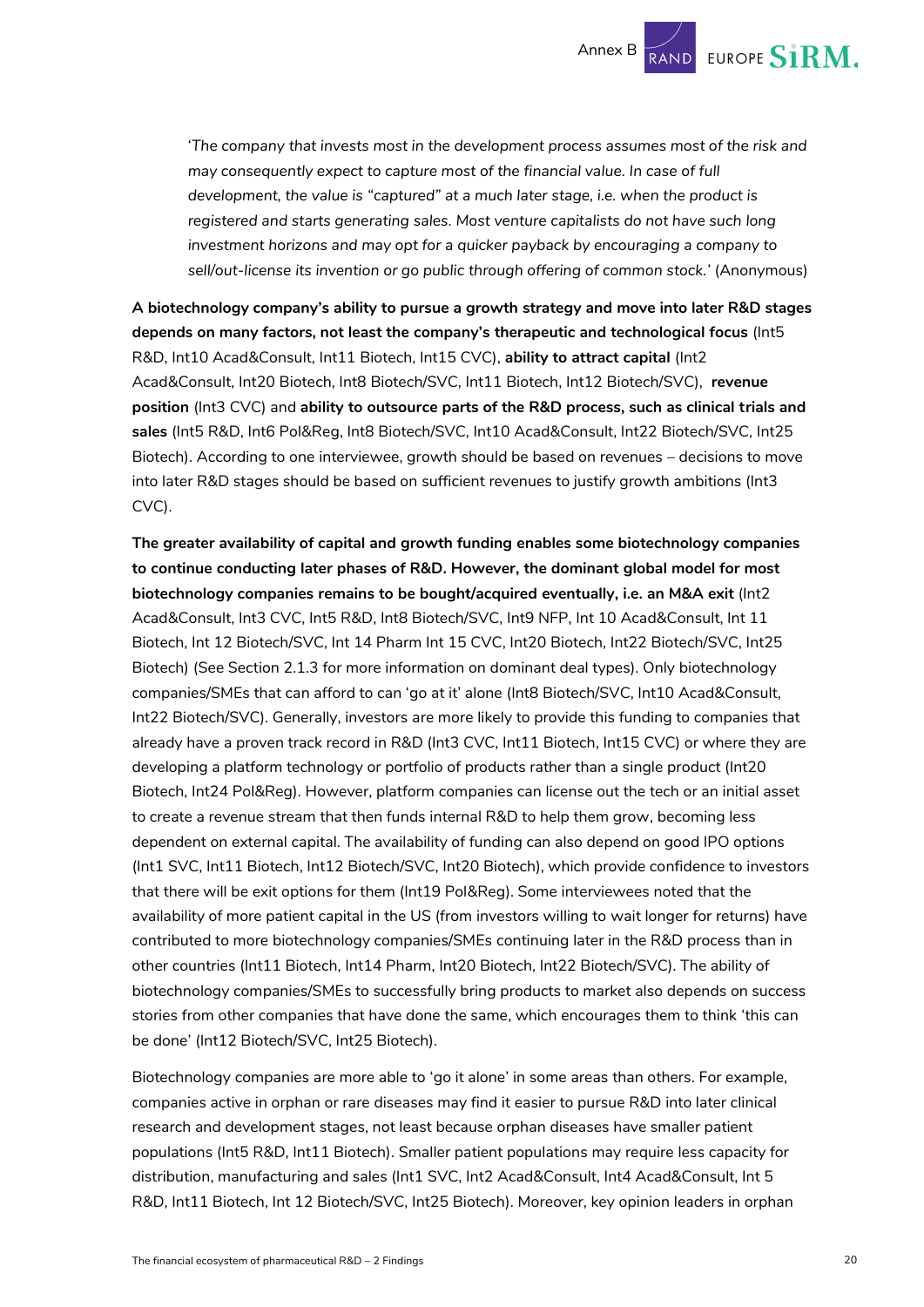diseases may be more readily identifiable than in other disease areas, making it easier to conduct trials, marketing and sales in these areas (Int5 R&D, Int11 Biotech). According to one expert we spoke to:

'*Smaller companies are saying, well, if we're only ever going to hit 20,000 patients in a market, we'll do it ourselves. That has meant that it's shifted to being a sellers' market rather than a buyers' market… it's a sellers' market in that large cap. Pharma need the assets, they've probably got overcapacity in their delivery of market-making to physicians and decision makers, and we are actually seeing in both directions US to Europe and Europe to US companies saying "You know what, I'm going to give it a go".'* (Anonymous).

**Biotechnology companies/SMEs' ability to outsource parts of the R&D process, such as clinical trials and sales, also contribute to their capacity to continue later into the R&D process rather than be acquired** (Int5 R&D, Int6 Pol&Reg, Int8 Biotech/SVC, Int10 Acad&Consult, Int22 Biotech/SVC, Int25 Biotech). For example, smaller trials can be outsourced to CROs rather than to larger pharmaceutical companies as they were in the past, and sales can also be outsourced (Int 5 R&D). One interviewee mentioned that biotechnology companies might find partnering with pharmaceutical companies expensive, also contributing to their desire to build internal capacity or outsource parts of the R&D process to other actors (Int10 Acad&Consult). It is also becoming easier to work virtually, so some biotechnology companies may have small offices and outsource activities to other established large labs (Int8 Biotech/SVC).

Many interviewees were keen to flag that pharmaceutical companies can add considerable value to the sector; biotechnology companies going into late R&D or marketing alone may not always be desirable. Pharmaceutical companies have particular strengths concerning clinical trials and regulatory approval, commercialisation, sales and marketing (Int1 SVC, Int4 Acad&Consult, Int6 Pol&Reg, Int7 Pol&Reg, Int9 NFP, Int11 Biotech, Int12 Biotech/SVC, Int16 Pharm, Int20 Biotech, Int21 Pharm, Int24 Pol&Reg, Int25 Biotech, Int26 Pol&Reg). Many interviewees noted that the vast majority of biotechnology companies/SMEs will eventually be acquired by pharmaceutical companies, even if this happens slightly later in the R&D process (Int1 SVC, Int6 Pol&Reg, Int7 Pol&Reg, Int9 NFP, Int11 Biotech, Int16 Pharm, Int20 Biotech, Int25 Biotech)**.**

#### **2.1.7. The rise of patient voice: Increased patient engagement in R&D**

**A growing focus on patient engagement in pharmaceutical R&D in recent years has provided momentum to solicit and amplify patient needs and preferences in every aspect of R&D. This influences how R&D is conducted and the investment types needed to support effective patient and public engagement with R&D processes** (Int10 Acad&Consult, Int28 Acad&Consult). For example, there has been a growing interest in understanding which types of technologies can be used to lessen the burden of participating in research trials (Int10 Acad&Consult). Endpoints such as patient-reported outcomes are also becoming increasingly utilised (Int12 SVC Biotech).

**We have also seen a more 'science-savvy' population gradually developing who better understand disease and health.** For example, in light of COVID-19, individuals are developing a better understanding of what research concepts mean (e.g. placebos, statistics and disease understanding) (R&D Int 14). However, vocal anti-vaccine and anti-industry movements have also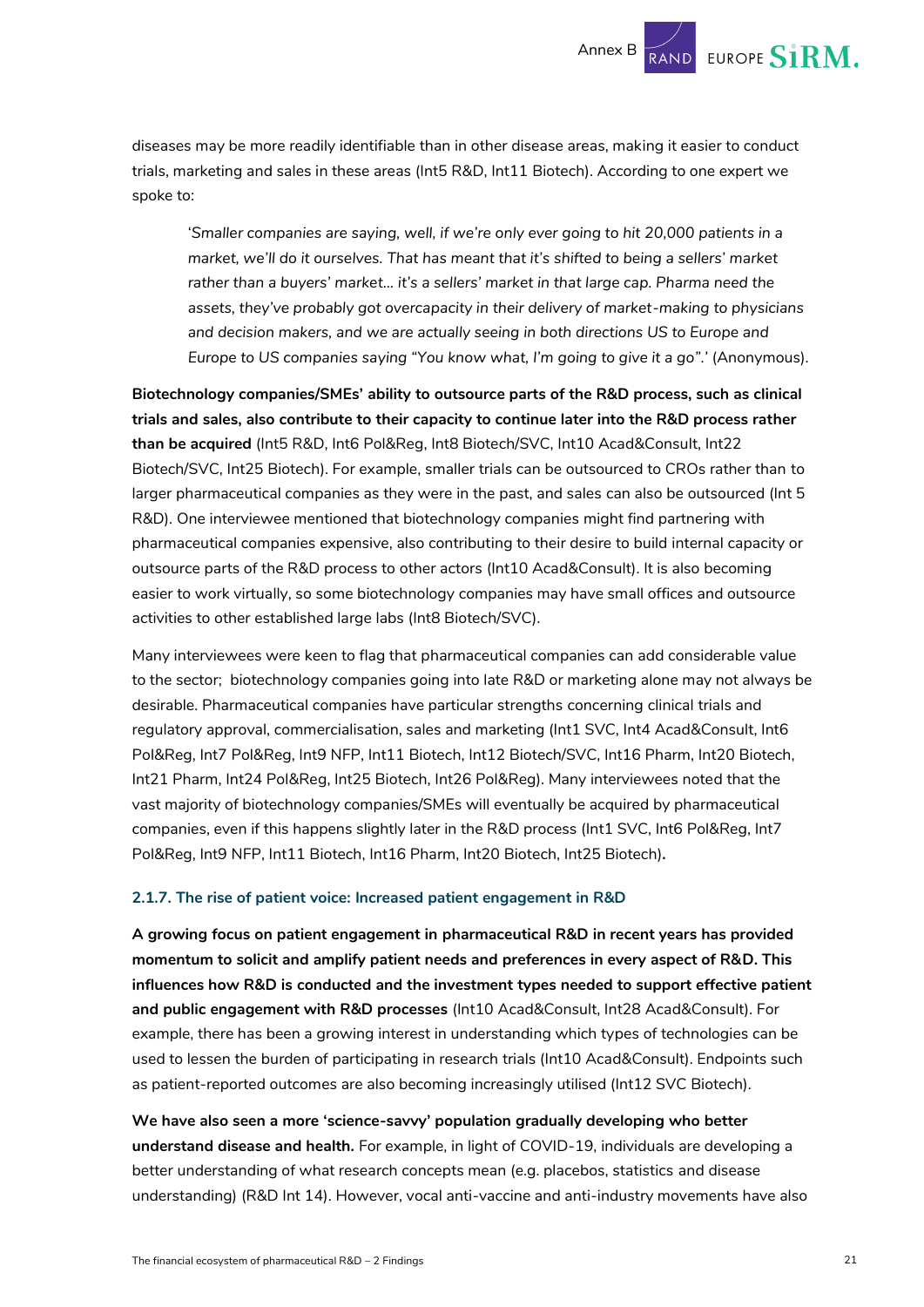

emerged concurrently. How the future will unfold in terms of the types of science society engages with and how they process information and distinguish between facts and misinformation remains to be seen.

## <span id="page-22-0"></span>2.2. Key influences on pharmaceutical R&D's future financial ecosystem: likely trajectories and uncertainties

Understating historical evolution is necessary but not sufficient to inform the future. In this light, we also interviewed experts on factors that may influence pharmaceutical R&D's future financial ecosystem asking them to reflect on how factors are likely to unfold and the uncertainties regarding key influences. [Table 1](#page-22-1) summarises some of the key messages based on our analysis. We expand on each influence in the section that follows.

| <b>Theme</b>                               | What we know: likely direction<br>of travel                                                                                                                                                                                                                                                                                                                                                                       | What we do not know: areas of uncertainty                                                                                                                                                                                                                                                                                                                                                                                                                                                                                                                                                                                                                                                           |
|--------------------------------------------|-------------------------------------------------------------------------------------------------------------------------------------------------------------------------------------------------------------------------------------------------------------------------------------------------------------------------------------------------------------------------------------------------------------------|-----------------------------------------------------------------------------------------------------------------------------------------------------------------------------------------------------------------------------------------------------------------------------------------------------------------------------------------------------------------------------------------------------------------------------------------------------------------------------------------------------------------------------------------------------------------------------------------------------------------------------------------------------------------------------------------------------|
| Macro-level<br>factors                     | Diverse macro-level factors will<br>influence investor appetite for<br>pharmaceutical R&D in the future.<br>These can relate to the general<br>state of the economy;<br>unforeseeable events such as<br>natural catastrophes, pandemics,<br>or war/conflict; the relative<br>competitiveness of sectors other<br>than the life sciences; and general<br>public attitudes to investing in<br>health in the future. | How macro-level factors will unfold in the long<br>term cannot be predicted. For example, there will<br>likely be another pandemic, but its nature and<br>when it will occuris more difficult to predict.<br>Similarly, the general state of the global economy<br>over the next decade is difficult to predict, even<br>though the shorter-term impact of COVID-19 on<br>many countries is clear. Some experts perceive<br>that COVID-19's detrimental impact on capital<br>availability will be long-term, but this remains to<br>be seen.<br>The relative attractiveness of pharmaceutical R&D<br>compared to other sectors remains to be seen,<br>influencing pharmaceutical R&D investment.    |
|                                            |                                                                                                                                                                                                                                                                                                                                                                                                                   | While health's growing importance on policy<br>agendas is inevitable, health investment levels<br>and how they spill into pharmaceutical R&D are<br>less certain.                                                                                                                                                                                                                                                                                                                                                                                                                                                                                                                                   |
| <b>Factors related to</b><br>collaboration | Pharmaceutical companies will<br>continue to source many<br>innovation assets externally, and<br>more open collaboration<br>landscapes will unfold in<br>conducting and funding<br>pharmaceutical R&D.                                                                                                                                                                                                            | However, pharmaceutical companies' roles in<br>more collaborative landscapes remain uncertain. It<br>is unclear what the largest future investment<br>areas will be and how different actors will<br>collaborate. There is a general recognition that<br>public health, infectious diseases and emergency-<br>preparedness-related R&D will be a bigger<br>priority than in the past, but whether areas like<br>prevention or neurodegenerative diseases will<br>also grow remains to be seen.<br>The extent to which public and not-for-profit<br>sector investors will adopt more commercial<br>approaches to investment (e.g. expecting financial<br>returns) is also unknown but will influence |

<span id="page-22-1"></span>Table 1. Key influences likely to affect pharmaceutical R&D's future financial ecosystem.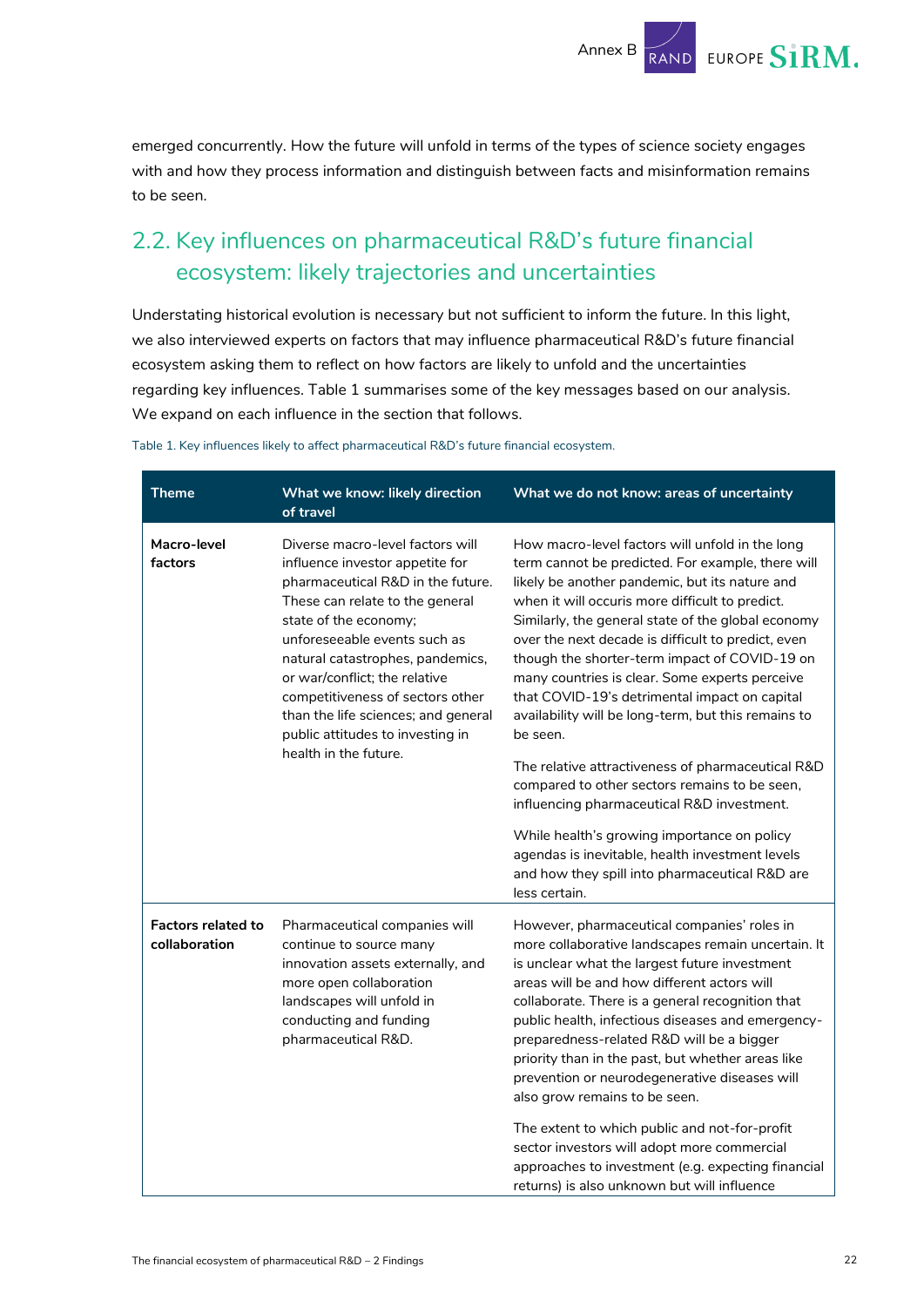Annex B RAND EUROPE SIRM.

|                                                            |                                                                                                                                                                                                                                                                                                                                                                                                                                                                                             | collaboration dynamics and value capture. We see<br>these practices gaining momentum in some<br>countries, but the scale and pace at which they<br>will challenge traditional investment behaviours is<br>unclear.<br>Some experts feel that more collaborative and<br>blended investment (both financial and in-kind) be<br>shared by more parties across the public and                                                                                                                                                                                                             |
|------------------------------------------------------------|---------------------------------------------------------------------------------------------------------------------------------------------------------------------------------------------------------------------------------------------------------------------------------------------------------------------------------------------------------------------------------------------------------------------------------------------------------------------------------------------|---------------------------------------------------------------------------------------------------------------------------------------------------------------------------------------------------------------------------------------------------------------------------------------------------------------------------------------------------------------------------------------------------------------------------------------------------------------------------------------------------------------------------------------------------------------------------------------|
|                                                            |                                                                                                                                                                                                                                                                                                                                                                                                                                                                                             | private sector, although this is uncertain.                                                                                                                                                                                                                                                                                                                                                                                                                                                                                                                                           |
| Science and<br>technology-<br>related<br>opportunities and | Scientific and technological<br>developments will continue<br>creating new opportunities to<br>advance pharmaceutical R&D,<br>develop more personalised<br>therapies for patients and create<br>more segmented markets.<br>However, pharmaceutical R&D<br>will become ever more complex.<br>Digital and data-driven innovation<br>will transform pharmaceutical<br>R&D alongside other advances in<br>areas such as biologics and gene<br>therapies, but this will not happen<br>overnight. | Despite a certainty that science and technology<br>will continue to open new research avenues, how<br>advancements will shape the R&D landscape and<br>financing is less clear.                                                                                                                                                                                                                                                                                                                                                                                                       |
| complexities                                               |                                                                                                                                                                                                                                                                                                                                                                                                                                                                                             | More specifically, how and whether success rates<br>and returns on investment from new areas of<br>science and tech-driven pharmaceutical R&D will<br>change and how these will influence investor<br>appetite remains to be seen. New financial models<br>may emerge to support increasingly costly and<br>complex pharmaceutical R&D.                                                                                                                                                                                                                                               |
|                                                            |                                                                                                                                                                                                                                                                                                                                                                                                                                                                                             | How and whether society can keep up with the<br>pace of scientific developments is unknown. In<br>particular, societal ability to absorb the cost of<br>innovative drugs and harness the opportunities<br>presented by data and digital science-driven<br>innovation is unclear.                                                                                                                                                                                                                                                                                                      |
|                                                            |                                                                                                                                                                                                                                                                                                                                                                                                                                                                                             | The impact of science and technology<br>developments on R&D costs are also unclear. For<br>example, once the infrastructure, regulations and<br>practices for using real-world data in clinical trials<br>and AI in drug discovery stabilise, R&D processes<br>may become quicker and more efficient. This<br>should make them cheaper, at least in theory.<br>However, it is also plausible that AI will open up<br>many new research questions related to<br>pharmaceutical R&D, increasing the amount<br>needed and its overall costs. This is difficult to<br>foresee at present. |
|                                                            |                                                                                                                                                                                                                                                                                                                                                                                                                                                                                             | Any potential innovative-drug failure on safety<br>grounds could significantly impact investments in<br>some areas of pharmaceutical R&D (e.g. gene<br>therapies) but cannot be foreseen in advance.                                                                                                                                                                                                                                                                                                                                                                                  |
|                                                            |                                                                                                                                                                                                                                                                                                                                                                                                                                                                                             | Public perceptions of new areas of science and<br>whether new therapies like gene therapy will be<br>well received remains to be seen, along with how<br>public behaviours will influence investment.                                                                                                                                                                                                                                                                                                                                                                                 |
| <b>Regulation-</b><br>related factors                      | The ability to innovate in<br>regulation will play a key role in<br>investor confidence. Innovation in<br>regulatory practices is essential,<br>especially in regulation that can                                                                                                                                                                                                                                                                                                           | How quickly regulation will catch up with new<br>opportunities presented by science and<br>technology remains to be seen.                                                                                                                                                                                                                                                                                                                                                                                                                                                             |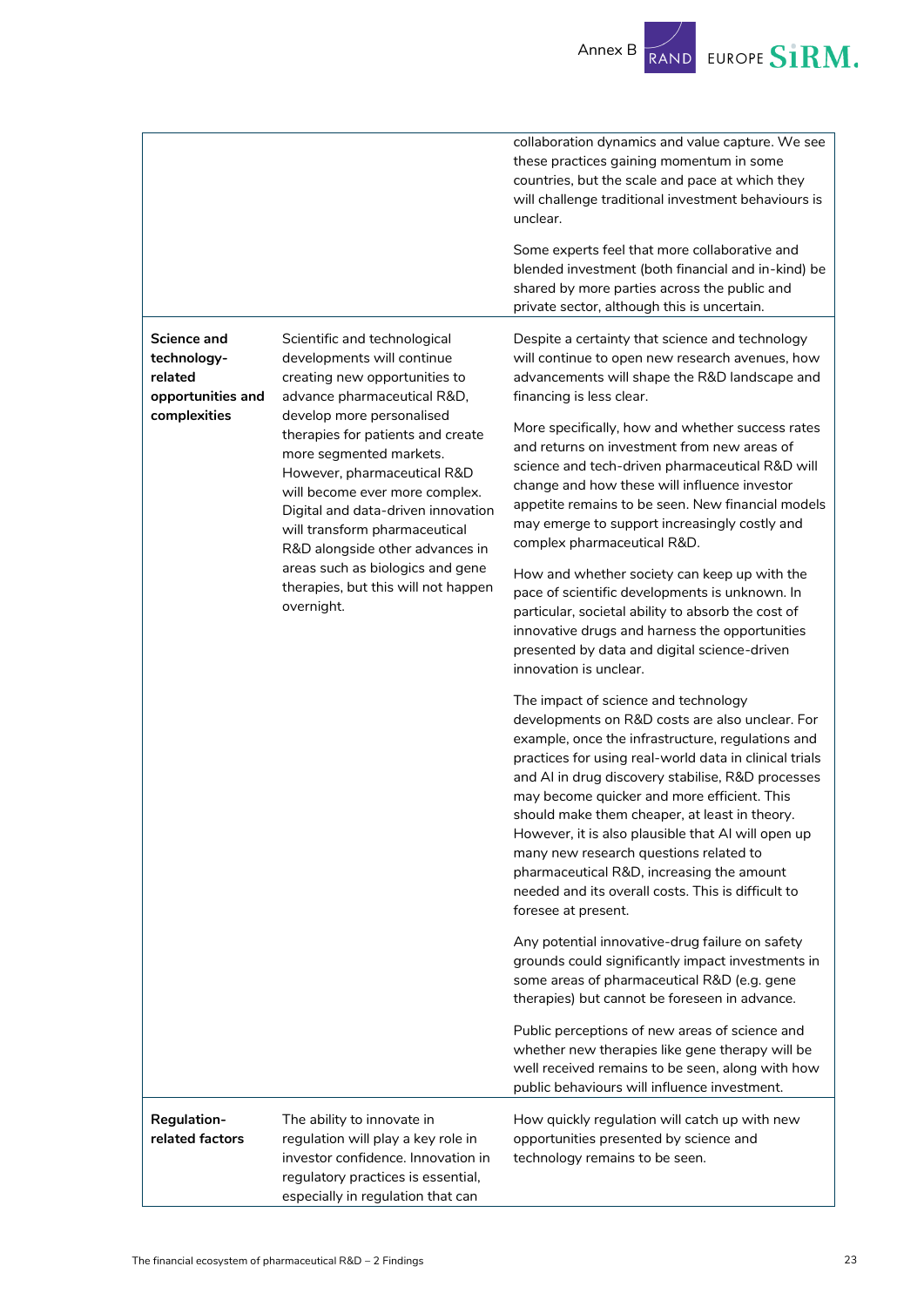

|                                                                                  | support innovative clinical trial<br>designs but may take a long time.                                                                                                                                                                                                                                                           | Global policy positions about intellectual property<br>protection for innovation in key areas of societal<br>need can also be unpredictable, influencing<br>investor appetite.                                                                                                                                                                                                                        |
|----------------------------------------------------------------------------------|----------------------------------------------------------------------------------------------------------------------------------------------------------------------------------------------------------------------------------------------------------------------------------------------------------------------------------|-------------------------------------------------------------------------------------------------------------------------------------------------------------------------------------------------------------------------------------------------------------------------------------------------------------------------------------------------------------------------------------------------------|
| <b>Factors related to</b><br>the pricing of<br>medicines                         | Decisions made in key global<br>markets about how to approach<br>drug pricing will have a global<br>effect on investor appetite for<br>pharmaceutical R&D, especially<br>for complex drugs.                                                                                                                                      | How drug pricing debates will evolve in key<br>jurisdictions like the US is uncertain. What an<br>innovative and sustainable financial model for<br>reimbursing highly innovative acute therapies like<br>gene therapies will look like is unclear.                                                                                                                                                   |
| Geography-<br>related<br>competitiveness                                         | The geographical location of<br>investors and markets will<br>continue to evolve. Some<br>countries (such as China and<br>other APAC region countries) are<br>investing heavily in bolstering life-<br>sciences sectors, and new<br>geographics may become<br>increasingly attractive investment<br>markets for the longer term. | Europe's future competitiveness in the global<br>market is somewhat uncertain, given the rise of<br>new players. Geopolitical decisions are likely to<br>influence cooperation and competition dynamics<br>with some emerging economies but how this will<br>unfold remains to be seen.                                                                                                               |
| <b>Learning from</b><br>innovation in<br>response to the<br>COVID-19<br>pandemic | The COVID-19 pandemic has<br>evidenced the potential to<br>conduct faster and more efficient<br>R&D via innovative collaborations,<br>novel approaches to risk-<br>management and regulatory<br>advancements.                                                                                                                    | Societal ability to sustain some of the practices<br>witnessed in response to the COVID-19<br>pandemic remains to be seen. This uncertainty<br>applies to practices such as remote and<br>coordinated multi-centre trials at different<br>locations in parallel, risk-taking in manufacturing-<br>capacity investments prior to known R&D-process<br>outcomes, and regulatory efficiency and support. |

#### **2.2.1. Macro-level factors will influence investor appetite for pharmaceutical R&D in the future**

- **What we know:** Diverse macro-level factors will influence investor appetite for pharmaceutical R&D in the future. Such factors include the general state of the economy, unforeseeable events such as natural catastrophes, pandemics, or war/conflict, the relative competitiveness of sectors other than the life sciences, and general-public attitudes to investing in health.
- **What we do not know- the uncertainties:** The direction of these macro-level trends is unknown. How the economic climate will unfold and whether other sectors will become more attractive to investors is unclear. War and natural catastrophes are difficult to predict. Public attitudes to health and the percentage of GPD spent on health may rise, but what percentage of any gains would be channeled into R&D is less clear.

Text box 5. Key messages on macro-level influences on the future.

#### **What we know about macro-level influences**

Macro-level factors will determine the outlook for the financial ecosystem of pharmaceutical R&D. These macro-level influences concern the general state of the global economy, force majeure like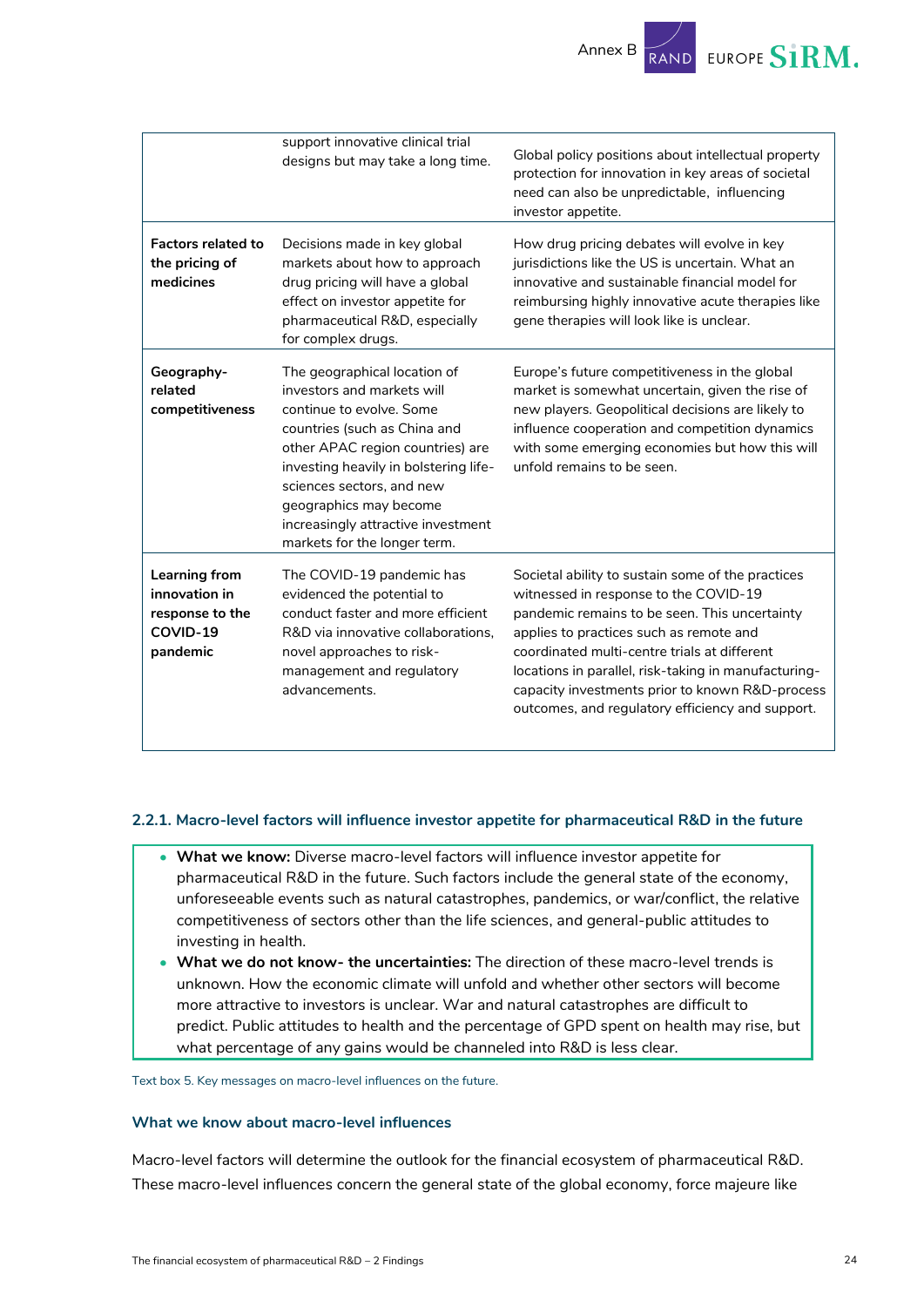war/conflict and natural disasters, future pandemics, other sectors' attractiveness compared to the pharmaceutical R&D sector, and public attitudes to investing in health vis a vis other areas such as defence or education (Int3 CVC, Int4 Acad&Consult, Int8 Biotech/SVC, Int9 NFP, Int 26 Pol&Reg)**.**  However, how these macro-level factors will unfold is uncertain and difficult to predict.

#### **What we do not know – the uncertainties related to macro-level influences**

**The general state of the economy will play an important role in the future pharmaceutical R&D ecosystem and the availability of capital. Whereas many economies will face short-term shocks recovering from the COVID-19 pandemic, the long-term direction is not known** (Int1 SVC, Int3 CVC, Int4 Acad&Consult, Int8 Biotech/SVC, Int9 NFP, Int26 Pol&Reg, Int31 Pharm). The current investment landscape is generally considered healthier than in the past due to the improved availability of capital and the growing number of attractive investment opportunities (Int3 CVC). However, access to VC funding for European companies is still constrained (Int1 SVC, Int4 Acad&Consult) compared to the US (Int1 SVC). That said, the EU market's growth in entrepreneurialism may attract moreinvestors in the next decade, increasing the potential to negotiate good deals (CVC Int 1). Historically, global investor appetite for pharmaceutical R&D investments has fluctuated, and longer-term investor appetite are unclear – especially regarding standalone venture capital (Int 3 CVC, Int8 Biotech/SVC).

**The development of other competitive sectors also gives rise to uncertainties**. VC investments depend on capital availability (Int4 Acad&Consult, Int9 NFP, Int10 Acad&Consult), and VCs will take their investment to other sectors (e.g. real estate, Fintech, cryptocurrency potentially) if these are considered more profitable (Int3 CVC, Int4 Acad&Consult, Int15 CVC).

**Although challenging to foresee, events such as war/conflict, pandemics and natural catastrophes could also impact the general state of the economy and the availability of capital for pharmaceutical R&D** (Int3 CVC, Int8 Biotech/SVC, Int26 Pol&Reg). Society may face a few problematic years post COVID-19 in terms of global economic recovery (Int4 Acad&Consult, Int26 Pol&Reg). As one interviewee noted, we have seen increased public funding for pharmaceutical R&D in response to the COVID-19 pandemic. However, the overall cost of the pandemic may lead to a decrease in public expenditure, potentially reducing biomedical research funding (Int4 Acad&Consult). According to one expert, the pandemic will have long-lasting effects on not-forprofits' fundraising and investments. This could have significant detrimental effects if the academic system loses a generation of researchers contributing to pharmaceutical R&D because they cannot access research funding. It will, therefore, also have a knock-on effect on the timelines for creating innovations (Int 29 NFP). As illustrated by one interviewee:

*'I think one of the major challenges is post-pandemic, the impact on fundraising…that is going to have a massive knock-on effect for the next 20 years on the outputs of research, not only because of the publications but then the downstream 17 years bench to bedside point. And that, in that point, you have also lost a huge amount of skill from the system*.' (Anonymous)

**The investments society makes into health more generally will also play a role in the financial ecosystem for pharmaceutical R&D, but how this will unfold is uncertain.** One interviewee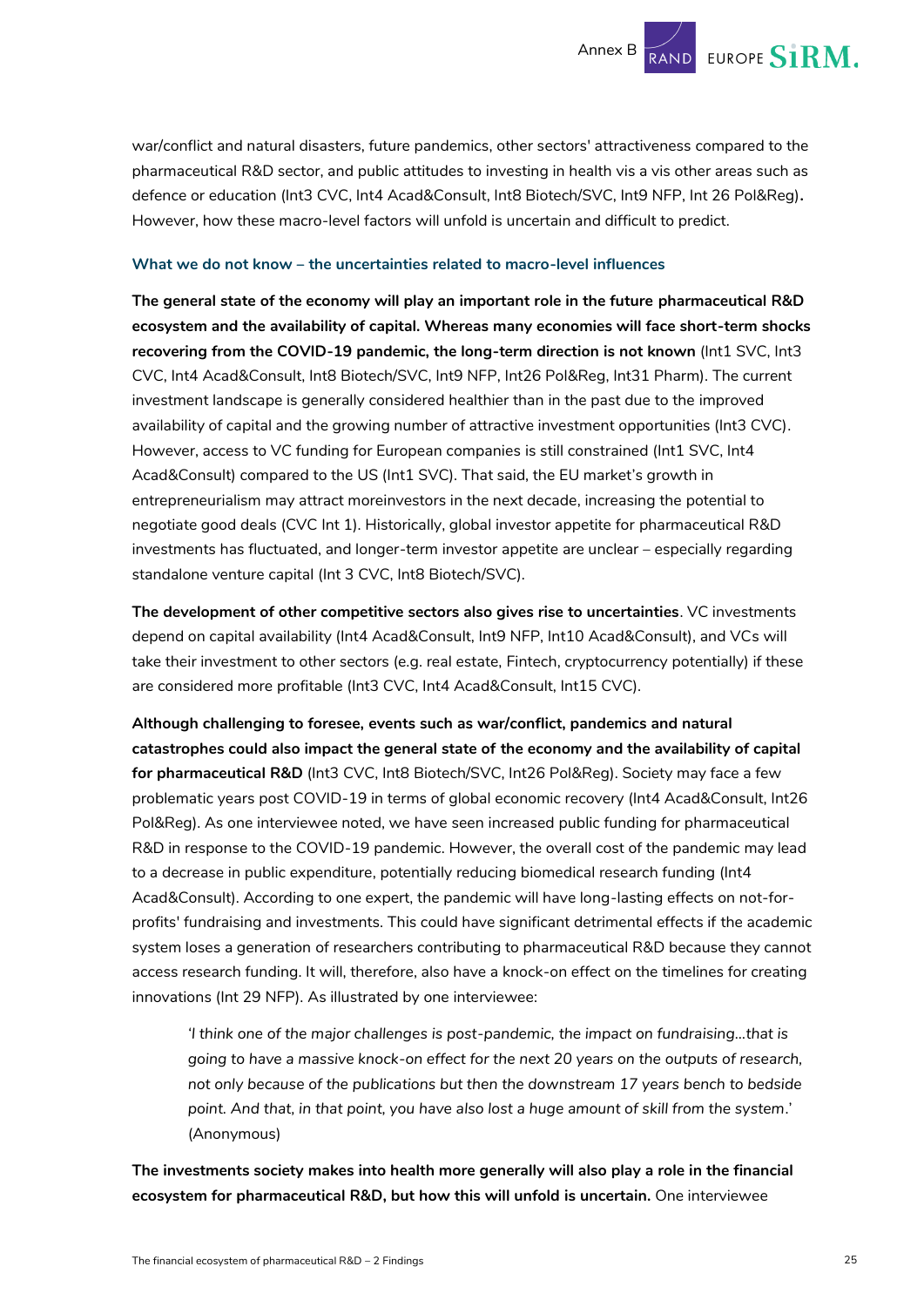suggested that health may represent a more significant share in the consumer market given how important it is for people to live better and longer (Int 24 Pol&Reg). If the percentage of GDP dedicated to health rises, the amount going into pharmaceutical R&D will depend on broader factors such as the general state of the economy, socio-political stability and how much R&D benefits from changes in wider healthcare-related expenditures. COVID-19 incentivised governments and international organisations to invest further in science and research. However, it is unclear whether – and at what pace – this may or may not translate into other areas of healthrelated R&D, including pharmaceutical R&D.

#### L.E.K. analysis for this study suggests that private-sector and larger

biopharmaceutical/biotechnology companies contribute most R&D funds. L.E.K. analysis suggests that VC spending on pharmaceutical R&D is likely to continue growing in the future. However, government and NGO/not-for-profit spending on pharmaceutical-related R&D has been relatively flat and is likely to lose share compared to the other future funding sources. As biopharmaceutical R&D spending is growing moderately, its proportional contribution to the future landscape will likely remain relatively stable. Interviewees felt this broadly resonated with their views and experiences. However, they also felt that the availability of capital is likely to depend on other factors, including the broader macroeconomic variables described above.

#### **2.2.2. Collaboration dynamics: R&D will become more collaborative in terms of actors and investors, but key areas of future investment are less clear**

- **What we know:** Pharmaceutical companies will continue to externally source many innovation assets. More open collaboration landscapes will also unfold, with greater public-private collaboration in conducting R&D and increased convergence between life sciences and other sectors (e.g. IT). Policymakers, innovators and investors are likely to pay more attention to public health and emergency preparedness-related pharmaceutical R&D, although how this will be sustainably funded is less clear.
- **What we do not know – the uncertainties:** In an increasingly collaborative landscape, the future role of pharmaceutical companies is unclear. The largest investment areas and how different actors will collaborate within them also remain to be seen. The extent to which public and not for profit sector investors will adopt more commercial approaches to investment (e.g. expecting financial returns) is also unknown. Although such practices are gaining momentum in some countries, the scale and pace at which they will challenge traditional investment behaviours are unclear. Some experts feel that more collaborative and blended investment will be shared by more parties across the public and private sector, with some investments being financial and some being in-kind.

Text box 6. Key messages – the future collaboration landscape.

#### **What we know about collaboration dynamics as an influencing factor**

**The R&D landscape has become increasingly collaborative over time; and we are likely to see even more collaborative innovation and investment for pharmaceutical R&D in the future, including public-private collaboration** (Int2 Acad&Consult, Int5 R&D, Int7 Pol&Reg, Int10 Acad&Consult, Int14 Pharm, Int23 Pol&Reg, Int27 R&D, Int28 Acad&Consult), which may be better addressed through partnerships.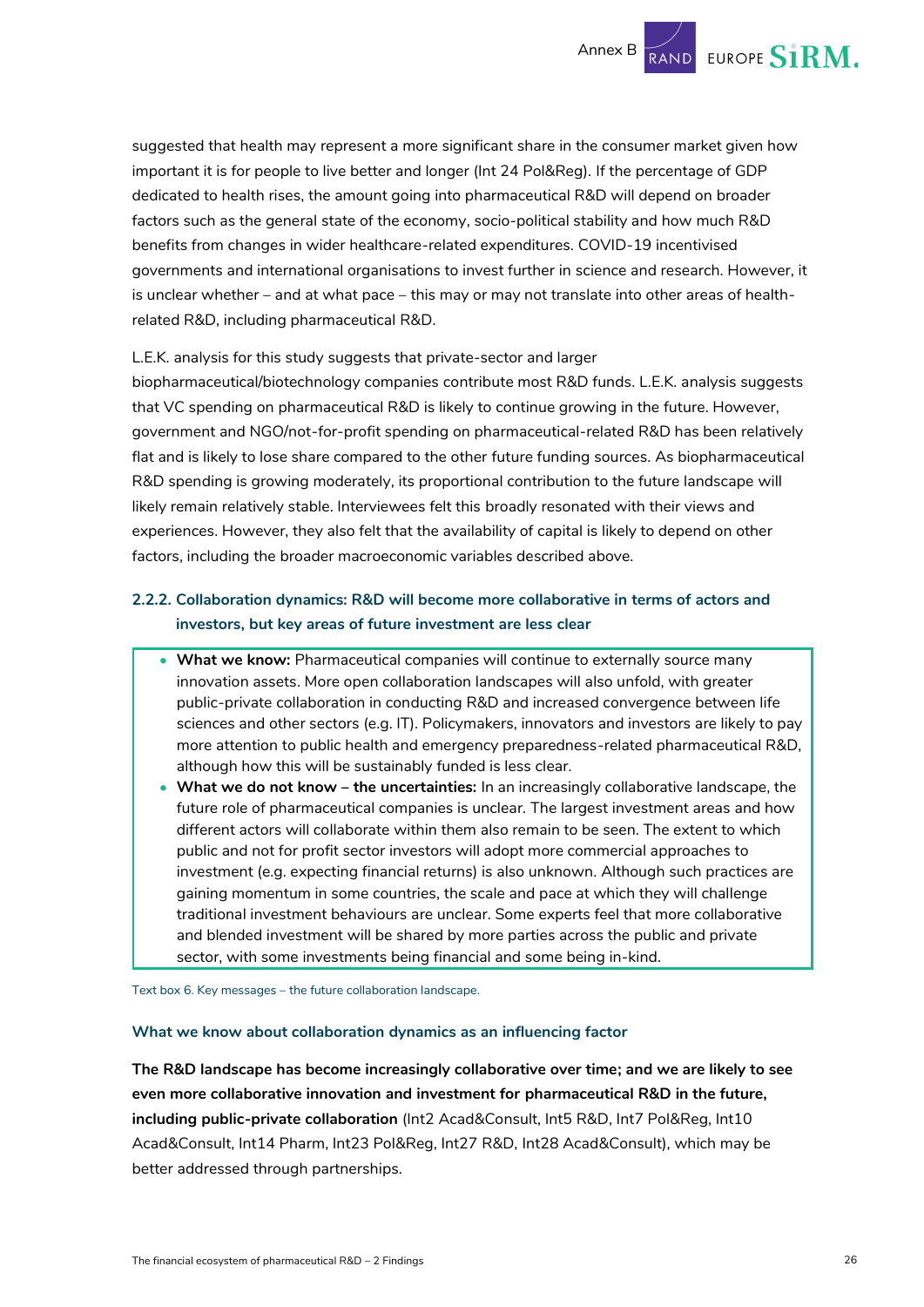

**As already discussed, the growing recourse for pharmaceutical companies to source assets externally will continue** (Int3 CVC, Int4 Acad&Consult, Int5R&D, Int24 Pol&Reg, Int2 Acad&Consult, Int9 NFP, Int1 SVC, Int8 Biotech/SVC, Int11 Biotech, Int12 Biotech/SVC, Int13 SVC, Int14 Pharm, Int16 Pharm, Int19 Pol&Reg). As such, the health of the investor landscape for SMEs and early-stage R&D will continue to be critically important in feeding the innovation supply chain. In this context, both standalone venture capital/seed capital and public investment in SMEs (e.g. government grants) will continue to matter greatly, as will corporate venture capital. The government's key role in filling funding gaps for early-stage research and supporting some translational research is likely to continue. However, government funding for research infrastructure (e.g. clinical trials infrastructure) may evolve to include more significant investment in advancing core data architecture to enable efficient data flows and enhanced use of real-world evidence in pharmaceutical R&D (Int6 Pol&Reg).

**It is unclear whether large pharmaceutical companies will continue to have significant involvement in the entire R&D process (as they do today) or focus more exclusively on commercialisation, manufacturing and clinical trials**. Some experts argue that pharmaceutical companies will always need to conduct some early R&D internally, not least to pick appropriate external innovation assets and identify promising opportunities in the SME sector (Int3 CVC, Int14 Pharm). Others note there may be a move towards more specialisation in commercial, manufacturing and regulatory functions (Int2 Acad&Consult, Int12 Biotech/SVC). It is also unclear to what extent pharmaceutical companies or new players in pharmaceutical R&D will adopt dataand digital-convenor roles (Int2 Acad&Consult).

**According to some interviewees, R&D execution will become more collaborative. There will also be more collaborative investments across the public and private sector and more blended investments** (Int10 Acad&Consult, Int29 NFP). Some investment is likely to be financial and some in-kind (e.g. through enabling access and use of R&D platforms, teams, infrastructure), particularly within the public sector (Int10 Acad&Consult). The private and public sectors have together funded pipelines of molecules moving through basic research into clinical testing for a long time. Such collaborative funding is not new but is likely to continue at an even greater scale in the future. For example, there is growing interest in the public sector to ensure sufficient funding for R&D infrastructure by turning to the private sector for support (Int10 Acad&Consult) and an increase in pre-competitive alliances between private-sector companies (Int14 Pharm), especially in currently intractable areas. However, in terms of amounts, private capital will likely remain dominant in funding pharmaceutical R&D (Int11 Biotch, Int4 Acad&Consult). According to one interviewee, there may also be more collaboration between not-for-profits, VC and philanthropic funding in specific clinical areas (Int29 NFP).

Although only highlighted by one expert, greater interaction between research funders, policymakers and regulatory bodies is also anticipated to enhance support for R&D and reduce uncertainties on regulatory approval and pricing pathways (Int26 Pol&Reg). According to one interviewee, this would lead to a more sophisticated investment landscape where investors look more at the overall system and its readiness to support innovation when making investment decisions (Int26 Pol&Reg). For example, according to this expert, pharmaceutical companies will want more upfront assurance about what will happen post-R&D in relation to uptake and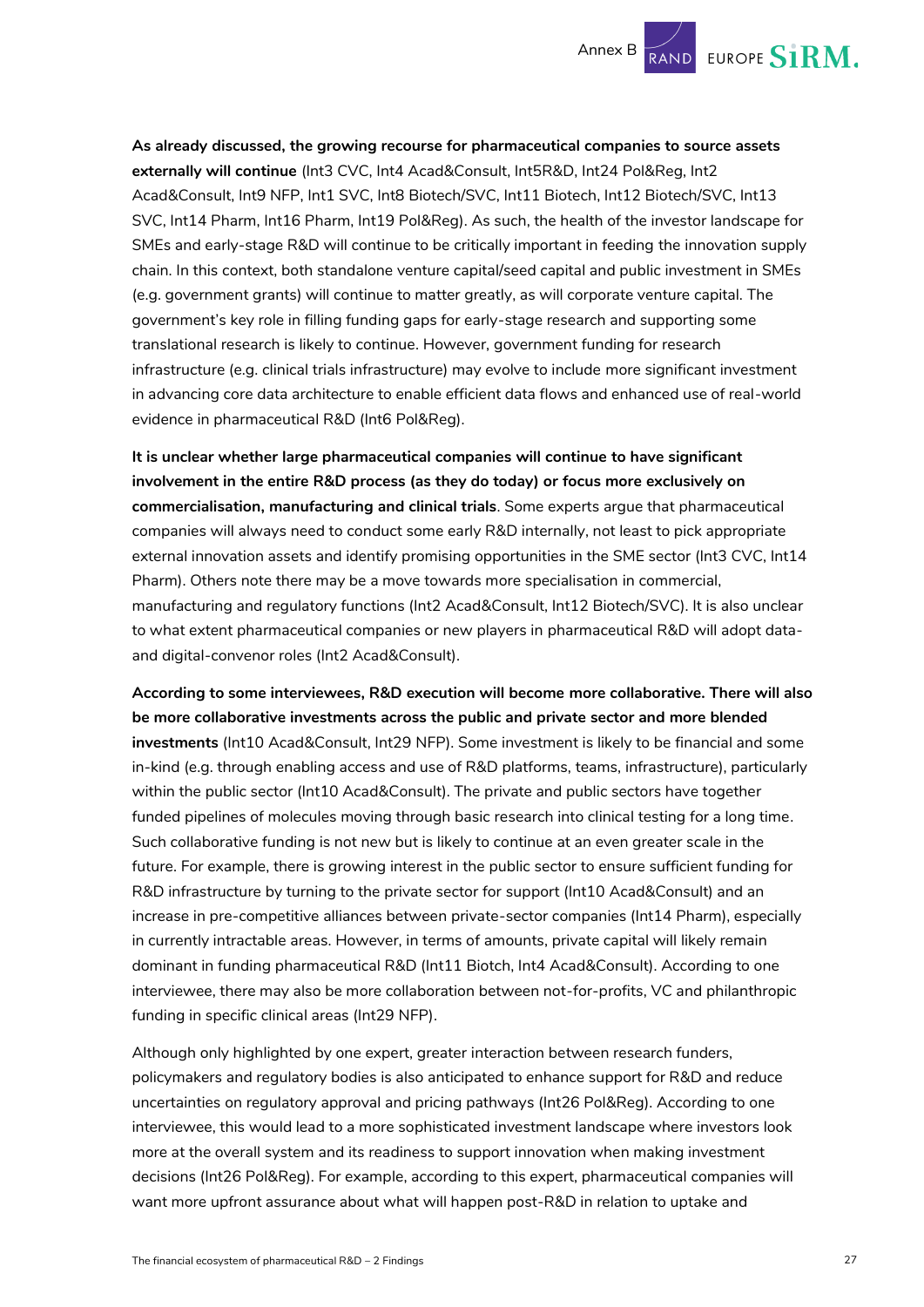regulation, which will confer more investor confidence. Governments will also want to know more upfront about supply chain resilience, domestic manufacturing and pricing negotiations (Int26 Pol&Reg).

**More convergence between sectors (e.g. IT and life sciences) is also expected in the increasingly collaborative landscape.** The same is true for collaboration between R&D and the healthcare system (healthcare professionals and patients) to support more data and insight sharing to inform R&D (Int 7 Pol&Reg, Int13 SVC, Int16 Pharm, Int19 Pol&Reg, Int 27 Pharm)*.*

**Finally, some experts predict greater public and private-sector attention to public health, infectious diseases and emergency preparedness** – especially in light of COVID-19 (Int14 Pharm*,*  Int18 Acad&Consult, Int20 Biotech). However, how it will be funded remains unknown, including within the context of public-private collaboration (Int21 Pharm).

#### **What we do not know – the uncertainties related to collaboration dynamics as an influencing force**

**There are many uncertainties in this collaborative future, including how different R&D innovators and investors will mobilise and determine investment priorities and what these will be (e.g. disease and clinical areas)**. It is unclear what the major investment and collaboration areas are likely to be in ten years.

**What constitutes an attractive investment area can change over time, influencing where investments (and returns) might be made and how R&D collaborators focus their time, effort and resources.** Although trends are helpful, it is unclear which specific areas will attract future investment. For example, despite major advances in areas like gene therapy, stem cell therapy and oncology, it is unclear whether a new and reinvigorated focus on neurodegenerative diseases and ageing will emerge given the need for more basic scientific advancement in this space (Int2 Acad&Consult, Int14 Pharm). It is also not known whether there will be more focus on specialty products for hospital-based treatments as opposed to community interventions (Int4 Acad&Consult). Moreover, it is uncertain whether cancer will continue to be a key investment area or whether we might find increasingly effective treatments over the next decade, continuing the trend of managing rather than curing cancer (Int2 Acad&Consult). According to one interviewee, we are currently seeing the normalisation and commodification of previously exciting, cutting-edge treatments (e.g. with breast cancer), opening the R&D landscape to the next big challenge and investment area (Int19 Pol&Reg). Another interviewee flagged that we may see more attention focused on R&D into repurposing existing drugs for new indications (Int29 NFP), which may entail companies conducting and collaborating on repurposing-related R&D on compounds that originated in other companies.

It is also unclear how much prevention-related R&D will be prioritised and who will collaborate in this space (Int 7 Pol&Reg, Int12 Biotech/SVC). According to one interviewee, better incentives for investing in prevention are needed (Int 7 Pol&Reg), especially as it can take large patient populations and many years to establish whether a preventative intervention works and demonstrate desired outcomes (Int12 Biotech/SVC). Another challenge related to early-prevention R&D is that the research is ethically challenging because the treatment options are uncertain.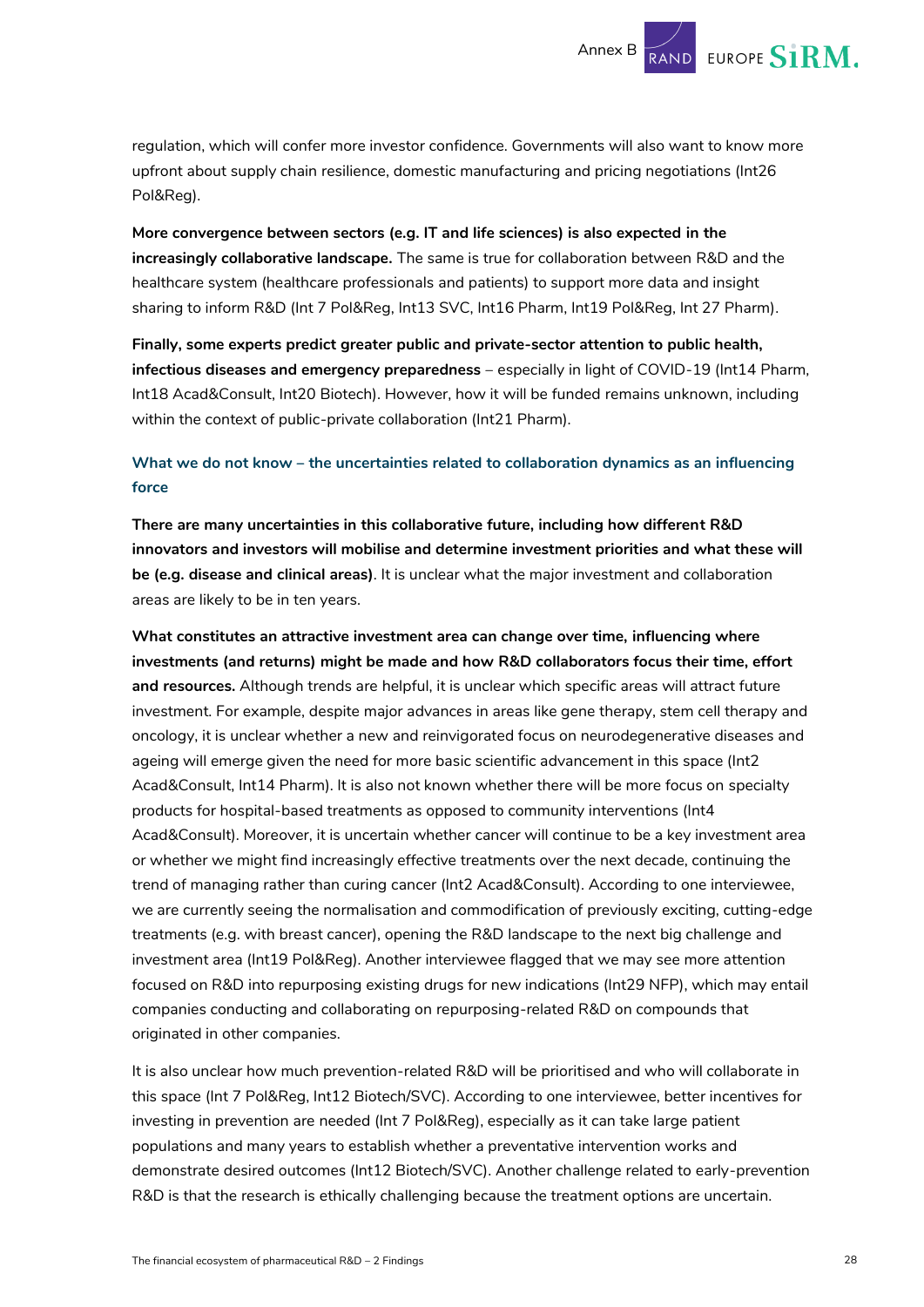Research participation may raise individuals' awareness that they are at a high risk of a condition for which treatment may be many years away and/or not materialise, causing them to worry about disease risk for which there is no cure/treatment (Int26 Pol&Reg).

**Fundamentally new approaches to pharmaceutical R&D may emerge and attract diverse types of actors and collaborations. However, their nature is unknown** (Int7 Pol&Reg), **as is how swiftly financiers will embrace new scientific developments** (Int13 SVC). For example, future drugs could aim to reduce the effects of ageing (Int7 Pol&Reg) alongside other breakthrough treatments, which would raise difficult questions about whether this type of R&D is ethical and affordability, willingness to pay and access (Int 7 Pol&Reg).

**There have been some changes in investment cultures in public and not-for-profit sectors towards adopting more commercial approaches (not just focusing on societal returns). However, it remains unclear how much financial returns will factor into future investment in these sectors.** The scale and pace these practices will embed into the financial ecosystem and challenge traditional investment behaviours remain to be seen.

In some geographies (most notably the US and some parts of Europe), academic culture is changing and becoming savvier in focusing on the practical impact on society and the expected returns for reinvestment into activities focusing on societal impact*.* However, whether academic research culture will change at pace and scale more widely across geographies remains to be seen (Int5 R&D)**.** Some academic institutions are finding ways to free up financing or fundraise themselves to support basic research in targeted areas. However, it is unknown how much this will scale in the future (Int10 Acad&Consult). As discussed in earlier sections (see Section [2.1.3\)](#page-8-0), not-for-profits are also considering ways to recoup their investments to support the sustainability and reinvestment of funds into areas of need, including via royalties, equity and other types of financial transactions (Int9 NFP, Int30 NFP, Int29 NFP). For example, some not-for-profits have written conditions into their grants to realise returns for successful investments (Int30 NFP), but it is unclear whether this will scale.

**However, although some degree of change in expectations and motivations of different investors may be unfolding, the fundamental motivations of different types of investors are likely to remain stable over time.** When asked about motivations for investments, several interviewees highlighted that while different investors are motivated by different goals, decisions are ultimately made by individuals influenced by their own personalities, interests and skills (Int3 CVC, Int13 SVC, Int20 Biotech). We overview key motivations in Text box 7.

• For **pharmaceutical investors,** returns and profitability tend to drive investment decisions (Int5 R&D, Int 7 Pol&Reg, Int9 NFP, Int10 Acad&Consult, Int11 Biotech, Int24 Pol&Reg, Int26 Pol&Reg, Int27 Pharm). Private-sector investors seek to provide value to shareholders (Int11 Biotech, Int27 Pharm) and invest where there is a higher probability of success (Int14 Pharm, Int27 Pharm: *'Industry will always try to maximise their profits'* (Anonymous). Although returns and profitability ultimately determine most investment decisions, strategic considerations also play a role in private sector investment (Int10 Acad&Consult, Int14 Pharm, Int21 Pharm, Int25 Biotech, Int 26 Pol&Reg, Int27 Pharm, Int 31 Pharm). For example, companies may be willing to accept lower short-term financial returns in favour of investing in longer-term strategic areas or where they want to present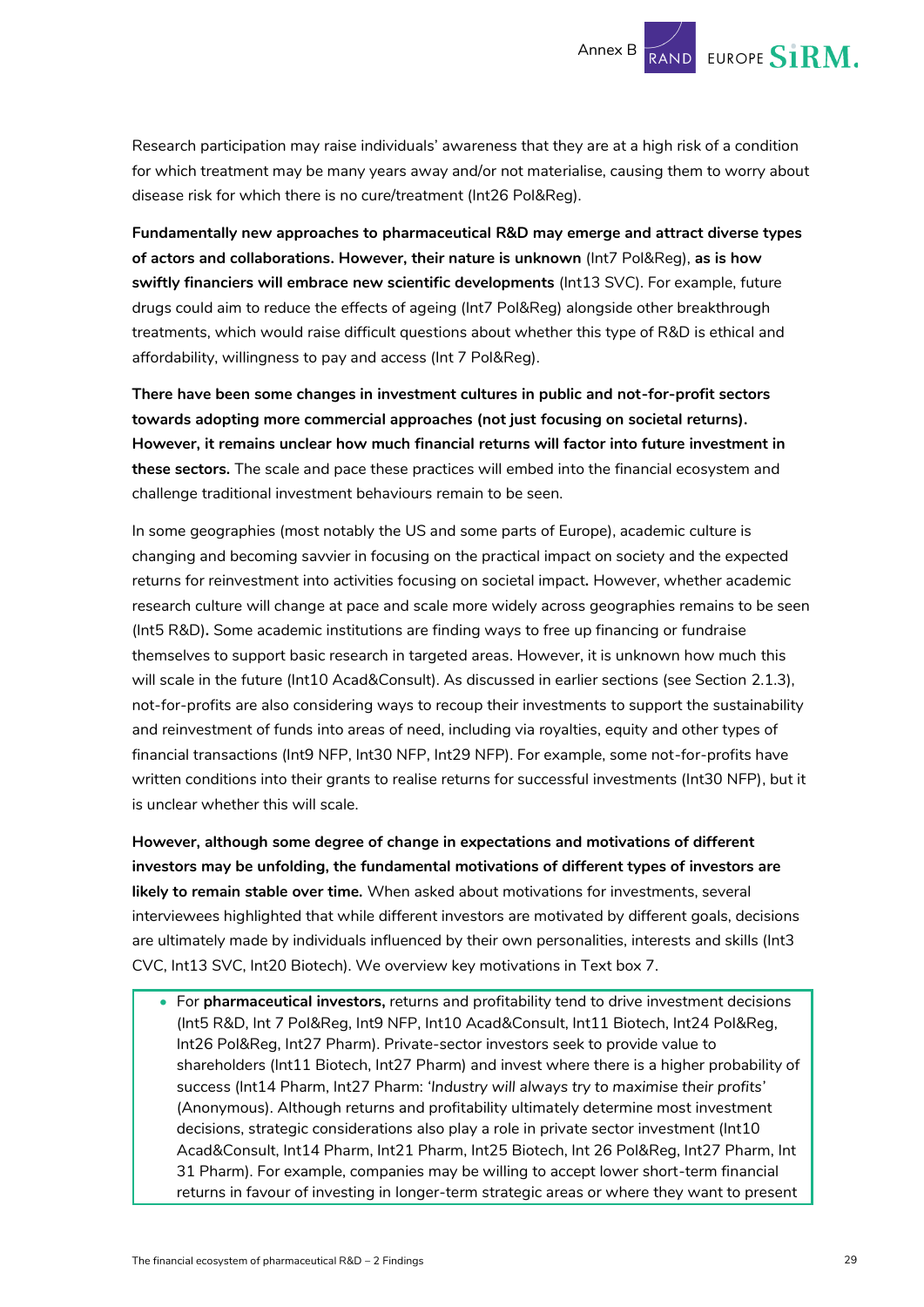Annex B

EUROPE  $\mathbf{S}$ **i** $\mathbf{R}$ **M.** 

themselves to shareholders as a leader (Int10 Acad&Consult, Int21 Pharm, Int25 Biotech). Some companies have taken a strategic approach to investments, only investing in areas of strength (e.g. only pursuing an investment area if they will be among its top three companies), and 'swapping' assets outside these areas to build on their strengths (Int21 Pharm).

- **For corporate VC investors**, early investments in biotechnology companies/SMEs are often motivated to decrease the downstream cost for pharmaceutical companies that will later seek to acquire these companies (Int24 Pol&Reg). Societal needs, beliefs and values also play a role in private-sector investment. Some interviewees mentioned that pharmaceutical companies look to invest in areas with a real-world impact and within areas of unmet need, such as AMR (Int21 Pharm, Int27 Pharm). This shift towards valuebased investing can be partly explained by the emergence of philanthropic founders donating large portions of their wealth to social issues. Employees also have a greater voice and want to work for socially conscientious companies (Int30 NFP). According to one interviewee, *'I think we've started to see that companies [are] kind of developing more of a philanthropic ethos, and hopefully that will grow because that would be fantastic'* (Anonymous).
- **For standalone VC investors**, financial returns motivate investment decisions (Int1 SVC, Int4 Acad&Consult, Int5 R&D, Int10 Acad&Consult, Int12 Biotech/SVC, Int13 SVC, Int15 CVC, Int20 Biotech, Int22 Biotech/SVC, Int25 Biotech, Int 28 Acad&Consult). The probability of success is a big factor (Int3 CVC, Int7 Pol&Reg, Int13 SVC, Int15 CVC, Int25 Biotech): *'At the end of the day, return on investment is really what the VCs are looking for, and it's fairly brutal I would say on that. That does put… you could call it pressure on Biotechs, but that's what you've signed up for. That's the deal'* (Anonymous). VC investors have an interest in increasing their investments' probability of success (Int1 SVC, Int2 Acad&Consult, Int3 CVC, Int4 Acad&Consult, Int12 Biotech/SVC, Int13 SVC, Int15 CVC, Int25 Biotech) and do so in several ways. VC investors often sit on boards for companies they have invested in (Int1 SVC, Int3 SVC) and try to steer the company towards financial success. As noted by one interviewee, *'Venture capital is not just about counting money all day, it is about building companies and helping them grow'* (Anonymous). Although VC funding generally focuses on returns and the probability of success, societal impact also plays a role. VC investors are motivated to bring new drugs to people (Int1 SVC, Int3 CVC, Int22 Biotech/SVC, Int30 NFP, Int29), especially in areas where patients have a considerable voice in investment decisions, e.g. rare diseases (Int3 CVC). For the public and charitable sector, financial returns tend to be less important than societal impact and unmet societal need (Int2 Acad&Consult, Int4 Acad&Consult, Int7 Pol&Reg, Int9 NFP, Int11 Biotech, Int24 Pol&Reg, Int28 Acad&Consult, Int 29 NFP, Int 30 NFP).
- **Public-sector and not-for-profit investors are predominantly motivated by societal benefits. However, they are gradually considering the commercial savviness of their investments, aiming to reinvest gains into further research for societal benefit.** Some experts perceive that the public and not-for-profit sectors are seeking financial returns in new ways (Int9 NFP, Int10 Acad&Consult, Int13 SVC, Int28 Acad&Consult, Int29 NFP, Int30 NFP), and increasingly looking to measure their investments' impact (Int29 NFP, Int30 NFP).

Text box 7. Key motivations of different types of investors.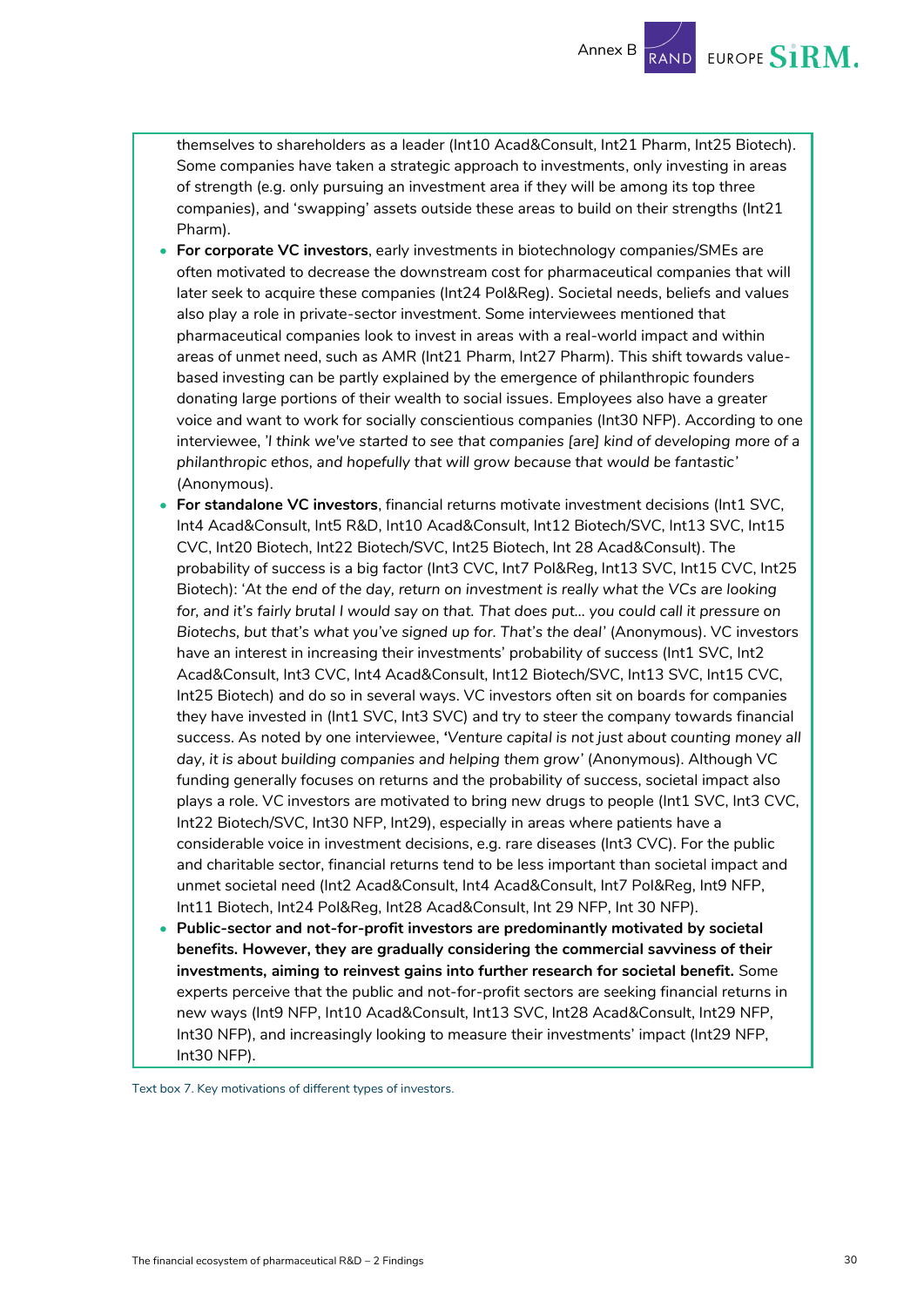

#### <span id="page-31-0"></span>**2.2.3. Though they will continue creating new opportunities, science and technology will increase R&D complexity and financing uncertainties, raising questions about how society will keep up with the pace of scientific development**

• **What we know:** Science will continue creating new opportunities to advance pharmaceutical R&D and develop therapies for patients, including through more personalised approaches and segmented markets. However, new scientific approaches will increase R&D complexity, and digital- and data-driven innovation will not transform pharmaceutical R&D overnight.

#### • **What we do not know – the uncertainties:**

- How investment success rates and returns from new areas of science and techdriven pharmaceutical R&D will unfold over the next decade and influence investor appetite is uncertain. It is also unclear whether new financial models will emerge to support increasingly costly and complex pharmaceutical R&D.
- How and whether society will be able to keep up with the pace of scientific developments is also uncertain. This is particularly evident on two fronts: societal ability to absorb the cost of innovative drugs and harness the opportunities presented by data- and digital-science-driven innovation.
- Any potential innovative-drug failure on safety grounds could also significantly impact a sector's investments but cannot be foreseen.
- Public perceptions of new areas of science and technology, e.g. gene therapy and Artificial Intelligence [AI]) that will influence uptake are yet to become apparent. How public behaviours (including health-seeking behaviours) will influence investment is also unknown.

Text box 8. Key messages - science and technology: opportunity and complexity in the future.

#### **What we know about influences related to scientific and technological developments**

**Science and technology will open new drug development opportunities but increase pharmaceutical R&D's complexity.** This applies not just to cell and gene therapies but also to targeted formulations like nanoparticles that might overcome drug toxicities, opening target areas previously deemed 'undruggable' (Int 5 R&D). These complex drugs will change what comes to market and the actors introducing them – further diversifying the supplier chain (Int5 R&D). Pharmaceutical R&D is likely to depend increasingly on diagnostics (Int5 R&D, Int13 SVC, Int19 Pol&Reg). Thus, we are likely to see more investment in diagnostics (Int5 R&D, Int20 Biotech) and funding earlier biomarkers for patient stratification (Int20 Biotech). Whether success rates will improve remains to be seen (Int28 Acad&Consult).

**The growing interest in biological over chemical sources of innovation is likely to continue** (Acad&Consult Int 2). As noted by one interviewee:

*'At the moment, it looks like we're going to run out of money before we run out of biology.'* (Anonymous)

**The data and digital-innovation space will also transform the future of pharmaceutical R&D regarding how data and digital tech inform the R&D process. Digital and data-driven pharmaceutical R&D will help de-risk investment but take time to manifest at scale** (Int3 CVC, Int6 Pol&Reg, Int13 SVC, Int14 Pharm, Int16 Pharm, Int19 Pol&Reg, Int26 Pol&Reg)**.** Currently,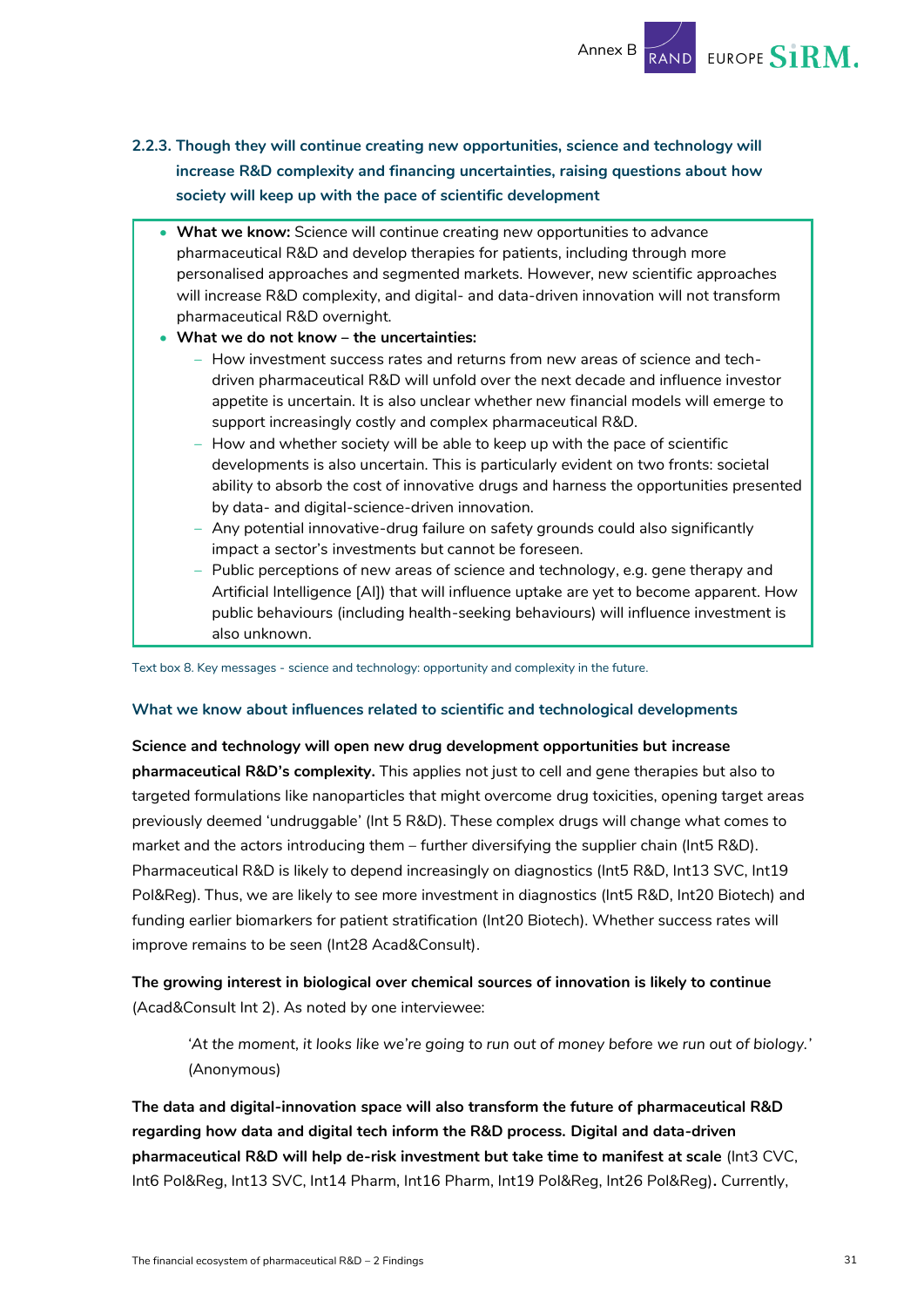

there is a gap in the pharmaceutical industry's ability to use these technologies, requiring investment to develop such capacities. Although it will be easier to collect data, it will be challenging to utilize and analyse the vast amounts of data collected through new technological developments (Int14 Pharm). As noted by one expert:

'*There are areas within the industry that can benefit from cheaper, better, faster and smarter, but this is not going to happen overnight.'* (Anonymous)

Regulations around clinical-evidence generation to support innovative trial designs will also need to adapt to new scientific and technological advancements (Int6 Pol&Reg). For example, data and AI will transform R&D and allow more to be done *in silico* (Int19 Pol&Reg), potentially changing how clinical trials are conducted. Data and digital innovation are also likely to challenge traditional CRO trial models due to a need for different ways of finding patients (e.g. online and through digital cohorts) and more active digital patient cohorts (Int19 Pol&Reg).

**New scientific developments will reinforce R&D for more segmented markets, which will continue to influence R&D investment decisions depending on whether market viability is likely** (Int2 Acad&Consult, Int6 Pol&Reg, Int9 NFP, Int20 Biotech, Int12 Biotech/SVC, Int14 Pharm, Int17 Acad&Consult, Int19 Pol&Reg). However, drug personalisation and segmented markets have the potential to increase and perpetuate inequalities if investment into expensive drugs only occurs in markets that can withstand higher costs. According to one interviewee, significant reform in the models used to incentivise R&D and pay for care would be more beneficial to more people than investing in R&D for expensive drugs aimed at small populations (Int19 Pol&Reg), but this area is uncertain.

Whereas scientific advances will drive investment opportunities, R&D investment also depends on politics, policy and public opinion. As emphasised by one expert:

**'***The future will be shaped by science because that's the key drive of pharmaceutical innovation, but eventually the go/no-go decisions and whether some treatment prospects will be fostered is going to be highly dependent on whether there is a market.*' (Anonymous).

**New science and technology will need support from diverse financial instruments.** The future balance of direct (e.g. grants, loans) and indirect (e.g. tax incentives, accelerated depreciation of capital) public-sector support instruments is also an area of uncertainty influencing pharmaceutical R&D's financial landscape (Int 23 Pol&Reg, Int19 Pol&Reg). Interest around tax incentives varies and has increased across some countries (Int19 Pol&Reg), but there has been debate around their effectiveness in enticing specific types of R&D (Int23 Pol&Reg). The optimal mix of public-sector investment support remains to be seen but must recognize that different instruments address different types of market failures.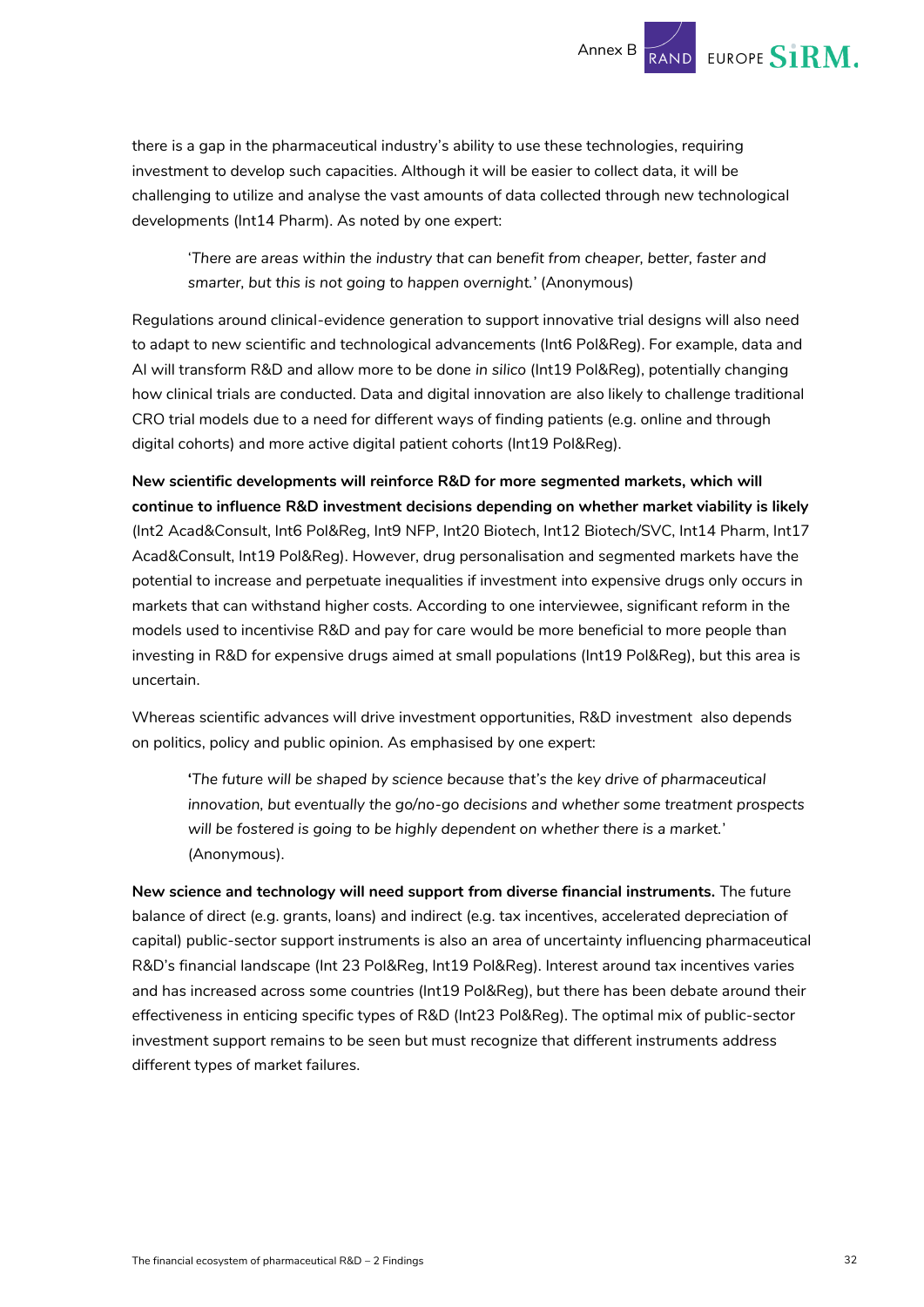

#### **What we do not know – uncertainties about the influences of scientific and technological developments**

*Uncertainty about financial models' fitness for the future* 

**It is uncertain how advances in science and technology will drive success rates and returns on R&D investment, not least as it remains unclear how pricing policy environments will unfold** (see Section [2.2.5\)](#page-37-0). According to some experts, there is a pressing need for new financial models to support more complex R&D, but whether and how this will manifest is not clear (Int12 Biotech/SVC, Int20 Biotech, Int6 Pol&Reg, Int9 NFP, Int17 Acad&Consult). New models such as subscription-based approaches are being considered for areas where viable markets have been a challenge, and megafunds are also receiving increased attention as a possible way to tackle highcost, high-risk R&D (Int17 Acad&Consult). Megafunds pool funding for several high-risk projects under a single fund. By combining many risky projects into a single financial entity, the risk may be reduced, helping raise capital to fund projects through debt securities, i.e. bonds. Access to debt financing is vital in this model because a larger pool of capital might be more willing and able to invest in debt than equity due to the relative sizes of the public debt and equity markets (Int17 Acad&Consult, Int28 Acad&Consult). These megafunds could involve multiple investors to tackle significant challenges (e.g. rare or infectious diseases). However, the concept is relatively nascent in terms of gaining traction.

*Uncertainty about whether society will keep up with the pace of scientific and technological advances and how this will influence R&D costs and market viability* 

**Society's ability to keep up with the pace of scientific development is also a big unknown in terms of absorbing the costs of highly innovative drugs** (Int15 CVC, Int19 Pol&Reg). We face a growing gap between what science makes possible and what healthcare systems and economies can afford, e.g. immunotherapies, gene therapies and Parkinson's drugs (Int19 Pol&Reg). As illustrated by one interviewee:

*'With expansionary monetary policies and an environment of low interest rates throughout the developed world, we see more venture capital pouring into medicines R&D, funding and driving up valuations of many biotechs. We have observed this trend in the last years and expect it to continue. The high valuations are indicative of the high expectations of return on investment, and it remains to be seen if society will be willing to reimburse the products at levels commensurate with those expectations.'* (Anonymous)

**Uncertainty about society's ability to keep up with scientific and technological developments also applies to the ability to keep up with and harness the benefits of data and digital advances, minimising risks and transforming R&D practices** (Int10 Acad&Consult, Int6 Pol&Reg, Int4 Acad&Consult, Int14 Pharm, Int19 Pol&Reg). It remains to be seen whether more data-driven and digitally-enabled R&D will affect clinical trial costs*.* Scientific and technological advancements may reduce costs for parts of the pharmaceutical R&D process in the future (Int1 SVC, Int2 Acad&Consult, Int6 Pol&Reg, Int8 Biotech/SVC, Int10 Acad&Consult, Int11 Biotech, Int14 Pharm, Int20 Biotech, Int24 Pol&Reg, Int28 Acad&Consult, Int30 NFP). However, they may also increase costs in some areas (Int1 SVC, Int2 Acad&Consult, Int 6 Pol&Reg, Int10 Acad&Consult, Int16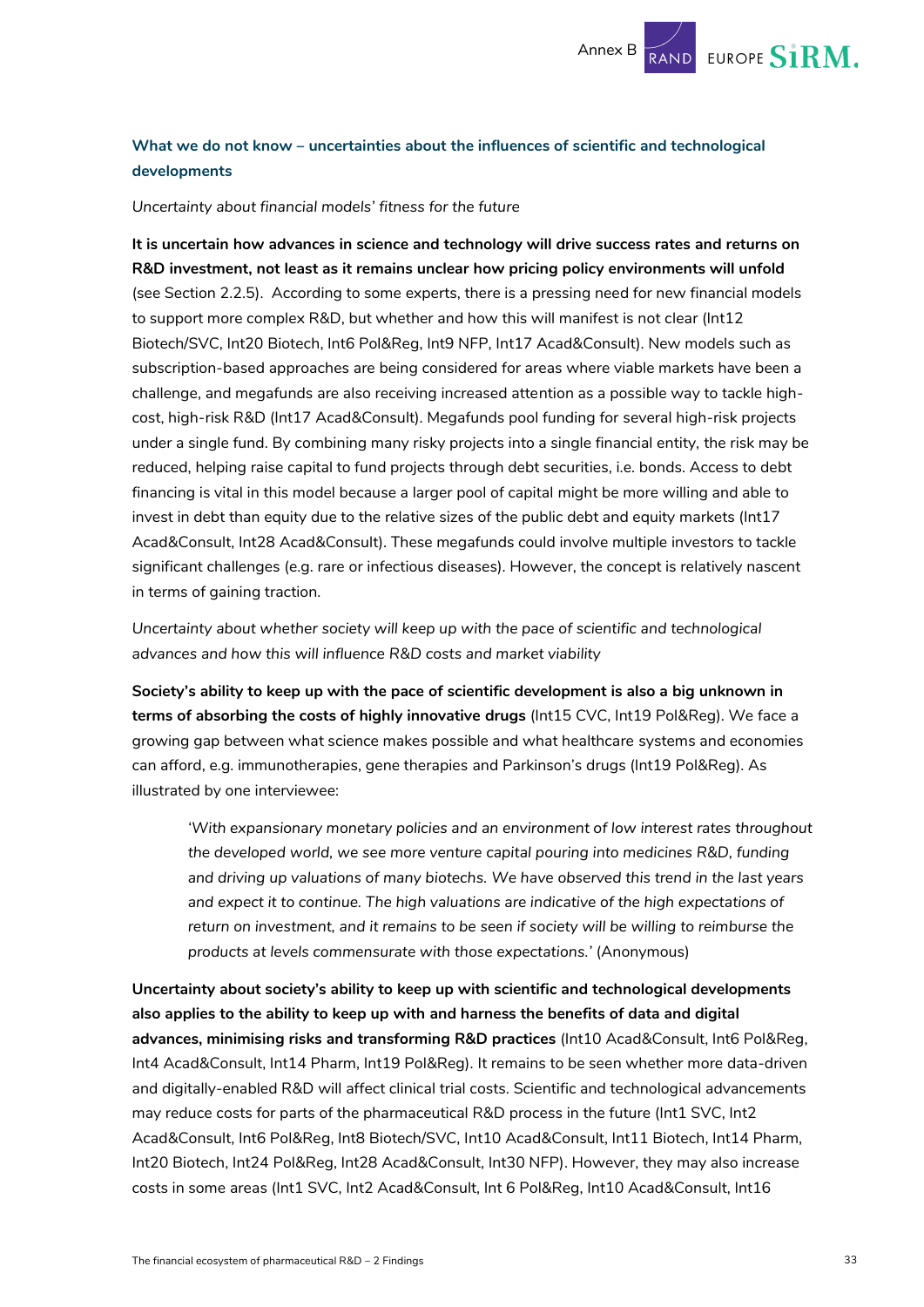Pharm, Int19 Pol&Reg, Int24 Pol&Reg, Int27 Pharm, Int30 NFP), rendering the overall impact unclear (Int10 Acad&Consult, Int6 Pol&Reg, Int4 Acad&ConsultInt14 Pharm, Int19 Pol&Reg).

Advancements in identifying and validating targets and in data generation have decreased the per-unit cost of R&D, contributing to increased efficiency overall and decreased failure costs in many areas (Int2 Acad&Consult, Int6 Pol&Reg, Int8 Biotech/SVC, Int10 Acad&Consult, Int11 Biotech, Int14 Pharm, Int24 Pol&Reg, Int28 Acad&Consult, Int30 NFP). However, these technologies have the potential to increase short-term R&D costs by adding to the complexity of coordinating and integrating technologies into R&D (Int10 Acad&Consult, Int16 Pharm, Int19 Pol&Reg, Int27 Pharm, Int30 NFP) and making it more expensive to hire people to use these technologies (Int 24 Pol&Reg). In addition, while these technologies may reduce the per-unit cost of R&D, they may also lead to more research questions and R&D, raising the total cost of pharmaceutical R&D (Int1 SVC, Int2 Acad&Consult). AI may expose greater complexity, e.g. drug toxicology profiles and when/where drugs are safe in multimorbid patients (Int19 Pol&Reg). According to one interviewee:

*'The big disadvantage of digital is that it creates a huge amount of data. So actually collecting data is no longer the problems – it's the algorithms you use and the way that you look at that data. So if you do that really really well, theoretically you'll choose better disease targets and then you can follow that through the rest of the process*' (Anonymous)

There are likely long timelines for accruing benefits from increased R&D efficiency and costoptimisation. In the short term, digitising R&D increases costs because new technologies need additional investment to integrate them into organisations and train individuals in using them (e.g. for specific pharmaceutical R&D and trials). The hope is that these technologies will ultimately justify upfront investments in the longer term. However, it is too early to tell whether this will translate into reduced R&D costs (Int10 Acad&Consult ). In principle, once the infrastructure, regulations and practices of using real-world data in clinical trials and AI in drug discovery stabilise, R&D processes may become quicker and more efficient. This should make them cheaper, at least in theory (Int14 Pharm).

**We also do not know the time lag for integrating data and digital innovation into pharmaceutical R&D, including innovative clinical-trial designs** (Int10 Acad&Consult, Int6 Pol&Reg).

**There is additional uncertainty about how best to regulate AI and other digital technologies in pharmaceutical R&D** (Int24 Pol&Reg)- as we elaborate on in Sectio[n 2.2.4.](#page-35-0) Mitigating against misuse will require difficult regulatory decisions, and the cost of regulation is likely to increase given the expertise required to make effective and safe decisions (Int 24 Pol&Reg). Since clinical trials are a particularly costly part of the R&D system, how these are regulated – especially designs incorporating AI and other digital technologies – will considerably impact R&D costs.

**The impact of data and digital technology on the emergence and positioning of new industry leaders (i.e. not traditional big pharma) also remains to be seen. We may see new investors (Int27 Pharm) and new types of companies conducting pharmaceutical R&D and diagnostics traditionally confined to pharmaceutical and biotechnology companies***.* For example, digital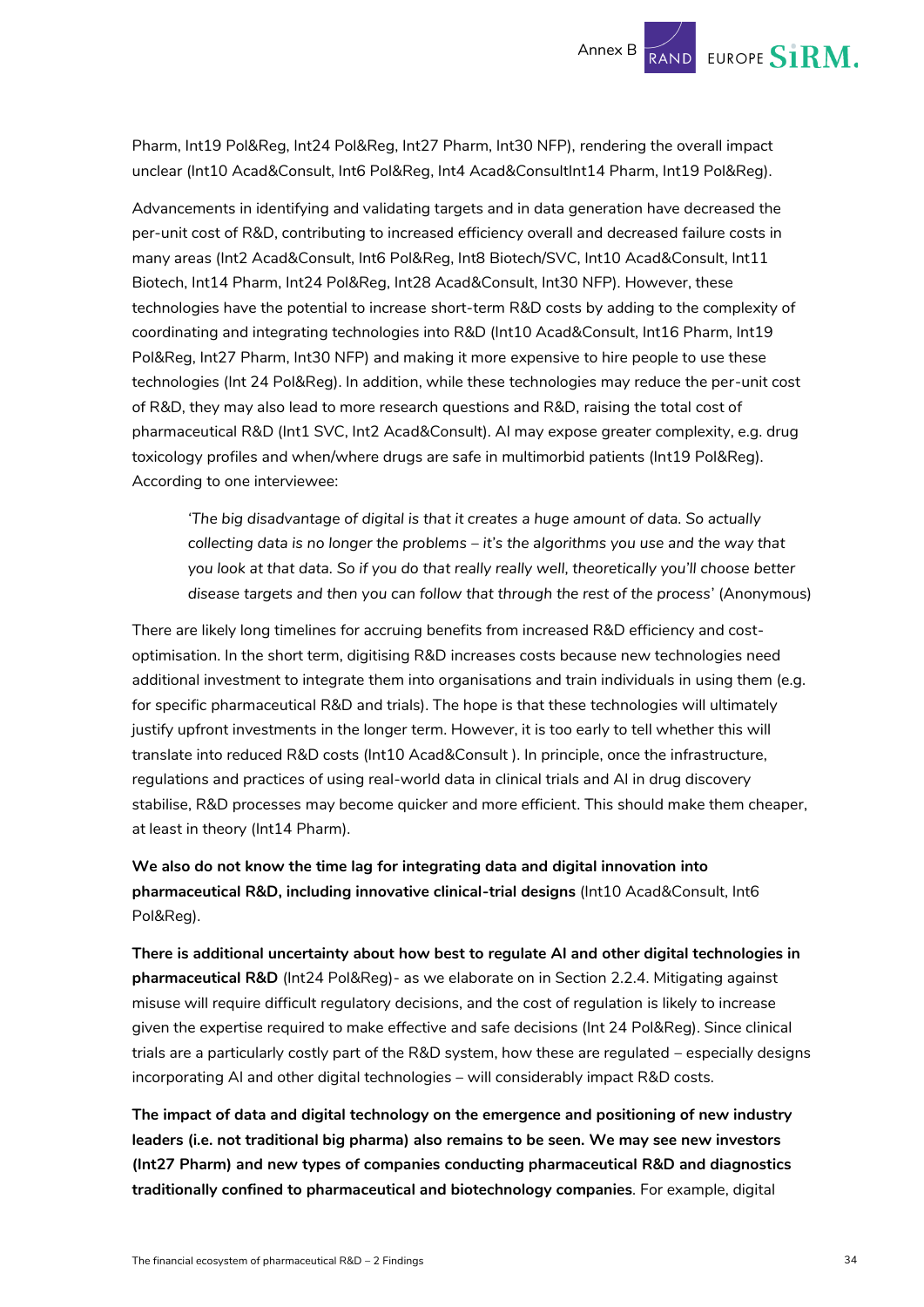

giants like Google and Apple may get involved in the pharmaceutical R&D space (Int5 R&D, Int16 Pharm, Int27 Pharm).

*Uncertainty with respect to public perceptions and public behaviours and their influences on investor appetite for specific pharmaceutical R&D areas*

**Whether the public will embrace innovations such as gene therapies and stem cell therapies remains to be seen, influencing investment in these R&D areas.** Public perceptions of R&D areas and the industry more widely relate to how it is regulated, which informs investor appetite (Int21 Pharm). This also applies to new approaches to drugs that raise ethical debates, e.g. those aiming to reverse ageing (Int 7 Pol&Reg). Ethical and moral positions on these innovation areas are unclear (Int9 NFP, Int7 Pol&Reg), and views may vary across geographies and cultures. It remains to be seen whether a more science-savvy and engaged population influences the financial ecosystem in the future and what role it plays in setting the R&D agenda (Int14 Pharm, Int20 Biotech, Int21 Pharm).

**Individual behaviours may also influence the future investment landscape, but exactly how and to what extent is yet to be seen** (Int16 Pharm). For example, attitudes towards personal responsibility for healthy lifestyles, health-seeking behaviours and access to care can influence investment. The public will also have a growing role in advocating for government investment. According to one interviewee, there is a need for the public to raise issues around science and R&D with their political authorities to secure sufficient focus and investment – particularly in R&D areas/stages that are not commercially viable (Int29 NFP).

**Policies around insurance also play a role,** influencing which drugs will be paid for and by whom (e.g. public payers or private-sector insurance companies), and ultimately influencing market viability, sales estimates, investment returns and investor appetite.

- <span id="page-35-0"></span>**2.2.4. Regulation will play a key role in determining investor confidence and will need to catch up with new opportunities presented by science and technology, but the timeliness of regulatory-practice innovation is unknown** 
	- **What we know:** The ability to innovate in regulation will play a key role in investor confidence in supporting pharmaceutical R&D. Innovation in regulatory practices is essential – especially in innovative clinical trial designs.
	- **What we do not know- uncertainties:** How quickly regulation can catch up with new scientific and technological developments/opportunities remains to be seen. This is especially true for better-targeted and more efficient and adaptive clinical trial designs. Global policy positions on intellectual property protection for innovation can also be unpredictable, influencing investor appetite.

Text box 9. Key messages - regulation and the future.

#### **What we know about regulatory influences**

**There is a need for innovation in clinical-trial regulation, which will impact future pharmaceutical R&D** (Int5 R&D, Int6 Pol&Reg, Int16 Pharm, Int20 Biotech). Unless we develop innovative clinical-trial models (Int6 Pol&Reg, Int13 SVC), clinical trials' required patient numbers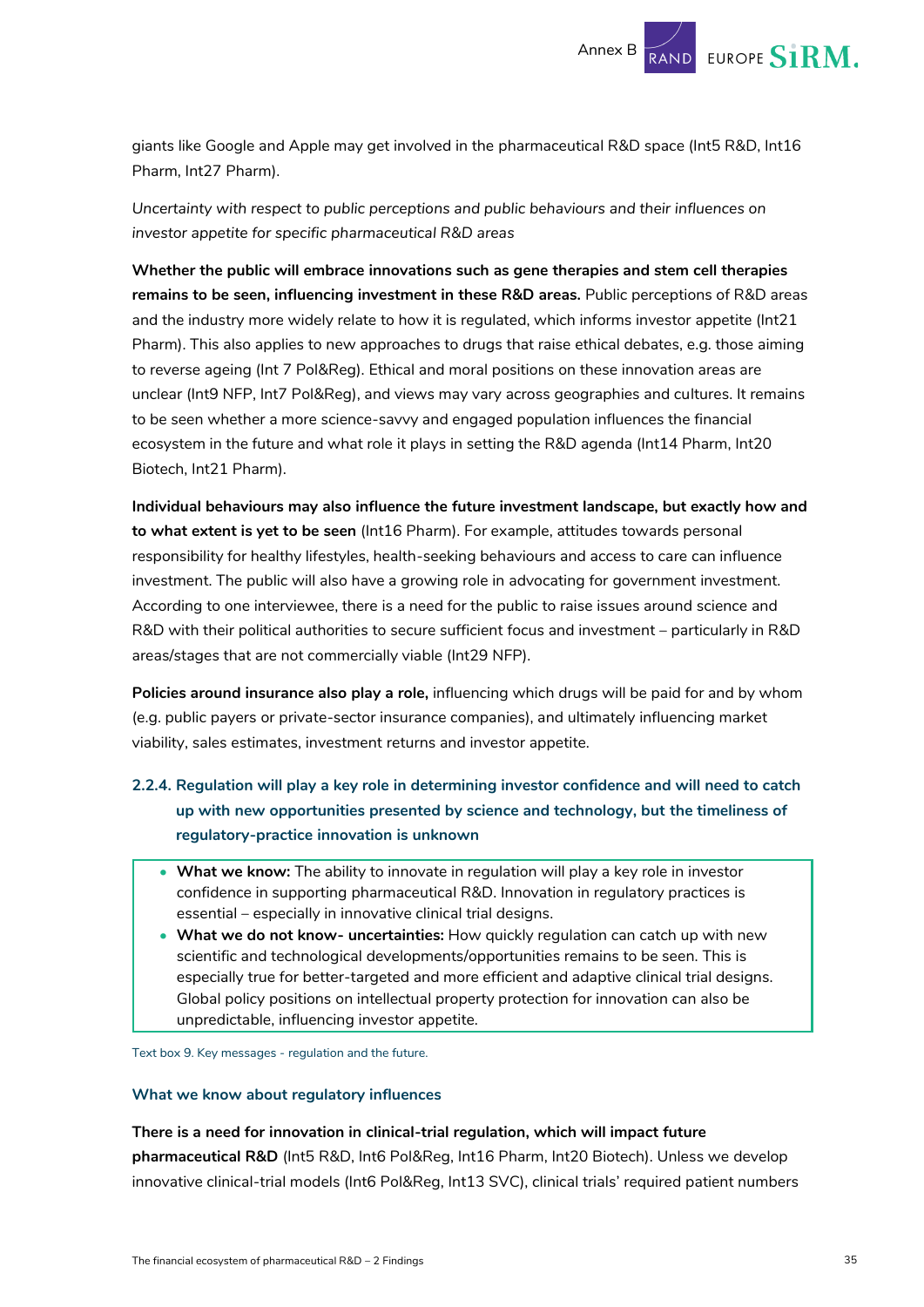and costs will become challenging to support in the future. Clinical trial and regulatory costs are among the main drivers of high costs and potential low returns for pharmaceutical R&D (Int2 Acad&Consult, Int4 Acad&Consult, Int5 R&D, Int6 Pol&Reg, Int11 Biotech, Int13 SVC, Int16 Pharm, Int17 Acad&Consult, Int20 Biotech, Int21 Pharm, Int25 Biotech, Int27 Pharm, Int29 NFP, Int30 NFP)**.** Patient identification, recruitment and retention are particularly costly (Int2 Acad&Consult, Int6 Pol&Reg, Int11 Biotech, Int16 Pharm, Int27 Pharm, Int29 NFP), particularly for rare diseases (Int16 Pharm, Int27 Pharm) and drugs with more than one indication (Int4 Acad&Consult, Int29 NFP). Data storage and privacy have also become more expensive (Int6 Pol&Reg), even as data-generation costs have decreased. As noted by one interviewee, trial costs have increased as drugs have become more effective (e.g. in cancer) because they require more patients and time to observe deaths and other adverse outcomes (Int11 Biotech).

There are many ways that innovation in clinical trials may support more efficient and smarter R&D practices. For example, there is a potential for better targeted and more efficient identification of study participants, improved eligibility criteria (e.g. dropping unnecessary criteria and accessing the right population for a drug), smarter trial designs (regarding data collection and adaptive designs), and better use of secondary/passively collected data with primary data (Int6 Pol&Reg). According to one expert, the regulatory process requirements for amending trial protocols are also seen as overwhelming, time-consuming and bureaucratic for many innovators, acting as an obstacle to adaptive trial designs (Int6 Pol&Reg):

*'We need* [to] *build toward the idea that amendments* [to trials] *can be amended in 24 hours or less and can be fully deployed. This can be solved by creating systems for quicker adaptations: the whole system must be electronically connected enough so that*  investigators and patients can be educated, study coordinators know what to do, *investigational product looks different, the right consent forms are being used, changes in data collection can done seamlessly, datasets can be cross-checked etc. All this has to change.'* (Anonymous).

In addition, one interviewee commented that increasingly restricted indications (i.e. a specific drug's applicability to fewer people) will likely increase the regulatory applications needed to get to market, increasing the need for a regulatory apparatus allowing a higher throughput of regulatory applications (Int6 Pol&Reg).

**Government support and incentives for innovative trial designs will be needed to enable costcontainment while ensuring safe practice and removing disincentives for organisations with business models based on running large trials** (Int6 Pol&Reg). Regulatory agencies will need to develop a clearer approach for dealing with innovative trial designs, especially for smaller and more targeted human trials in key therapeutic areas (Int5 R&D, Int6 Pol&Reg, Int20 Biotech, Int16 Pharm). According to one expert, CROs who make money from trials of large population sizes do not have incentives to innovate and decrease the number of trial participants (Int6 Pol&Reg).

#### **What we do not know – uncertainties related to regulatory influences**

**As illustrated above, pharmaceutical R&D regulation needs to keep up with the times, but it is unclear how quickly this can happen** (Int6 Pol&Reg, Int13 SVC, Int14 Pharm, Int26 Pol&Reg).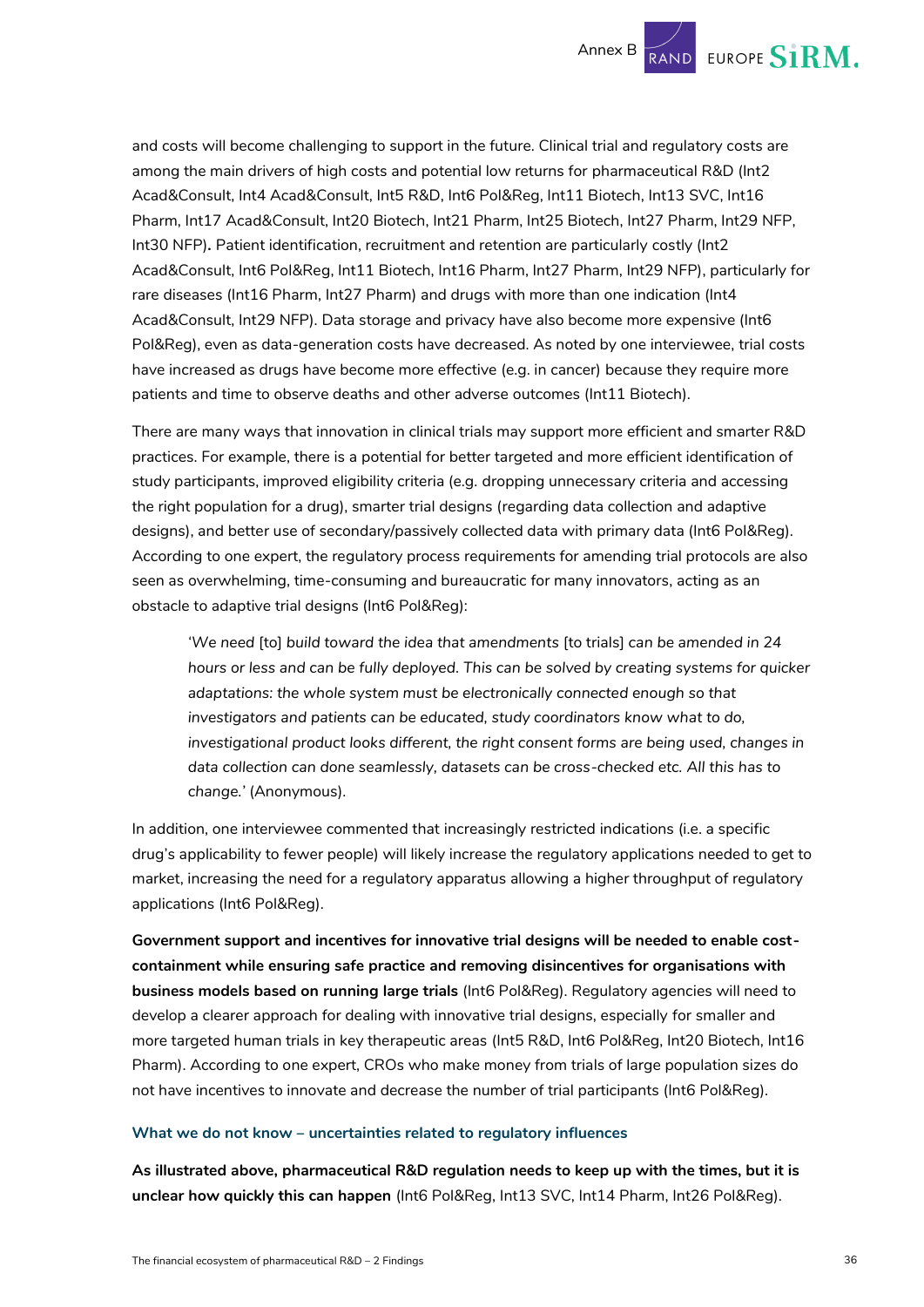EUROPE SIRM.

According to one expert, high demand on regulatory agencies will persist given current innovation levels. They also suggested that regulatory apparatus will need to accommodate more drugs coming through and long periods of real-world evaluation for individual products (Int6 Pol&Reg). The current system is unlikely to remain sustainable in the coming decade unless regulation adapts. As conveyed by one expert:

*'There was an increased desire from regulators to see real-world evidence, but the way that real-world evidence is collected is still a challenge for regulatory authorities. So they ask for new novel ways of demonstrating efficacy, but they haven't quite caught up to speed on how real-world evidence is gathered, and they expect it to be analysed in a way that is specific for what has been done before. Regulators are behind the curve on how new data is being analysed.'* (Anonymous)

**Outside clinical-trials regulation, global policy positions relating to IP protection are also sometimes uncertain (e.g. especially for matters of key global health significance), influencing the investor landscape** (Int4 Acad&Consult, Int13 SVC, Int21 Pharm). Policy positions on IPrelated matters can fluctuate, as seen during the COVID-19 pandemic. From an industry perspective, IP is a key asset, and IP protection is central to industry business models (Int 21 Pharm). At the same time, certainty about how IP will be treated globally (i.e. lack of turbulence and uncertainty) is also critical for effective negotiations and business planning. From a public policy perspective, positions on IP must be considered against the importance of ensuring fair and equitable access to global populations. Balancing these considerations will be vital for incentivising innovation in key public health areas, including future pandemics and public health challenges.

#### <span id="page-37-0"></span>**2.2.5. Pricing policy will remain a key driver of investment decisions, and uncertainty about how drug-pricing policies may change in key global markets will influence investor behaviours**

- **What we know:** Decisions made in key global markets about drug-pricing approaches will have a global effect on investor appetite for pharmaceutical R&D, especially for complex drugs.
- **What we do not know- the uncertainties**: How drug pricing debates will evolve in key jurisdictions like the US is uncertain. It is unclear what an innovative and sustainable financial model for reimbursing highly innovative acute therapies (e.g. gene therapies) will look like in the future.

Text box 10. Key messages - pricing policy and the future.

#### **What we know about pricing-related factors**

**Market viability and attractiveness – determined primarily by drug prices and market sizes – will remain a key driver of investment decisions for private-sector investors** (Int1 SVC, Int3 CVC, Int5 R&D, Int11 Biotech, Int1 SVC, Int23 Pol&Reg, Int31 Pharm). According to one expert view:

'*It is worth noting that the single biggest incentive for developing new medicines is that those medicines are prescribed, used, and reimbursed at prices commensurate with the value they provide to patients and the healthcare system.'* (Anonymous)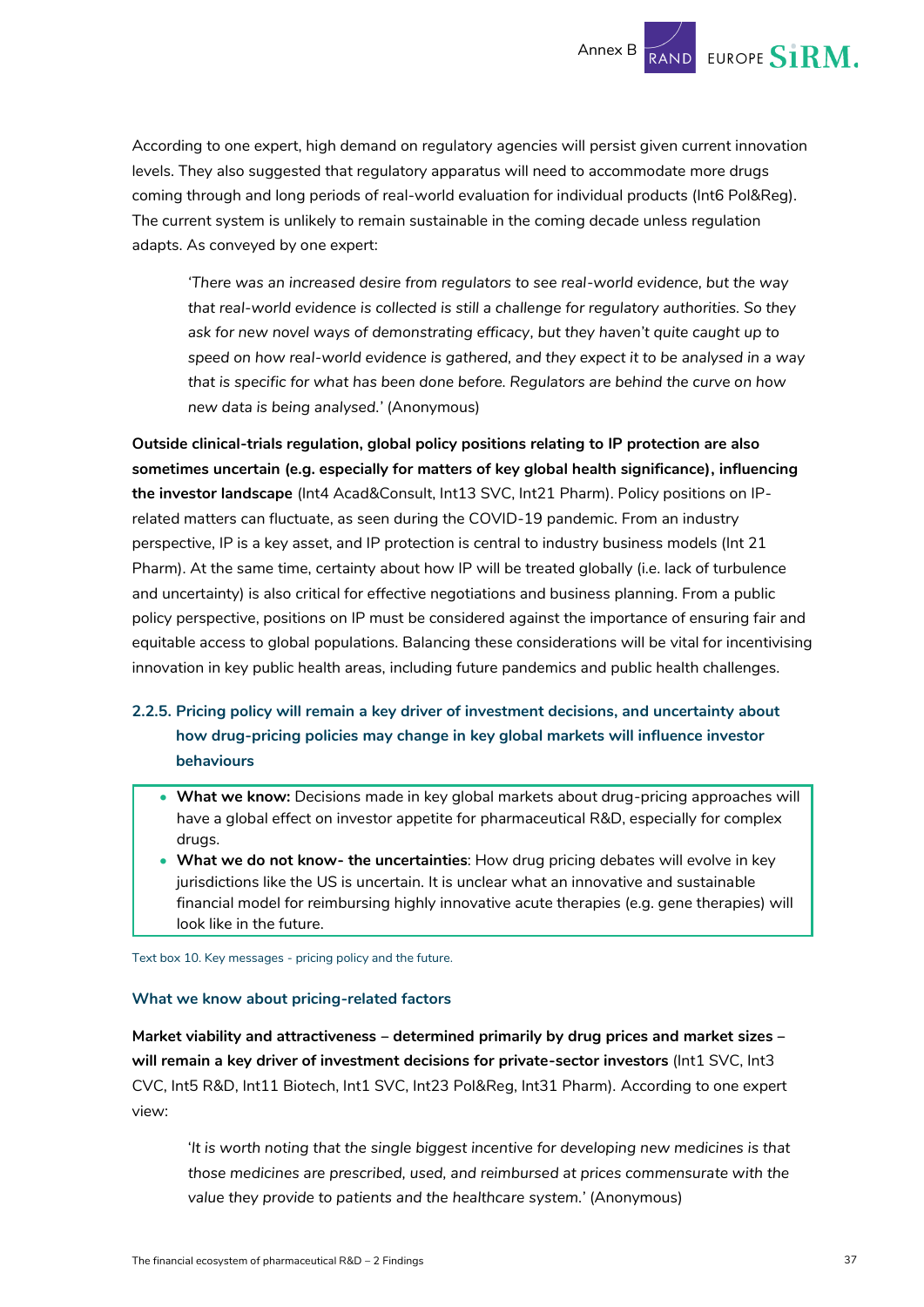

The reimbursement environment will continue playing an important role in determining the availability of R&D investment capital. In particular, drug-pricing decisions made in key global markets such as the US will have a worldwide effect, as innovators see the US as a key market (Int5 R&D). Interest in the Chinese market's investment community and decisions related to pricing and regulation in this market will also continue growing (Int8 Biotech/SVC, Int24 Pol&Reg).

#### **What we do not know – the uncertainties related to pricing as an influencing force**

**There is no doubt that the pricing debate will influence the investment landscape in pharmaceutical R&D going forward, but how key markets will approach drug-pricing decisions in the near and longer-term is less certain** (Int1 SVC, Int3 CVC, Int5 R&D, Int11 Biotech, Int1 SVC, Int23 Pol&Reg, Int4 Acad&Consult, Int21 Pharm, Int26 Pol&Reg). For example, the US view on reimbursement significantly affects global investment in pharmaceutical R&D (Int5 R&D), and approaches to drug pricing can vary between political administrations. Europe also has a role in public policy that allows health systems to absorb the cost of innovations in a sustainable way for both public and private sectors. However, the European market is more fragmented than the US one, challenging reimbursement landscapes and increasing uncertainty for innovators regarding market size (Int21 Pharm). In addition, societies paying for healthcare worldwide have to make fundamental trade-offs, influencing what different markets can pay for and how, and the R&D investments made. As illustrated by one expert, governments in countries with over half a million people waiting for a wheelchair may elect to pay for wheelchairs rather than fund an enzymereplacement therapy for a very rare disease (Int8 SVC). Policy actions related to managing pricing and competition will impact investor appetites in specific markets – some policy actions limiting competition can reduce prices but be prone to anti-competitive behaviours (Int8 SVC).

**As introduced earlier, it is uncertain whether society can absorb the costs of new drugs driven by major scientific and technological breakthroughs** (Int5 R&D, Int3 CVC, Int1 SVC, Int11 Biotech , Int1 SVC, Int21 Pharm). For example, gene editing could have the same investment attraction as monoclonal antibodies did when they came to market in the 2000s. However, whether the market can keep up is unknown (Int24 Pol&Reg). Some experts believe that the current pricing model for drugs for segmented markets with small patient populations is untenable in terms of high drug prices that society cannot afford (Int6 Pol&Reg, Int19 Pol&Reg). The high costs of more personalised approaches will influence whether and what to invest in, depending on who can or cannot pay globally and certainties/uncertainties about market viability (Int19 Pol&Reg). According to one interviewee commenting on ageing populations:

'*The idea that the state will always be able to support with the very expensive end-stage treatment, regardless of how one lives their life, is a big unknown.*' (Anonymous)

How high healthcare can reach as a percentage of GDP is also unknown (Int7 Pol&Reg).

**Society lacks clarity on what a sustainable financial model for reimbursing highly innovative acute therapies like gene therapy looks like, and there is a lack of innovative financial solutions.** Questions around fair pricing and the free market are particularly challenging for ground-breaking treatments (Int9 NFP, Int12 Biotech/SVC, Int16 Pharm), including one-time cures for rare or ultrarare diseases (Int9 NFP, Int16 Pharm). It is unclear how pricing can ensure accessibility while also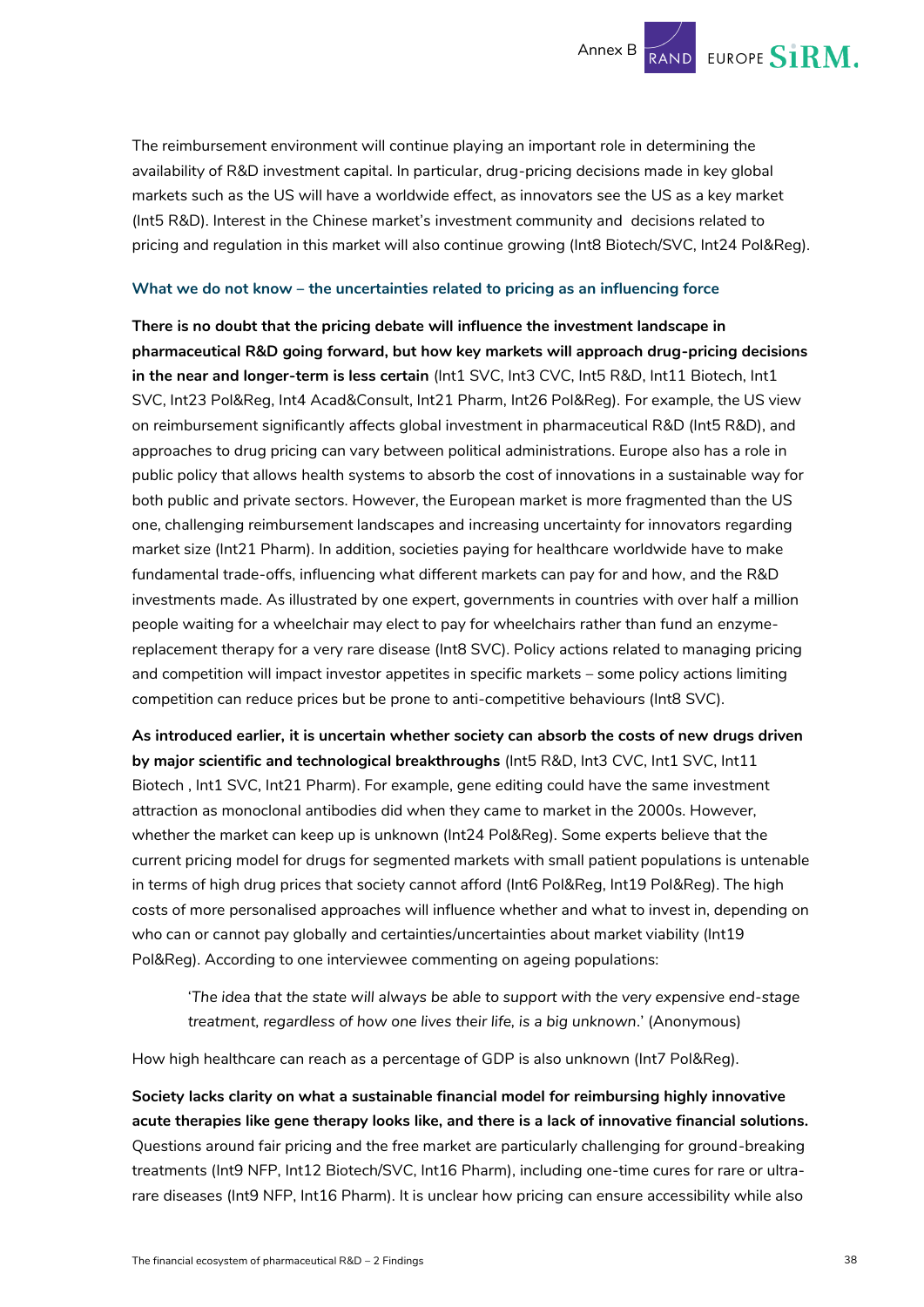incentivising R&D in these areas (Int9 NFP, Int16 Pharm). As one interviewee noted, the pricing system was designed for older drugs rather than 'million-dollar plus gene therapies' (Int16 Pharm). Several experts flagged the need for innovative financial models (Int12 Biotech/SVC, Int20 Biotech, Int6 Pol&Reg, Int9 NFP, Int17 Acad&Consult, Int21 Pharm). Gene therapy developers are still struggling with creating a sustainable business model that would allow payers and reimbursement systems to absorb the cost of these therapies. As one interviewee noted:

*'If you ask an R&D person today what keeps them up at night, in previous years that would be proof-of-concept, today it is the fact that they would develop something that would be a success from medical and scientific standpoint but would not reach patients because of access issues.'* (Anonymous)

How quickly outcome-based payment becomes widespread is unknown. However, we are likely to see more of it in the future, according to one interviewee:

*'In the past, there hasn't been enough proper rewards for outcomes for medicines financing, and I think that's something that's possibly changing a little bit and could be a future trend… I think there will be more of a move to pay Pharma/Biotech based on outcomes rather than based on providing the medicine… I think historically the trend of paying at the point of purchasing the medicine has historically been the model, and I see that model changing into a much more outcomes-based approach, which is going to be quite complex.'* (Anonymous)

**Views on how society might support affordability within innovative financial models vary**. Many interviewees highlighted that pricing is based on a free market and decreasing pharmaceutical R&D costs would not necessarily lead to more affordable drug pricing (Int1 SVC, Int5 R&D, Int7 Pol&Reg, Int9 NFP, Int20 Biotech, Int21 Pharm, Int24 Pol&Reg, Int26 Pol&Reg). Some interviewees suggested that public-sector investments in pharmaceutical R&D could be used in pricing negotiations (Int2 Acad&Consult, Int4 Acad&Consult, Int5 R&D, Int16 Pharm, Int18 Acad&Consult), although this would need to be proportional to investment (Int4 Acad&Consult). However, others felt that this is unlikely to have traction and that there are public-sector benefits beyond contributing to bringing a drug to market (e.g. tax, employment and attracting business) (Int1 SVC, Int5 R&D, Int7 Pol&Reg, Int14 Pharm, Int26 Pol&Reg). According to one expert:

*'The sort of deals that you can ask for have to be proportional to the investments that you make. You can't allow them* [pharmaceutical companies] *to run a clinical trial in your hospital and then say on this basis you're going to globally price at cost'* (Anonymous).

Although it might be fair for public investment to influence pricing discussions, many interviewees reported that this is not how pricing works in practice (Int1 SVC, Int5 R&D, Int7 Pol&Reg, Int14 Pharm, Int26 Pol&Reg). Some highlighted that pricing negotiations are complex and involve multiple players (Int26 Pol&Reg); since pharmaceutical drugs are a global market, companies can move geographically to command higher prices for their drugs if a particular government tries to lower prices (Int1 SVC, Int5 R&D). The public sector also benefits pharmaceutical R&D from investment in other ways beyond drug prices, e.g. through jobs and tax revenue (Int1 SVC, Int14 Pharm), and through occasional financial returns such as through royalties, payments for success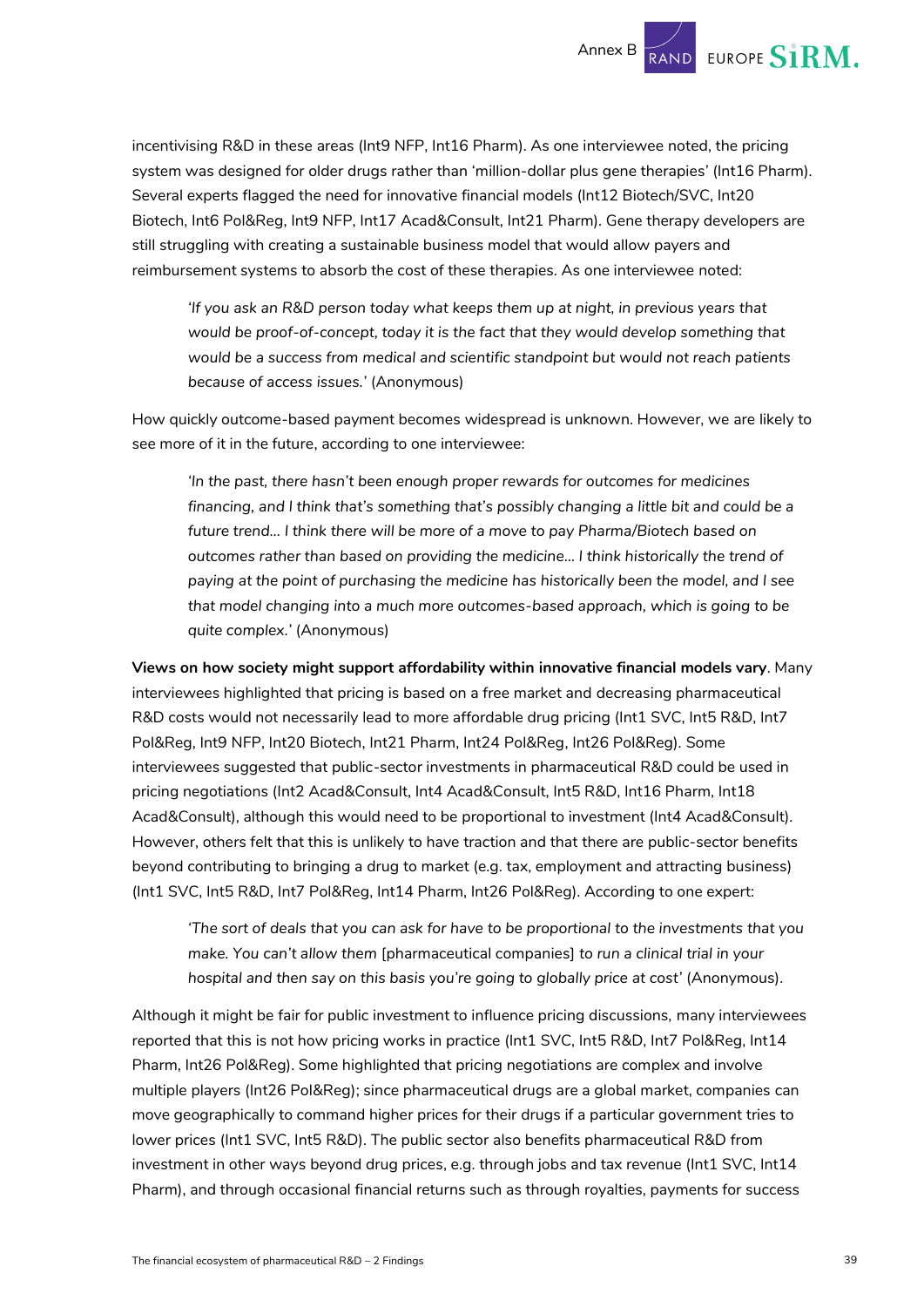and licensing agreements (Int4 Acad&Consult, Int13 SVC, Int28 Acad&Consult). Pricing agreements could also be detrimental to companies looking to sell assets later since the buying entity may need to respect pricing that they had not agreed to. One interviewee mentioned the need for 'parachute' clauses for biotechnology companies/SMEs to escape pricing agreements, making them attractive for acquisition by pharmaceutical companies (Int5 R&D).

Some interviewees suggested that lowering R&D costs could support affordability, allowing companies to realise returns even at lower prices (Int5 R&D). Since clinical trials are such a costly part of the R&D process, reducing clinical trial costs may be especially helpful in supporting affordability (Int2 Acad&Consult, Int3 CVC, Int4 Acad&Consult, Int5 R&D, Int6 Pol&Reg, Int8 Biotech/SVC, Int11 Biotech, Int13 SVC, Int14 Pharm, Int20 Biotech, Int25 Biotech, Int26 Pol&Reg, Int27 Pharm, Int28 Acad&Consult, Int29 NFP). The public sector could invest in clinical-trial infrastructure to help reduce costs (Int2 Acad&Consult, Int3 CVC, Int4 Acad&Consult, Int5 R&D, Int6 Pol&Reg, Int11 Biotech, Int14 Pharm, Int20 Biotech, Int26 Pol&Reg). Examples include investing in infrastructure for patient identification and recruitment (Int2 Acad&Consult, Int6 Pol&Reg, Int11 Biotech) and providing access to biological samples, real-world data and datastorage infrastructure for trials (Int3 CVC, Int5 R&D, Int6 Pol&Reg, Int11 Biotech, Int14 Pharm).

#### **2.2.6. The geography of capital will evolve, with new markets becoming more competitive**

- **What we know:** Where innovation in pharmaceutical R&D happens (in geographical terms) is evolving and will continue to evolve. For example, countries such as China will likely continue to grow investments in pharmaceutical R&D and strengthen its R&D quality and regulatory maturity. This may influence how and where investments flow into pharmaceutical R&D in terms of global distribution.
- **What we do not know- uncertainties:** Given the rise of new players, Europe's competitiveness in the global market will likely be influenced by policy decisions and the collaboration and competition dynamics between Europe and emerging global players in pharmaceutical R&D.

Text box 11. Key messages - geography and competitiveness in the future.

#### **What we know about geography-related factors**

**The source of pharmaceutical R&D capital will continue to change, with new investment markets playing a more significant role in the future.** For example, the role and influence of innovators inAsia is increasing globally, likely leading to more competitiveness in investment markets (Int3 CVC, Int7 Pol&Reg, Int8 Biotech/SVC). According to some interviewees, VC investment also continues to grow in countries like China, Singapore, Korea and Hong Kong (Int7 Pol&Reg, Int8 Biotech/SVC).

**Europe's relative position and competitiveness in the future R&D investment market remain to be seen** (Int4 Acad&Consult, Int7 Pol&Reg, Aca/SVC, Int24 Pol&Reg), partly depending on decisions made about the life sciences sector at the European level and on how international collaboration unfolds. Countries like China aspire to become world leaders in biotechnology, with significant investment and strong national political support (Int24 Pol&Reg). According to one interviewee, it is likely that China, India and Brazil will all become increasingly active in this space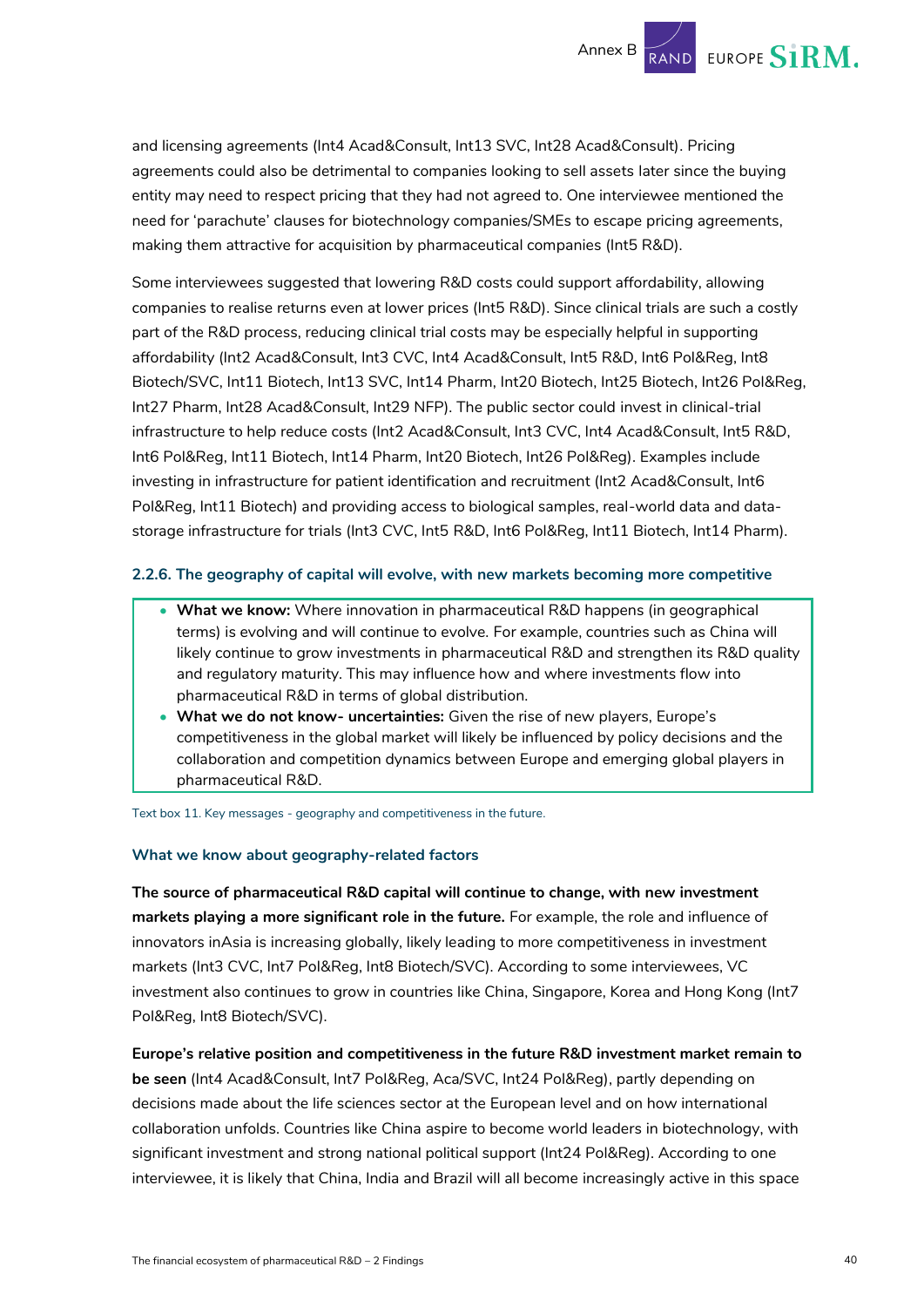(Int4 Acad&Consult). The quality of R&D and regulatory environment in China is also expected to improve, potentially influencing collaboration dynamics (Int27 Pharm).

#### **What we do not know – uncertainties related to the role of geography:**

**Despite the APAC region's growing interest in partnering with European companies and the growth in capital available for European companies wanting to relocate** (Int20 Biotech), **it is unclear how future geopolitical developments will influence this dynamic** (Int13 SVC)**.** The degree to which US investors will become more interested in the EU market is also unknown (Int1 SVC).

#### **2.2.7. Societal ability to learn from the past and sustain the lessons acquired will play a vital role in pharmaceutical R&D efficiency, but whether learning will be sustained is unknown**

- **What we know:** The COVID-19 pandemic has evidenced the potential to conduct faster and more efficient R&D facilitated through innovative collaborations, novel approaches to risk management and regulatory advancements.
- **What we do not know – uncertainties:** Society's ability to sustain some of the practices witnessed in response to the COVID-19 pandemic remains to be seen. This applies to practices such as remote and coordinated multi-centre trials conducted in parallel at different locations, risk-taking in manufacturing capacity investments before R&D-process outcomes, and regulatory efficiency and rapid support.

Text box 12. Key messages - society's ability to sustain learning from the response to COVID19 in the future.

#### **What we know about society's ability to learn from the past**

**The COVID-19 pandemic has evidenced the possibility of conducting faster and more efficient R&D to generate life-saving innovations** (Int4 Acad&Consult, Int13 SVC, Int20 Biotech, Int21 Pharm, Int26 Pol&Reg, Int31 Pharm). As one expert illustrated:

'*It showed how important a strong biopharmaceutical innovation ecosystem is to respond quickly to health crises. Industry showed it is capable of bringing innovation to patients very quickly when there is urgency and the right economic and regulatory frameworks are*  in place... Those medicines would not have been available so quickly without the support *and flexibility of regulators, a strong IP framework, a strong scientific foundation to build on due to continuous high level of investments in R&D, and the presence of a large market for the products from which to recoup the investment. The pandemic was a rare event, but the lessons learned should apply also to other development efforts'* (Anonymous).

Of course, public funding too was key in response to the COVID-19 crisis.

#### **What we do not know – uncertainties related to learning from the COVID-19 pandemic:**

**Our ability to act on and sustain lessons from the COVID-response to enable smarter and more efficient R&D in the future is uncertain** (Int4 Acad&Consult, Int13 SVC, Int20 Biotech, Int21 Pharm, Int26 Pol&Reg). It will be imperative to sustain lessons about R&D collaboration at speed and scale, running activities in parallel rather than sequentially (such as multiple trials and establishing manufacturing capacity in parallel to R&D, though undertaken at risk), and regulatory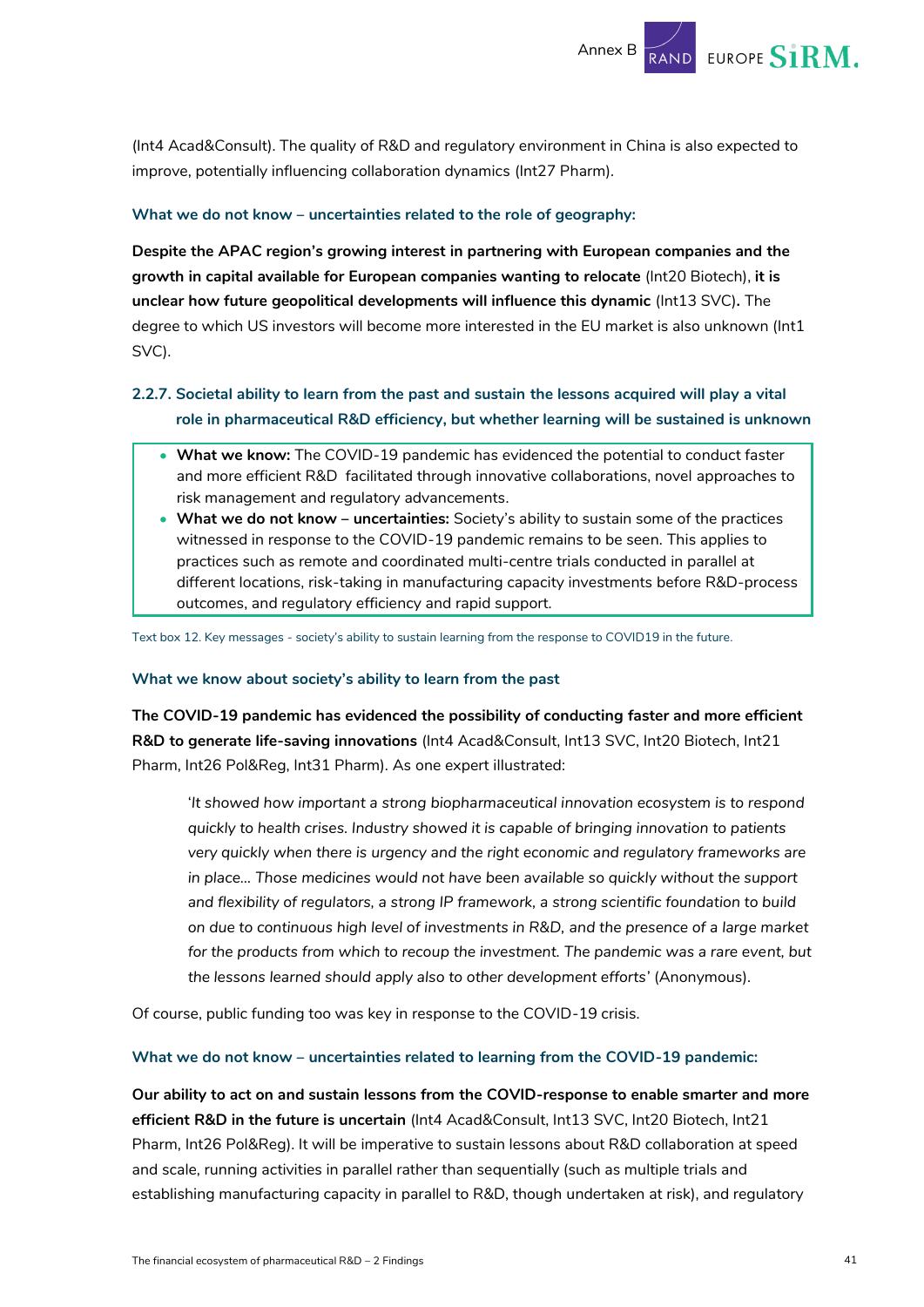efficiency and rapid support (Int3 CVC). However, there is uncertainty about society's ability to sustain and apply such learning and practices to other areas (Int4 Acad&Consult, Int20 Biotech, Int26 Pol&Reg). Some experts consider the COVID-19 approach as an 'exception' (Int4 Acad&Consult) that will be difficult to sustain and scale (Int26 Pol&Reg).

## <span id="page-42-0"></span>2.3. Making the financial ecosystem fitter for the future: stakeholder views on key areas requiring action

Experts were asked to briefly reflect on which key areas society needs to address to ensure the financial ecosystem of pharmaceutical R&D is fit for the future. The contents below expand on the key points raised and are summarised in Text box 13, built upon further in Annex C.

Stakeholder views on key areas for action:

- 1 Ensuring continued public investment in biomedical research to support pharmaceutical R&D
- 2 Increasing the availability of growth capital
- 3 Innovating in regulation- especially as it relates to clinical trials
- 4 Establishing innovative financial models to deal with the cost and pricing implications of new and more complex drugs
- 5 Building improved data architecture to inform more effective and efficient pharmaceutical R&D
- 6 Improving public perceptions of industry to ensure appropriate regulation while mitigating against over-regulation
- 7 Achieving sustained and enhanced commitment to collaboration, especially in informationsharing.

Text box 13. Making the financial ecosystem fit for the future – areas for action flagged by interviewees.

#### **2.3.1. Continued public investment in biomedical research could help support pharmaceutical R&D pipelines**

Several experts highlighted the importance of sustaining government commitment to funding research that ultimately informs pharmaceutical development with sufficient investment levels (Int2 Acad&Consult, Int4 Acad&Consult, Int5 R&D, Int6 Pol&Reg, Int7 Pol&Reg, Int10 Acad&Consult, Int11 Biotech, Int12 SVC, Int13 SVC, Int15 CVC, Int18 Acad&Consult, Int19 Pol&Reg, Int20 Biotech, Int23 Pol&Reg, Int24 Pol&Reg, Int25 Biotech, Int27 Pharm, Int29 NFP). However, the availability of private-sector funding cannot by itself create academic research and early translational research that leads to spin-outs and companies. Instead, public-sector investment is needed to generate private-sector innovation and investment (Int13 SVC, Int5 R&D). Experts also flagged the importance of creating frameworks to support public-sector research investments in translational research. Examples include frameworks for utilising integrated health systems and various types of data (Int19 Pol&Reg) and considering both industrial strategy and health policy to inform public-sector research investments (Int19 Pol&Reg, Int21 Pharm). Government support for biotechnology companies/SMEs is also needed to support their growth through direct financial support or tax credits and other incentives for innovation (Int22 Biotech).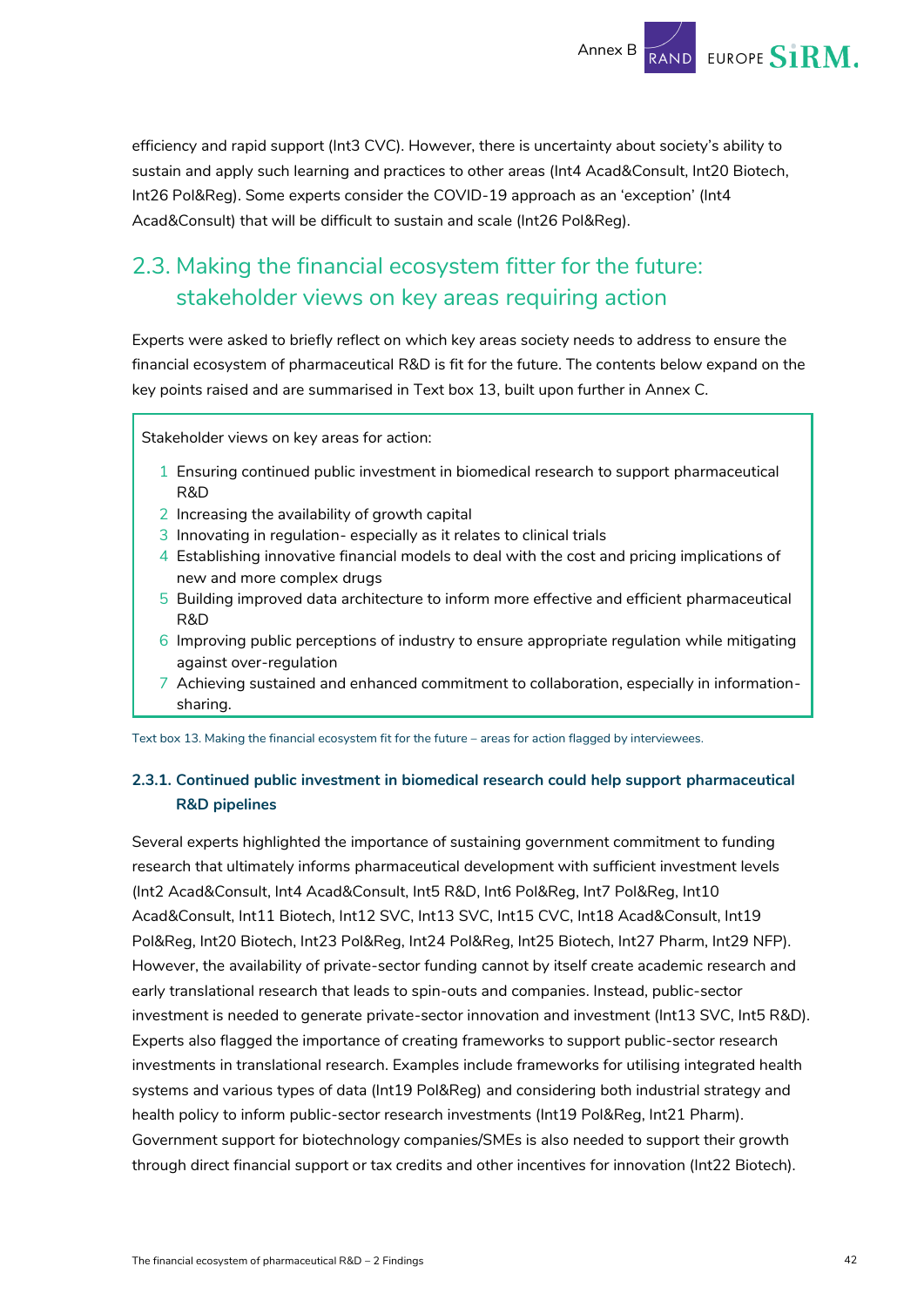

Experts flagged some areas of market failures as particularly important for continuing publicsector commitments. According to one view:

*'With few exceptions, we believe that the financial ecosystem works well for medicines R&D. The exceptions are rare diseases and antimicrobial research, which do not generate enough financial incentives on their own to stimulate enough R&D to meet the needs of patients and the healthcare system. Government incentives are helpful in these cases and should be increased for rare diseases and implemented for antimicrobials. Governments should also continue to support basic R&D in academia, which can often create new avenues for medicines R&D.'* (Anonymous)

#### **2.3.2. Greater availability of growth capital would enable biotechnology companies to develop their products or technologies further and mitigate against premature failure due to running out of capital**

Stakeholders flagged the importance of larger growth funds to enable biotechnology companies to maximise chances of success and develop their products or technologies further (Int5 R&D, Int20 Biotech, Int22 Biotech/SVC, Int24 Pol&Reg). One expert noted that such growth funds would increase the biotechnology sector's flexibility and opportunity to take more risks (Int20 Biotech). This interviewee also commented that growth capital could allow pharmaceutical companies who acquire biotechnology companies to remain more at 'arm's length', encouraging biotechnology firms to continue developing their product/technology and bring in pharma expertise to clinical trials and approval stages where it is most needed (Int20 Biotech).

#### <span id="page-43-0"></span>**2.3.3. Innovative regulation could help keep up with changing science, technology and data landscapes**

As discussed earlier (see Section [2.2.4\)](#page-35-0), new regulatory frameworks and processes are needed to keep up with changing landscapes in science and technology. This is especially true in data and digital science, personalised medicine for segmented markets and innovative clinical-trial designs (Int5 R&D, Int6 Pol&Reg, Int16 Pharm, Int20 Biotech, Int30 NFP). Although innovative trial designs could help lower costs, government regulation, support and incentives will be essential to enable the use of innovative trial designs while ensuring safety and regulatory rigour (Int5 R&D, Int6 Pol&Reg, Int20 Biotech, Int16 Pharm). Regulation has a crucial role in making clinical trials cheaper, faster and easier to run while ensuring appropriate safeguards and sufficient trial diversity and representation of underrepresented groups (Int30 NFP).

#### **2.3.4. Innovative financial models will be needed to ensure society can benefit from innovative drugs**

As discussed in earlier sections, pharmaceutical R&D is becoming increasingly complex and costly (see Section [2.2.3\)](#page-31-0). There is a need for more innovative and sustainable financial models for reimbursing highly innovative acute therapies (Int12 Biotech/SVC, Int20 Biotech, Int6 Pol&Reg, Int9 NFP, Int17 Acad&Consult, Int21 Pharm). According to one expert: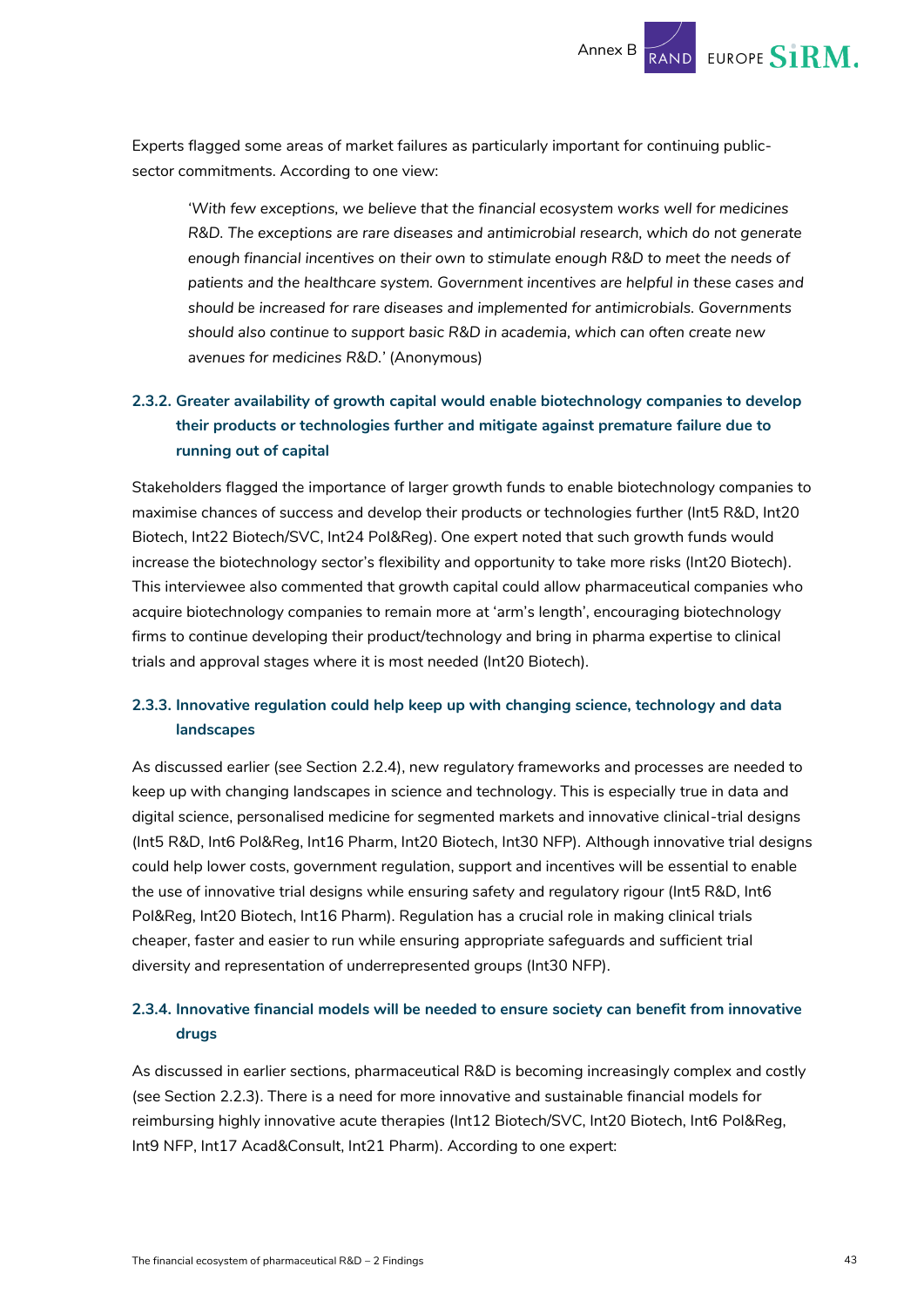Annex B RAND EUROPE SIRM.

*'In innovative financing, the advantage is that you can align incentives in a different way. There need to be incentives where people take risks in how to evaluate a product and study it. Then there could resultantly be an incentive to do the right trial and reduce unnecessary work while making sure that the study leads to valuable data for the product being studied.'* (Anonymous).

In the absence of innovation in financial models, society's ability to absorb the costs of innovative drugs remains highly uncertain (Int15 CVC, Int19 Pol&Reg). The high price of personalised drugs has become and will remain an issue in countries with universal healthcare systems, especially those struggling to pay for expensive treatments (Int19 Pol&Reg). Innovative financial models are also needed to ensure innovation in areas traditionally less attractive to industry due partly to market viability concerns such as antimicrobial resistance (Int27 Pharm). This need also applies to historically underinvested areas such as prevention (Int7 Pol&Reg, Int21 Pharm), particularly as it can take many years and long-term investment to establish whether a preventative intervention is successful. Innovative financing is a derivative of better trial design, so changes in clinical trials would, according to one interviewee, also impact how R&D is financed (Int6 Pol&Reg).

#### **2.3.5. An improved data infrastructure might enable more effective and efficient pharmaceutical R&D**

Data-driven decision making is taking centre stage in multiple policy areas. In particular, diverse types of health data and real-world evidence are becoming increasingly important in pharmaceutical R&D, with the latter potentially requiring prolonged investment. Currently, passively collected data from electronic health records, claims or sensors (Int6 Pol&Reg) can yield patchy data that is not representative of the whole picture. There is a need to further develop data-science skills and infrastructure to support the level of data now being collected and use data to inform pharmaceutical R&D (Int6 Pol&Reg, Int27 Pharm). As the need for data increases, so does the need for data integration to prevent duplication of work. One interviewee gave the example of the FDA 505(b)(2) regulatory pathway that allows a pharmaceutical company to use data from a drug that failed or succeeded as part of a new application (Int10 Acad&Consult). Although a good idea in principle, the interviewee noted this initiative has not been entirely successful because of distrust in data from relatively unknown companies (Int10 Acad&Consult). Data integration would enable researchers and regulators to describe historical landscapes from clinical trials through the collation of longitudinal data (Int6 Pol&Reg). However, regulation around the use of real-world evidence and other large datasets will need careful governance to ensure some form of social agreement equipping the industry to utilise real-world evidence without infringing on people's rights (Int23 Pol&Reg, Int26 Pol&Reg).

#### **2.3.6. Improved public perception of the pharmaceutical industry could help ensure appropriate regulation while mitigating against over-regulation**

The pharmaceutical sector is often perceived as predominantly profit-driven at the expense of societal benefits to human health (Int3 CVC, Int21 Pharm), despite the benefits it generates. One expert noted that this perception risks potential over-regulation of the sector (Int21 Pharm), which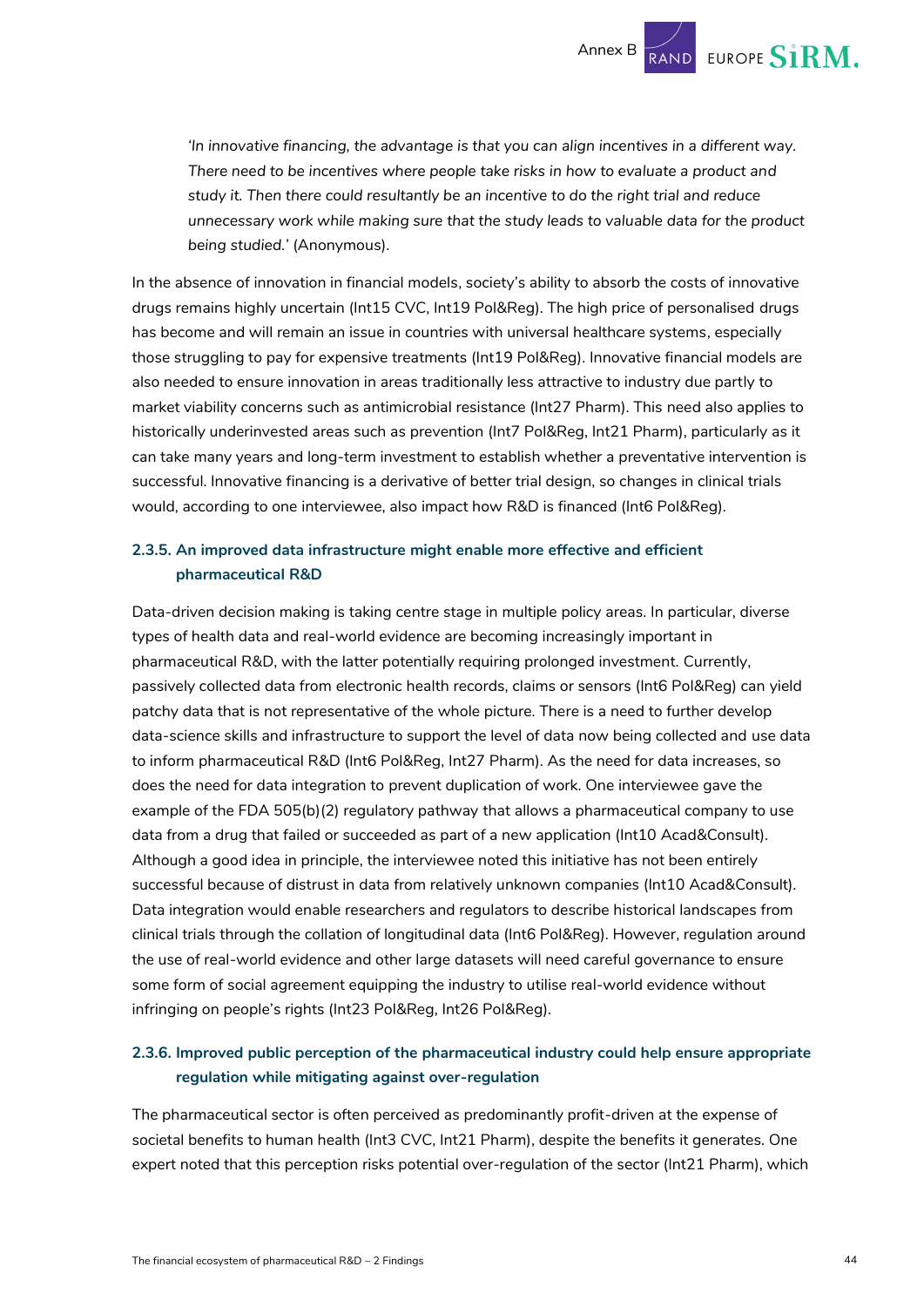

can be detrimental for pharmaceutical R&D more broadly (Int3 CVC). However, it is also critical to ensure that any changes in regulatory practices do not come at the expense of patient safety.

Greater transparency and improved communication about R&D's processes, costs and failures could help improve public perception of the pharmaceutical industry and overall understanding of pharmaceutical R&D (Int18 Acad&Consult). Companies do not want to be associated with perceived failures, which can lead to misunderstandings about drug pricing: the public is not privy to the costs associated with failure and may perceive the industry as entirely profit-driven (Int23 Pol&Reg). However, industry attitudes and roles to engagement in major public health challenges (as we have seen with COVID-19 and AMR) are also likely to influence public perceptions.

#### **2.3.7. The commitment to enhanced collaboration is critical for making the pharmaceutical R&D financial ecosystem fit for the future, including enhanced information sharing**

Although the importance of R&D collaboration has long been known, its necessity and benefits were most recently highlighted by the COVID-19 pandemic (Int10 Acad&Consult, Int12 Biotech/SVC). As described in previous sections, pharmaceutical R&D involves multiple actors participating at different stages of the R&D process. To develop safe, effective and affordable drugs for a sustainable system that benefits everybody, everyone needs to collaborate (Int12 Biotech/SVC, Int21 Pharm). According to some experts, several areas need enhanced collaboration, including information sharing (Int10 Acad&Consult, Int12 Biotech/SVC), as part of a collaboration framework rather than based simply on goodwill (Int12 Biotech/SVC). As one interviewee emphasised:

*'The pandemic has helped facilitate the sense that we need to accommodate open collaborative models to support complex R&D in the future.'* (Anonymous)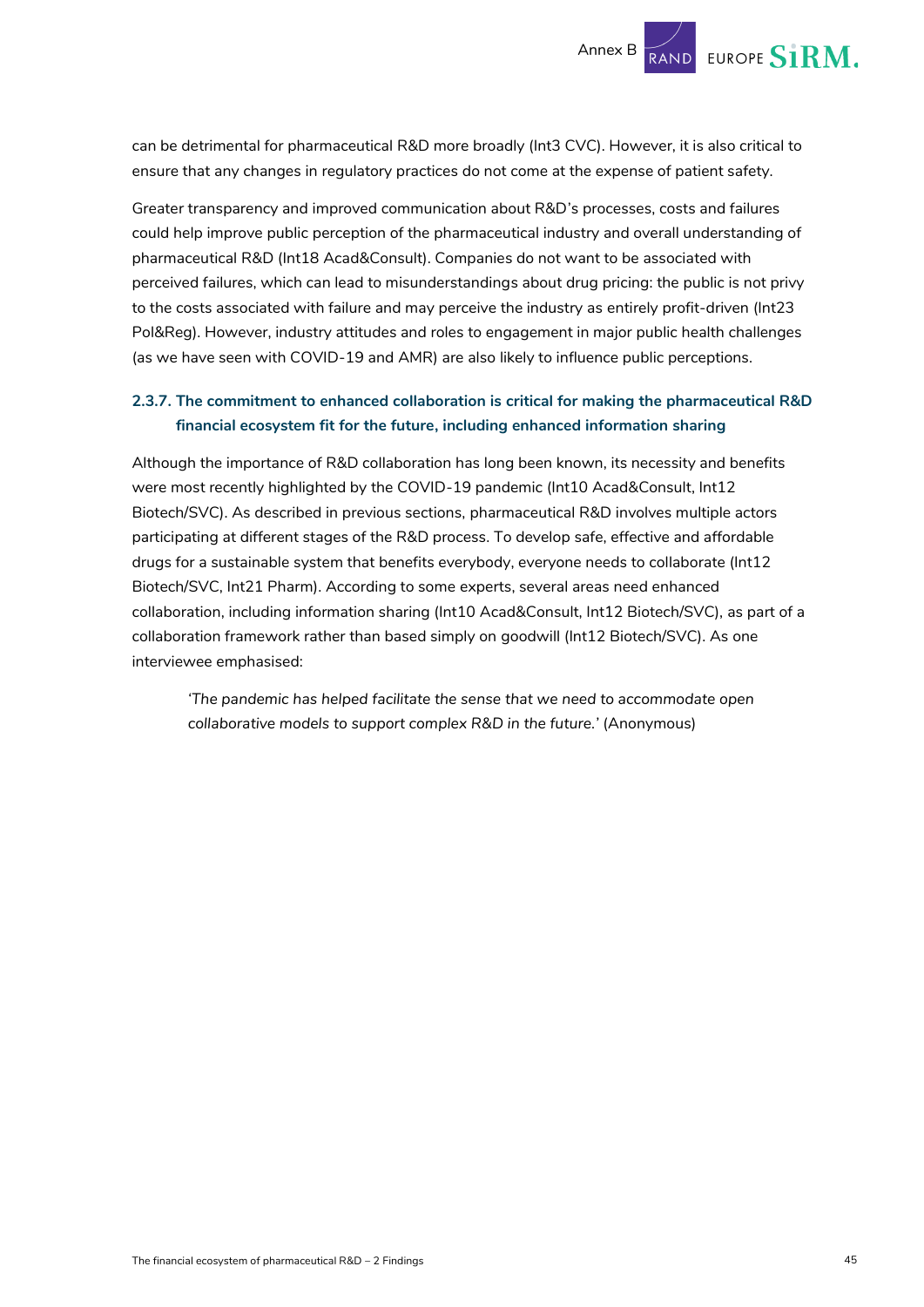

## <span id="page-46-0"></span>**Appendix**

### <span id="page-46-1"></span>Interviewees consulted

#### Table 2. Interviewees consulted.

| Name of<br>interviewee | <b>Organisational affiliation</b>                                         | <b>Stakeholder group</b>               | <b>Location of</b><br>organisation | <b>Location where</b><br>interviewee is<br>based |
|------------------------|---------------------------------------------------------------------------|----------------------------------------|------------------------------------|--------------------------------------------------|
| Anonymous              | Non-US University                                                         | Academic                               | Anonymised<br>(non-US)             | Anonymised                                       |
| Joseph DiMasi          | Tufts Centre for the Study<br>of Drug Development                         | Academic                               | US                                 | US                                               |
| Kenneth Getz           | Tufts Centre for the Study<br>of Drug Development                         | Academic                               | US                                 | US                                               |
| Laura Magazzini        | Institute of Economics,<br>Sant'Anna School of<br><b>Advanced Studies</b> | Academic                               | Italy                              | Italy                                            |
| <b>Adrian Towse</b>    | Office of Health<br>Economics                                             | Academic and<br>consulting             | <b>UK</b>                          | <b>UK</b>                                        |
| Colin Terry            | Deloitte                                                                  | Consultancy expert                     | Multinational                      | UK                                               |
| Barbara Dalton         | <b>Pfizer Ventures</b>                                                    | Funder (Corporate<br>Venture Capital)  | Multinational                      | US                                               |
| Jeroen Bakker          | Novo Holdings                                                             | Funder (Corporate<br>Venture Capital)  | Denmark                            | Denmark                                          |
| Ilian Iliev            | <b>EMV Capital</b>                                                        | Funder (Standalone<br>Venture Capital) | <b>UK</b>                          | <b>UK</b>                                        |
| Rene Kuijten           | Life Science Partners                                                     | Funder (Standalone<br>Venture Capital) | US, Germany,<br>Netherlands        | Netherlands                                      |
| Ferenc Marofka         | <b>DG SANTE</b>                                                           | International Policy<br>Maker          | Europe                             | Belgium                                          |
| Fernando Galindo       | OECD                                                                      | International Policy<br>Maker          | Multinational                      | Paris                                            |
| Anthony<br>Humphreys   | <b>EMA</b>                                                                | International<br>regulator             | Europe                             | UK                                               |
| George Freeman         | MP, UK                                                                    | National Policy Maker                  | UK                                 | <b>UK</b>                                        |
| Matt Whitty            | <b>NHS England</b><br><b>Accelerated Access</b><br>Collaborative          | National Policy Maker                  | UK                                 | UK                                               |
| Amy Abernethy          | <b>FDA</b>                                                                | National regulator                     | US                                 | US                                               |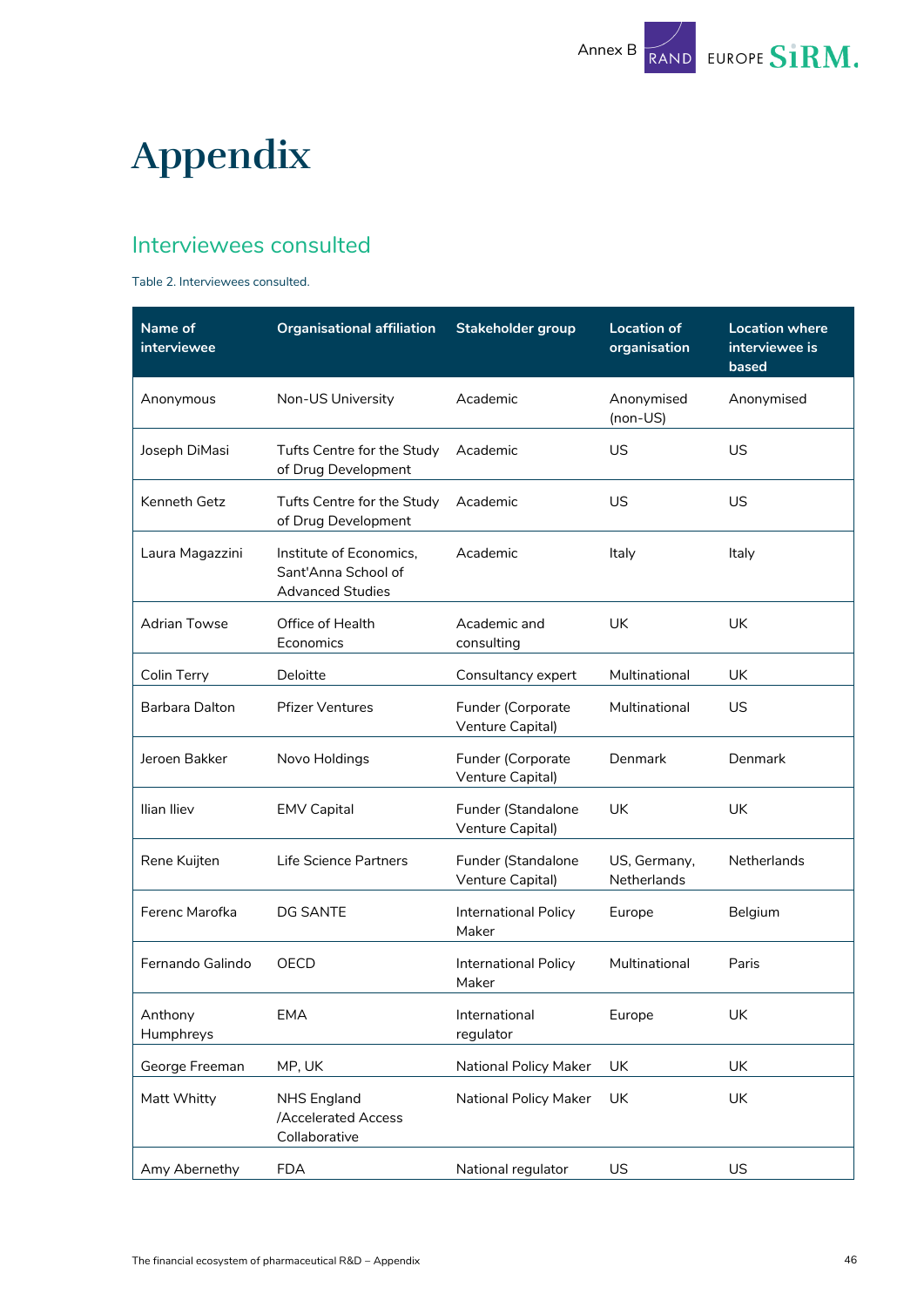

| Catriona Manville                      | <b>Association of Medical</b><br><b>Research Charities</b> | Not for profit                                                                       | UK                                                                               | UK                                                                                                            |
|----------------------------------------|------------------------------------------------------------|--------------------------------------------------------------------------------------|----------------------------------------------------------------------------------|---------------------------------------------------------------------------------------------------------------|
| Susan Kohlhaas                         | Alzheimer's Research UK                                    | Not for profit                                                                       | UK                                                                               | UK                                                                                                            |
| William Skach                          | <b>Cystic Fibrosis</b><br>Foundation                       | Not for profit                                                                       | US                                                                               | US                                                                                                            |
| Dilesh Doshi                           | Acadia Pharmaceuticals<br>/Johnson & Johnson               | R&D Innovators<br>(Biotech and Pharma)                                               | US (Acadia),<br>Multinational<br>(JSJ)                                           | <b>US</b>                                                                                                     |
| Daniel Chain                           | TauC3 Biologics Limited                                    | <b>R&amp;D Innovators</b><br>(Biotech)                                               | <b>UK</b>                                                                        | <b>UK</b>                                                                                                     |
| Jan van de Winkel                      | Genmab                                                     | <b>R&amp;D Innovators</b><br>(Biotech)                                               | Denmark HQ,<br>Netherlands,<br>US, Japan                                         | Denmark                                                                                                       |
| Jane Osbourn                           | Mogrify / Alchemab<br>Therapeutics                         | <b>R&amp;D Innovators</b><br>(Biotech)                                               | UK                                                                               | <b>UK</b>                                                                                                     |
| Carlo Incerti                          | <b>Forbion Capital Partners</b><br>/Numab Theraputics      | R&D Innovators<br>(Biotech) and Funder<br>(Standalone Venture<br>Capital)            | Switzerland<br>(Numab<br>Therapeutics),<br>Netherlands &<br>Germany<br>(Forbion) | Netherlands                                                                                                   |
| <b>Florent Gros</b>                    | Handl Therapeutics and<br>Earlybird Venture Capital        | <b>R&amp;D Innovators</b><br>(Biotech) and Funder<br>(Standalone Venture<br>Capital) | Multinational<br>(Earlybird),<br>Belgium (Handl)                                 | Belgium                                                                                                       |
| Vijay Karwal                           | <b>CBC Group / Affamed</b><br>Therapeutics                 | R&D Innovators<br>(Biotech) and Funder<br>(Standalone Venture<br>Capital)            | Hong Kong                                                                        | Hong Kong                                                                                                     |
| <b>Chris Molloy</b>                    | Medicines Discovery<br>Catapult                            | R&D Innovators<br>(networked initiative)                                             | UK                                                                               | UK                                                                                                            |
| <b>Andrew Williams</b>                 | AstraZeneca                                                | <b>R&amp;D Innovators</b><br>(Pharma)                                                | Multinational                                                                    | <b>UK</b>                                                                                                     |
| Anonymous                              | <b>Novartis</b>                                            | <b>R&amp;D Innovators</b><br>(Pharma)                                                | Multinational                                                                    | Anonymised                                                                                                    |
| Judith Zuijderhoudt<br>and Boris Azais | MSD/Merck                                                  | <b>R&amp;D Innovators</b><br>(Pharma)                                                | Multinational                                                                    | Boris Azais (role<br>covers Europe &<br>Canada, based in<br>Belgium), Judith<br>Zuijderhoudt<br>(Netherlands) |
| Mathieu Uhart                          | Sanofi                                                     | R&D Innovators<br>(Pharma)                                                           | Multinational                                                                    | France                                                                                                        |

 $\overline{1}$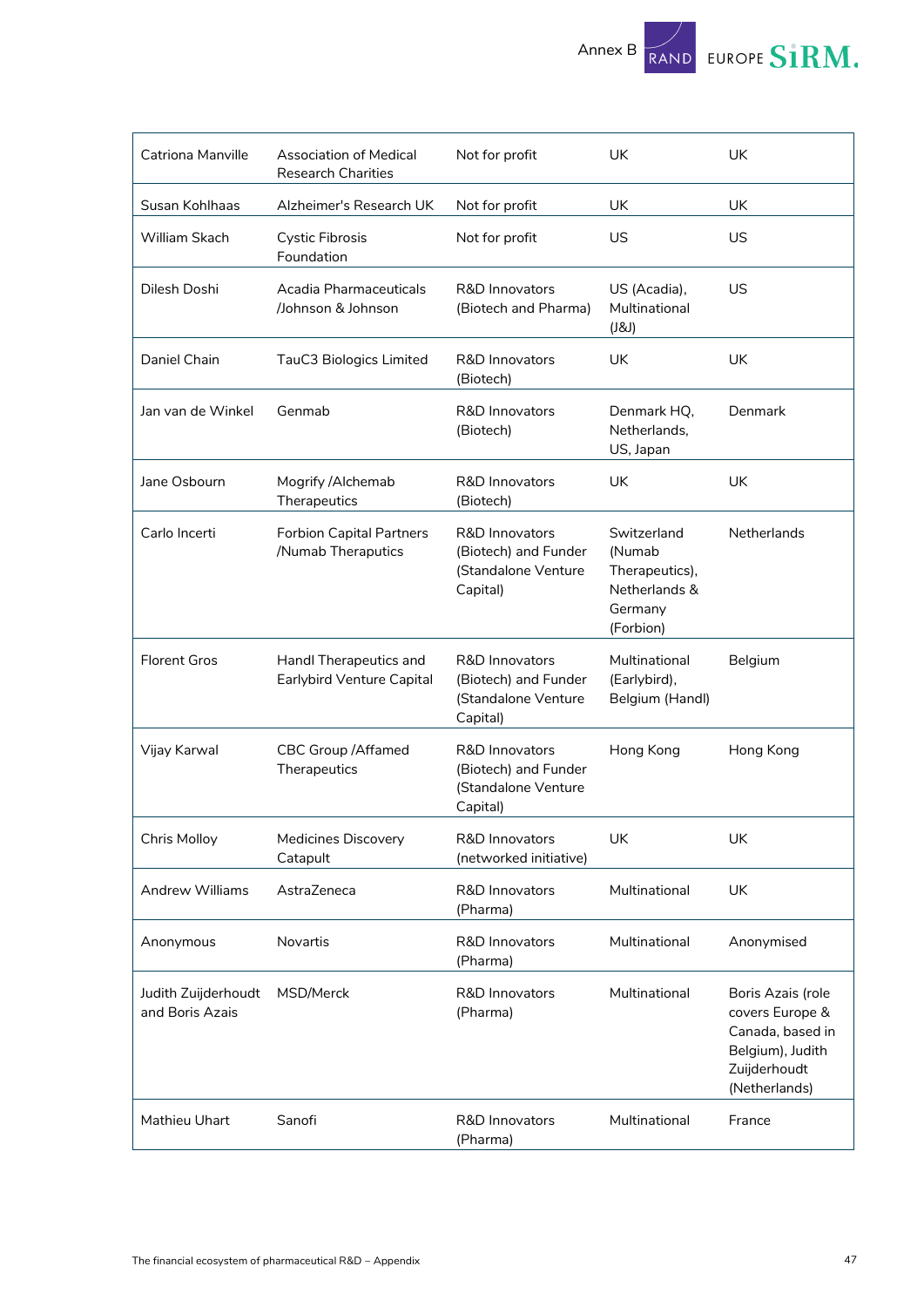### <span id="page-48-0"></span>Interview topic guides

#### **Not-for-profit sector**

- 1 When you look to the future, to the next ten years, what do you think the 3 biggest (i.e. most important and influential) factors that will impact on how medicines R&D is financed will be, and what impact will they have? (By this we mean influences on how R&D is financed we mean who funds, ability to fund, what they fund, how they collaborate)
- 2 In your view, in a historical lens, what have been the most significant changes over the past decade in the way that medicines R&D happens and what impact have they had (i.e. why do they matter)?
- 3 Has the way the charity/not for profit sector funds medicines R&D changed over time and how is it likely to change in the future in terms of their ability to fund, what they fund, how they capture returns, how they collaborate with other medicines R&D actors?
	- a Do you think not for profit funding for medicines R&D has increased or decreased over time /in your experience (and can you comment on this across countries/geographies briefly)? How do you see the future of not-for-profit sector investment in medicines R&D looking at and why?
	- b We are also interested in understanding whether research charities/not for profits are increasingly looking to get a return on their investment (e.g. royalties they can reinvest into other research funding programmes)? I.E. is how charities seek to capture value and the types of financial instruments they use to invest changing? Why?
	- c Have charity views on co-funding with industry changed?
- 4 How have the costs of medicines R&D changed over time and how do you think they will change in the future? Why – please explain the reasoning behind your answer. How might this impact on the charity/not for profit sector?
- 5 What are the key motivations/drivers of research charity decisions to invest in medicines R&D– i.e. what factors do they consider and how do you manage the trade-offs between different types of influencing factors?
	- a To clarify our question we are trying to understand your views on the extent to which research charities consider societal impact, potential financial returns (e.g if IP is involved), probability of success and bigger strategic objectives into decisions about whether to invest into something or not, and how they balance these different considerations?
	- b Has this changed over time and is it likely to change in the future? Please explain the reasoning behind your answer?
- 6 Can public and third sector funders do anything differently in terms of how they invest to enhance the societal impact from their investments in the future?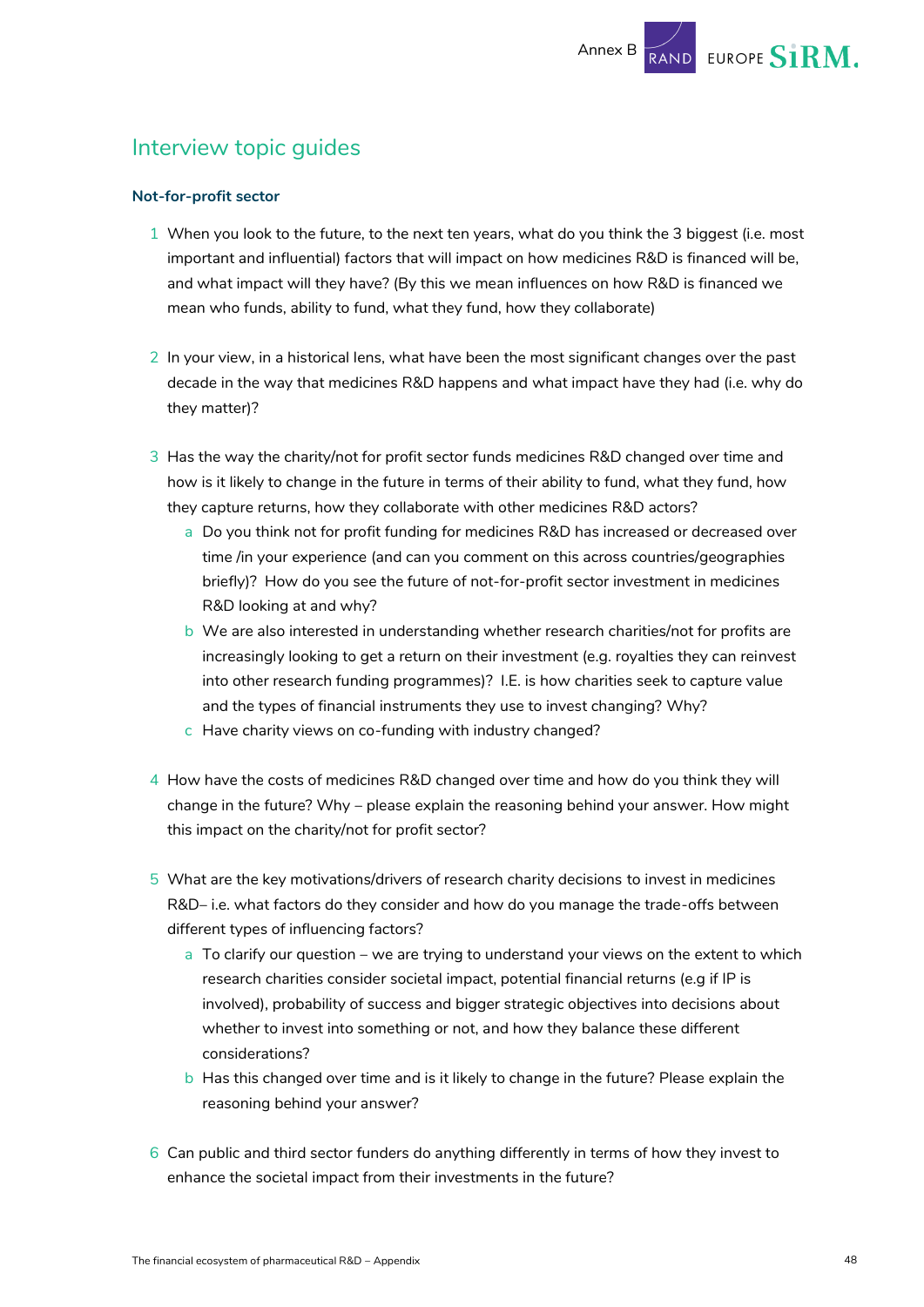a We see some NGOs/research charities/not for profits monetising on investments (e.g. gaining and potentially selling royalty rights to reinvest in other R&D). Do you think this trend is likely to increase in the future and if so why (and does it apply across geographies)?

Annex B

EUROPE S1RM.

- b To what extent do you think there is scope for public financing to extend into somewhat later stages of R&D – e.g. should governments invest longer, perhaps in collaboration with other investors (e.g. charities/not for profits, other)? And do you think this would have any impact on downstream impacts from innovation such as pricing negotiations?
- 7 When we started this interview, you mentioned some key influences on the future landscape? Having gone through the interview, are there any other important and influential changes/factors we will see that will influence the financing of medicines R&D?
- 8 And what are the biggest unknowns/ uncertainties about the future that will play a role and impact on the financial ecosystem going forward and why do they matter?
- 9 What do you think needs to change in relation to the present financial ecosystem for medicines R&D to make it more fit for the future?
- 10 Given the evolution of the financial ecosystem over time, what have been the biggest impacts on your sector to date and why and how so?
- 11 Is there anything that can be done in terms of how R&D is executed/done to make costs lower and to support drug affordability?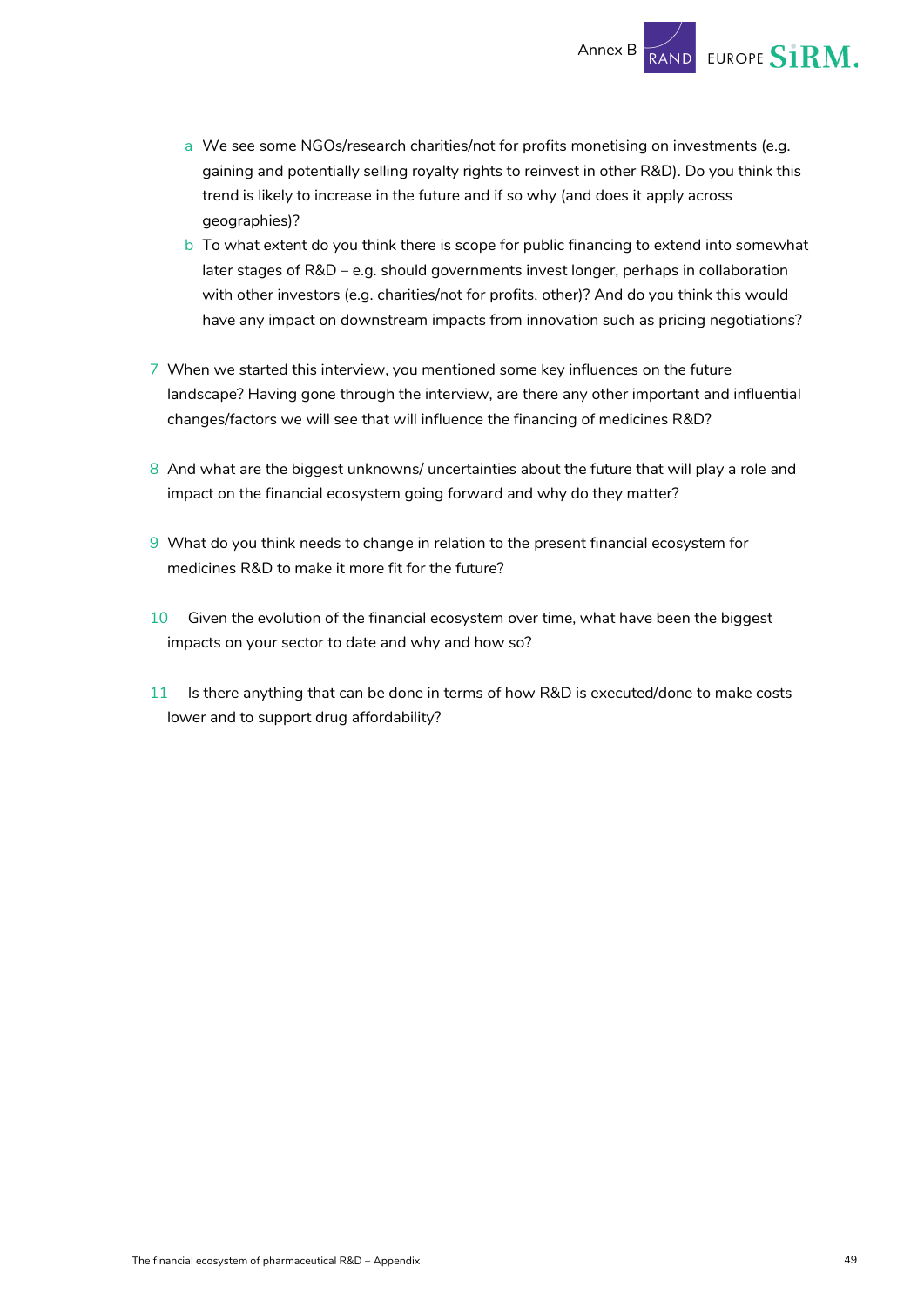#### **Pharmaceutical sector**

- 1 When you look to the future, to the next ten years, what do you think the 3 biggest (i.e. most important and influential) changes or influencing factors that will impact on how medicines R&D is financed will be, and what impact will they have? By changes and influences we mean forces which will influences how finances R&D, what they finance and how?
- 2 In your view, in a historical lens, what have been the most significant changes over the past decade in the way that medicines R&D happens and what impact have they had (i.e. why do they matter)? Note that in this question we are interested in changes in how medicines R&D/innovation happens and not in financing issues exclusively.
- 3 Our analysis for this project suggests that SMEs/biotechs are increasingly trying to grow and move into later stage R&D and build capabilities for later stage R&D in-house (as opposed to licensing their assets to external organisations for further product development or as opposed to being acquired relatively early on).
	- a Does this resonate with your experience and if so why is this happening and do you see it continuing into the future?
	- b Do you think this biotech behaviour may impact on how financial value from medicines R&D is captured (i.e. who captures it and when it is captured along the R&D pathway)
- 4 Based on your views and/or experiences:
	- a What factors drive large pharma company decisions about whether to fund earlier stage R&D (i.e. pre-clinical trials) internally/in-house or to look externally (e.g. to SMEs/biotechs for example) to source innovation assets?
	- b When pharma decides to invest early (be it internally or through grants to other groups for example), do they already consider downstream non-lead indications/multiple indications when deciding on investment amounts?
	- c How have large pharma attitudes and practices related to internal versus external earlier stage R&D (pre trials) changed over time and why?
	- d And how are they likely to change in the future, and why?
- 5 How have the costs of medicines R&D changed over time and how do you think they will change in the future? Why – please explain the reasoning behind your answer.
- 6 When we look at the different types of investors into medicines R&D and the future: Our analysis suggests that VC spend on medicines R&D is likely to continue to grow rapidly in the future, government and NGO/not for profit spend on medicines related R&D has been relatively flat and relatively speaking is likely to lose share compared to the other sources of funding in the future. Biopharma R&D spend is growing moderately so likely to remain relatively stable in terms of relative contribution to the landscape in the future. Does that resonate with your views on the likely future investor landscape or not (10 year horizon), and if yes, what impact will this have on how the medical R&D landscape looks a decade from now? (If it does not resonate with your views, why not?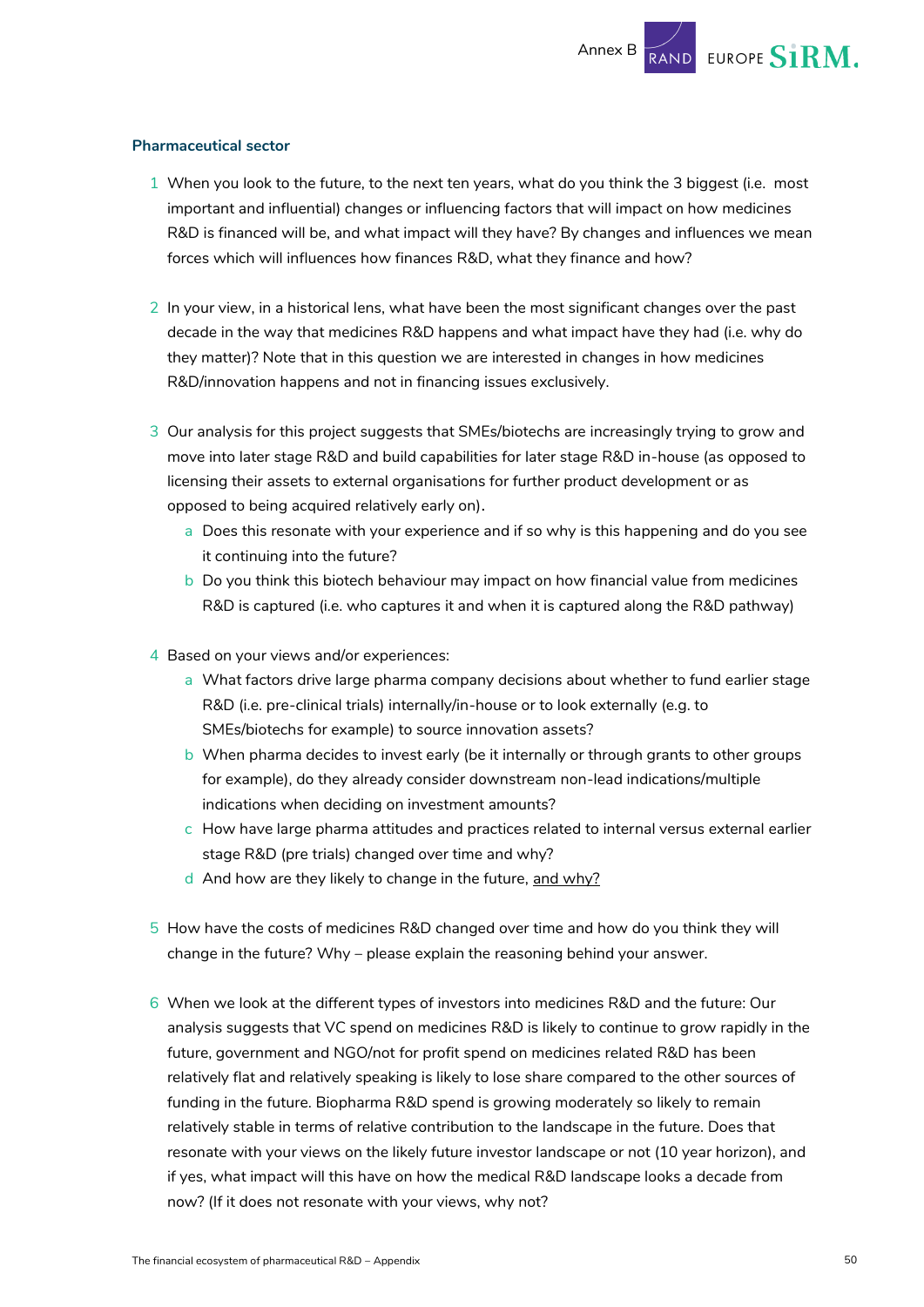7 To the extent that you are able to comment on this based on your experience and views, what has driven growth in the venture capital sector and what impact has it had on how the medical R&D innovation landscape looks like now and how it will look in the future?

Annex B

EUROPE S1RM.

- 8 Based on your insights and experience and when we look at the past rather than the future, has this mix of relative contributions from different types of investors into the R&D pathway for medicines changed significantly over time/ over the past 10 years (and if so, why, what has driven it)?
- 9 How do you think the motivations of different types of investors into R&D differ in terms of deciding on what to invest in and why; and has this changed over time and is it likely to change in the future? Please explain the reasoning behind your answer? To clarify our question – we are trying to understand your views on the extent to which different types of investors into R&D consider societal impact, potential financial returns, probability of success and bigger strategic objectives into decisions about whether to invest into something or not, and how they balance these different considerations?
- 10 We would like to better understand a bit more about WHEN and HOW you capture value from your investments
	- a How do you think about timelines for returns on investment (i.e. WHEN is some sort of pay out expected along the R&D pathway), when you invest in something at a specific stage of R&D? We are trying to understand what you see as end points for getting a return on your investments, in relation to specific stages of investment.
	- b Can you comment on how you capture value from your investments along different parts of the R&D pathway? In other words, what types of value transactions do you pursue in order to extract value from investments along the R&D pathway (i.e., not just at the commercialisation step). For example, to what extent is this through in-licensing, M&A, gaining further funding to do later stage R&D in house alone, or a growing recourse to establishing collaborations with different players (e.g. industry, not for profit, academia/ public research groups).
	- c Have the types of transactions you pursue these days changed in relation to the past? For example, do you use some types of transactions more or less than in the past?
- 11 When you look to the future, do you see returns on investment for pharma companies increasing, declining or remaining relatively constant  $\frac{-\text{and }w\bar{y}}{2}$  Please can you explain the reasoning for your answer?
	- a Do you see some types of innovators taking comparatively bigger returns than in the past than others?
	- b Given your thoughts on future returns on investment, how do you think pharma strategies will change in the future and why?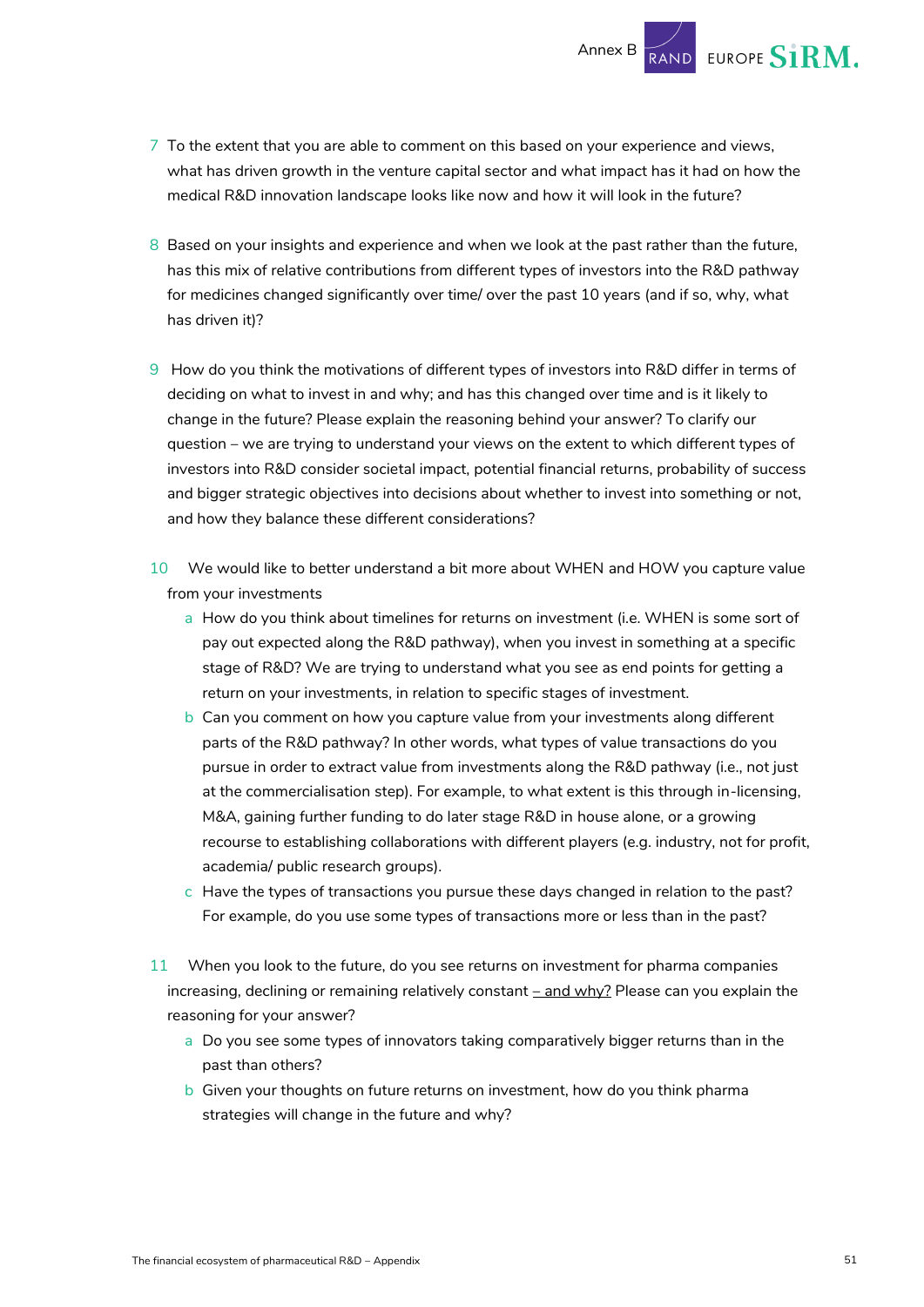

- 12 When we started this interview, you commented on big changes which are likely to influence the future of medicines R&D finance. How certain are you that these changes will unfold? How likely is it that they will influence the future?
- 13 And what are the biggest unknowns/ uncertainties about the future that will play a role and impact on the financial ecosystem going forward and why do they matter?
- 14 What do you think needs to change in relation to the present financial ecosystem for medicines R&D to make it more fit for the future?
- 15 Given the evolution of the financial ecosystem over time, what have been the biggest impacts on the pharmaceutical industry to date?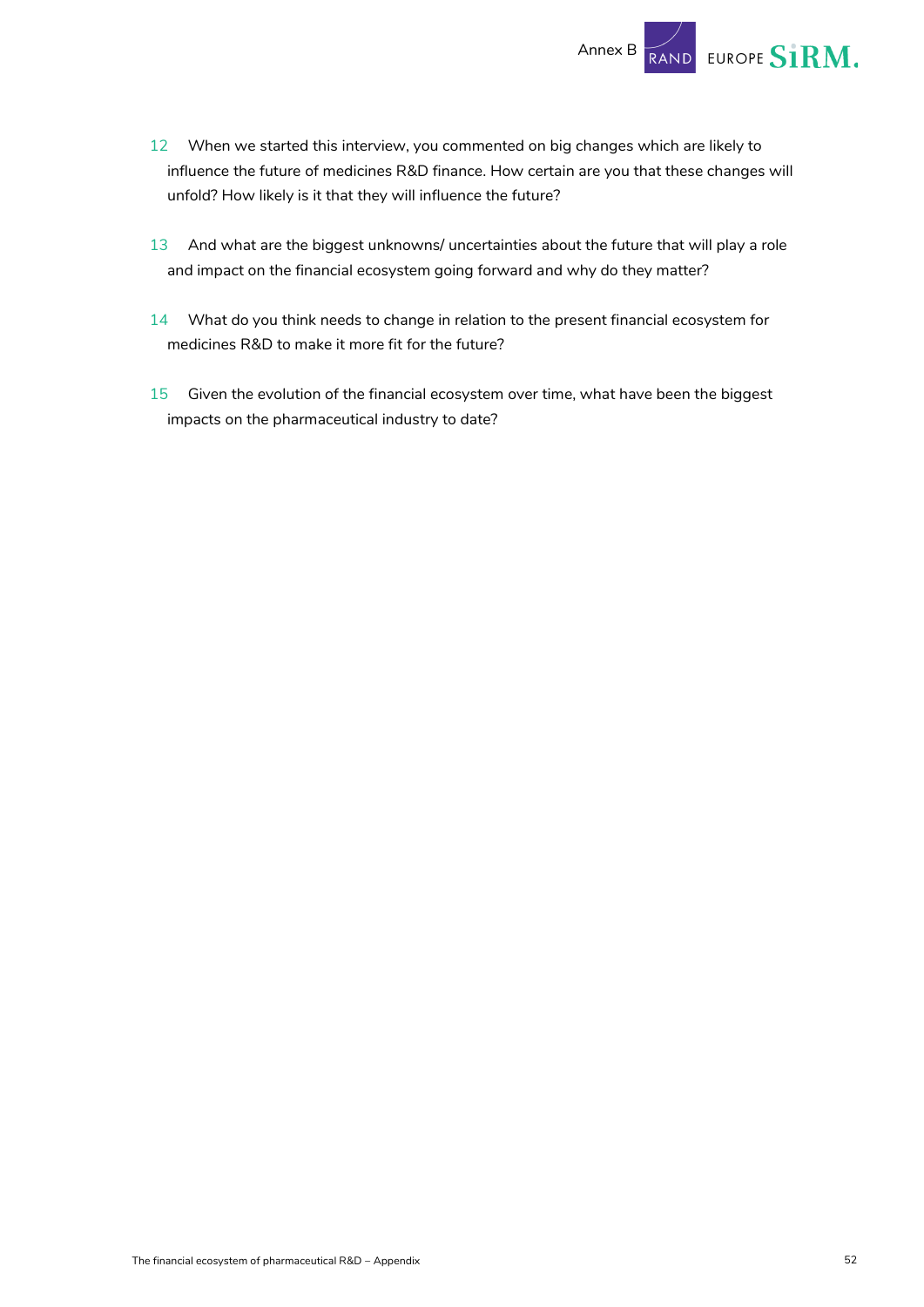#### **Biotechnology sector**

- 1 When you look to the future, to the next ten years, what do you think will be the biggest changes we will see which will influence how medicines R&D is financed and what impact will they have? (We are interested in understanding factors which you think will influence the financing of medicines R&D in the future; we are interested in the top 3 things you think matter)
- 2 And if we look to the past (e.g. past decade): In your view, what have been the most significant changes in the way that medicines R&D happens and what impact have they had (i.e. why do they matter)? In this question we are not asking about finance specifically but more generally on how the medicines R&D landscape has changed, for example in terms of the types of innovators and what they focus on, how they interact with each other (e.g. Are things large companies used do internally now outsourced more to biotechs; do innovators tend to engage in transactions differently than before – for example, is there more or less focus on licensing, M&A, collaboration). We also of course welcome thought son any other key important changes over the past decade
- 3 Moving from 'the big picture' to a more specific question: Our analysis for this project suggests that SMEs/biotechs are increasingly trying to grow and move into later stage R&D and build capabilities for later stage R&D in-house (as opposed to licensing their assets to external organisations for further product development or as opposed to being acquired relatively early on).
	- a In your view, why is this happening, and do you see it continuing into the future?
	- b Do you think this biotech behaviour may impact on how financial value from medicines R&D is captured (i.e. who captures it and when it is captured along the R&D pathway – for example will biotechs capture comparatively more value in relation to large companies, will they seek a payout of some sort earlier in the R&D pathway)?
	- c Is there any geographical variation in this context in terms of the extent to which biotechs are pursuing these 'go at it alone' style strategies? Is it more common to some geographies than others?
- 4 How have the costs of medicines R&D changed over time and how do you think they will change in the future? Why – please explain the reasoning behind your answer. We are interested in understanding whether you think costs of R&D will grow or will innovators find efficiency gains which will reduce costs of R&D for example, and if so how?
- 5 Looking to the future, do you think we will see growth or decline in VC investment, government investment, not for profit investment, and corporate/pharma investment in R&D? Please explain your views and also whether you think this will differ across geographies (e.g. US, APAC, EU)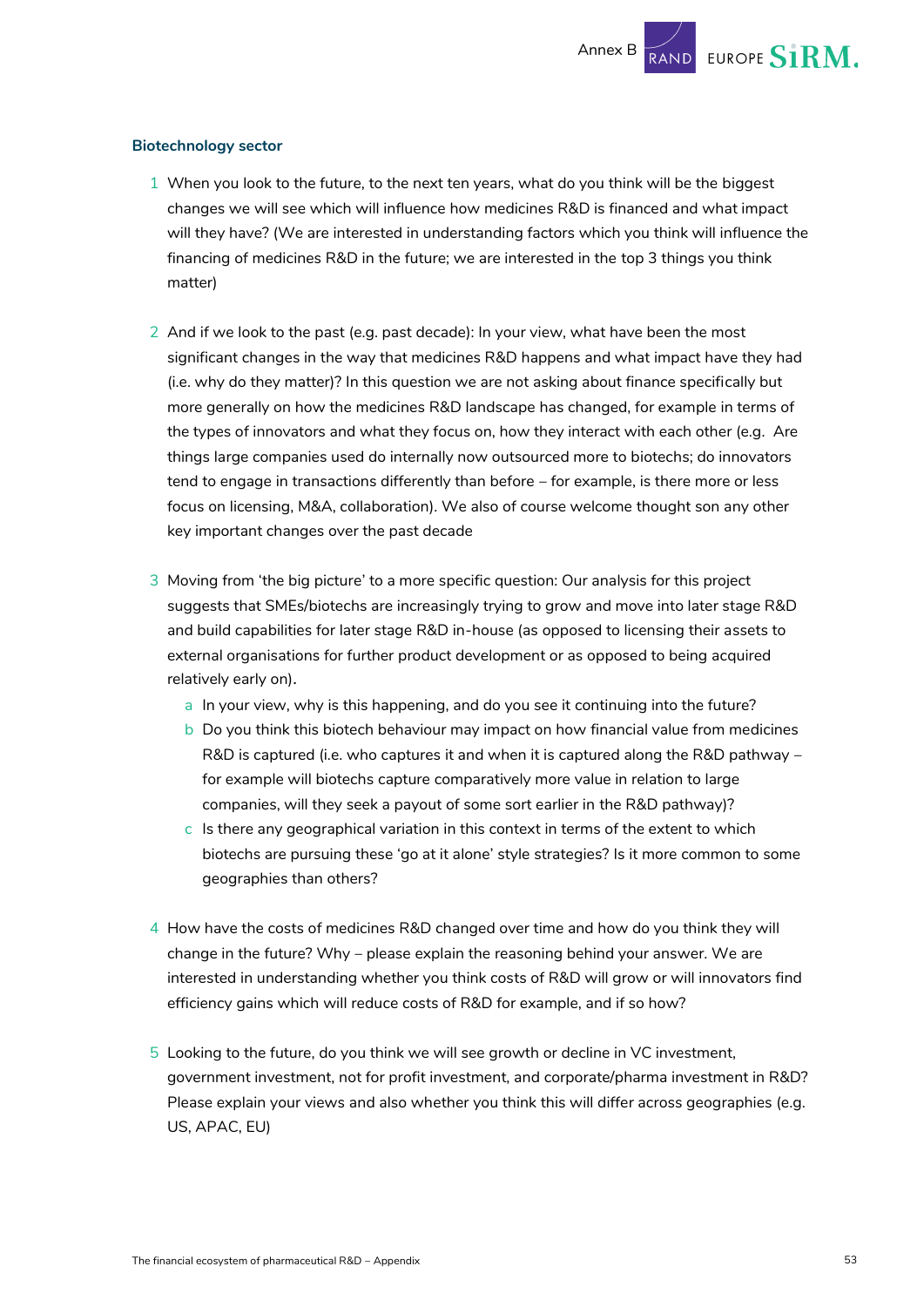- **EUROPE SIRM.** Annex B
- 6 If we look to the past, and based on your insights and experience, has this mix of relative contributions from different types of investors into medicines R&D changed significantly over time/ over the past 10 years (and if so, why? what has driven it)?
- 7 Traditionally, public sector investors have been seen as focusing to a large extent on achieving societal impact when deciding whether to invest in medicines-related R&D while private investors (e.g. corporate investors, VCs) are seen as focusing more on financial returns and sometimes wider strategic objectives and probability of success. Do you think the factors that motivate different types of investors have changed over time and are likely to change in the future, and if so how? Please explain the reasoning behind your answer?
	- a To clarify our question we are trying to understand your views on how different types of investors balance considerations of societal impact, potential financial returns, probability of success and bigger strategic objectives into decisions about whether to invest into something or not, and whether this is changing for any types of investors?
- 8 In the context of a biotech company, we would like to better understand a bit more about WHEN and HOW you capture value from your investments / the investments you receive and from your R&D activity?
	- a How do you think about timelines for returns on investment (i.e. WHEN is some sort of pay out from your activities expected along the R&D pathway), when you invest in something at a specific stage of R&D? We are trying to understand what you see as end points for getting a return on your investments, in relation to specific stages of investment. How long do you wait before you expect some sort of return and how does this relate to different stages of R&D?
	- b Can you comment on how you capture value from your investments along different parts of the R&D pathway? In other words, what types of value transactions do you pursue in order to extract value from investments at different stages of R&D (i.e., not just at the commercialisation step). For example, to what extent is this through inlicensing, M&A, gaining further funding to do later stage R&D in house alone, or a growing recourse to establishing collaborations with different players (e.g. industry, not for profit, academia/ public research groups)?
	- c Have the types of transactions you pursue these days changed in relation to the past? For example do you use some types of transactions more or less than in the past?
- 9 In terms of VCs specifically, we see VC investment growing rapidly in the past decade (globally, and especially rapid growth in APAC countries), we are seeing VCs also investing earlier with higher risk, and we are seeing larger deal values (i.e. growth is being driven by deal value over deal count).
	- a To the extent that you are able to comment on this based on your experience and views, what has driven this growth and what impact has it had on how the medical R&D innovation landscape looks like now and how it will look in the future?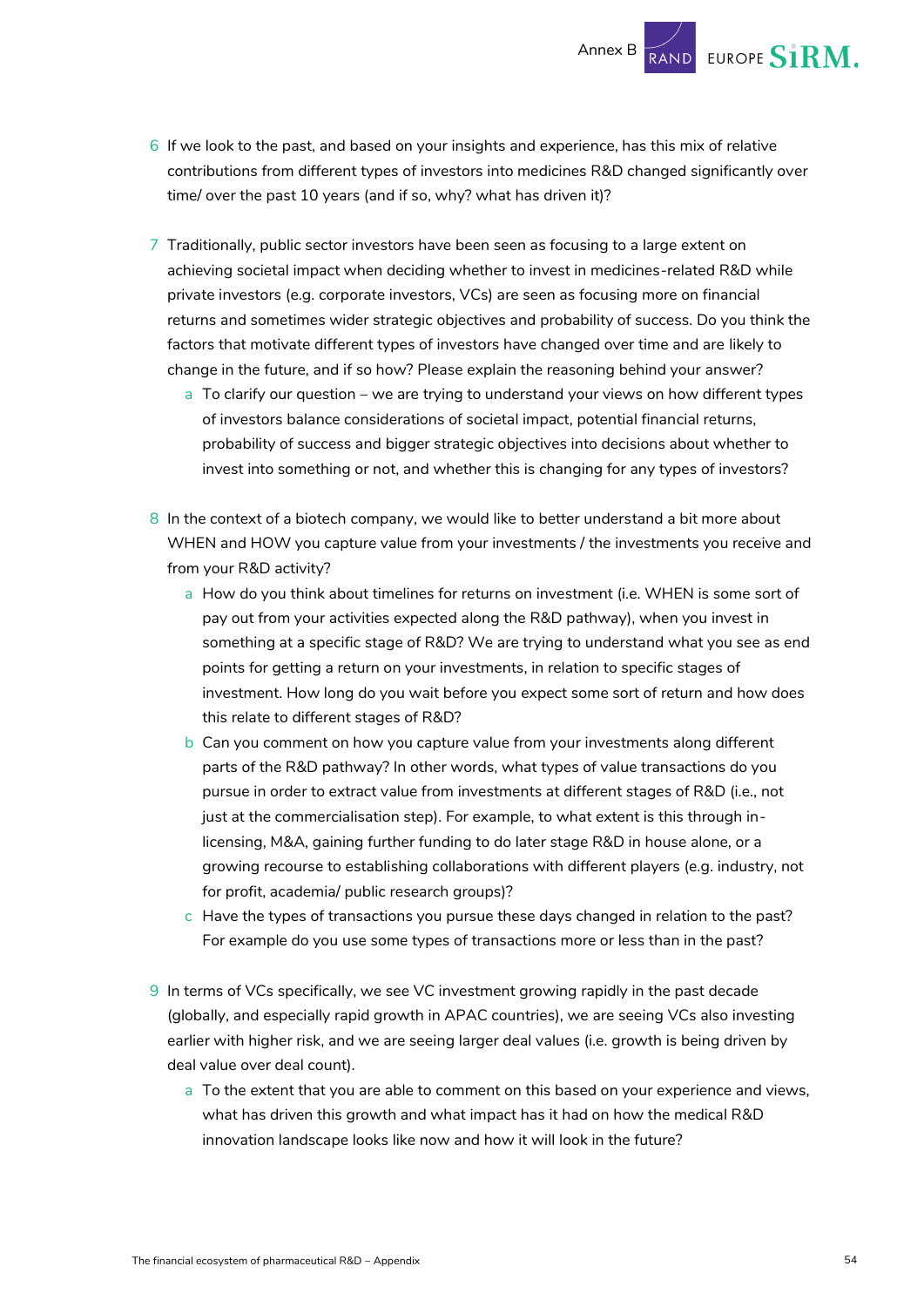b How easy/difficult is it for companies in the EU to access VC funding? How does this compare to the past? How does it compare to the situation in the US and APAC? What impact could this have in the future?

Annex B

EUROPE SIRM.

- 10 When you look to the future, do you see returns on investment for biotech companies increasing, declining or remaining relatively constant  $\frac{-\text{and }w\bar{y}}{2}$  Please can you explain the reasoning for your answer?
- 11 What about large pharma companies? Do you see returns on their investment increasing, declining or remaining relatively stable, and why?
- 12 Having gone through the interview, do you still think these are the most important and influential changes we will see that will impact on the financing of medicines R&D? (And do you see any other important influences that you feel are likely to unfold (ie. that you feel relative certainty about)?
	- a Is it relatively certain that they will happen?
- 13 And what are the biggest unknowns/ uncertainties about the future that will play a role and impact on the financial ecosystem going forward and why do they matter?
- 14 What do you think needs to change in relation to the present financial ecosystem for medicines R&D to make it more fit for the future? Please highlight your top thoughts.
- 15 Given the evolution of the financial ecosystem over time, what have been the biggest impacts on the biotech sector to date?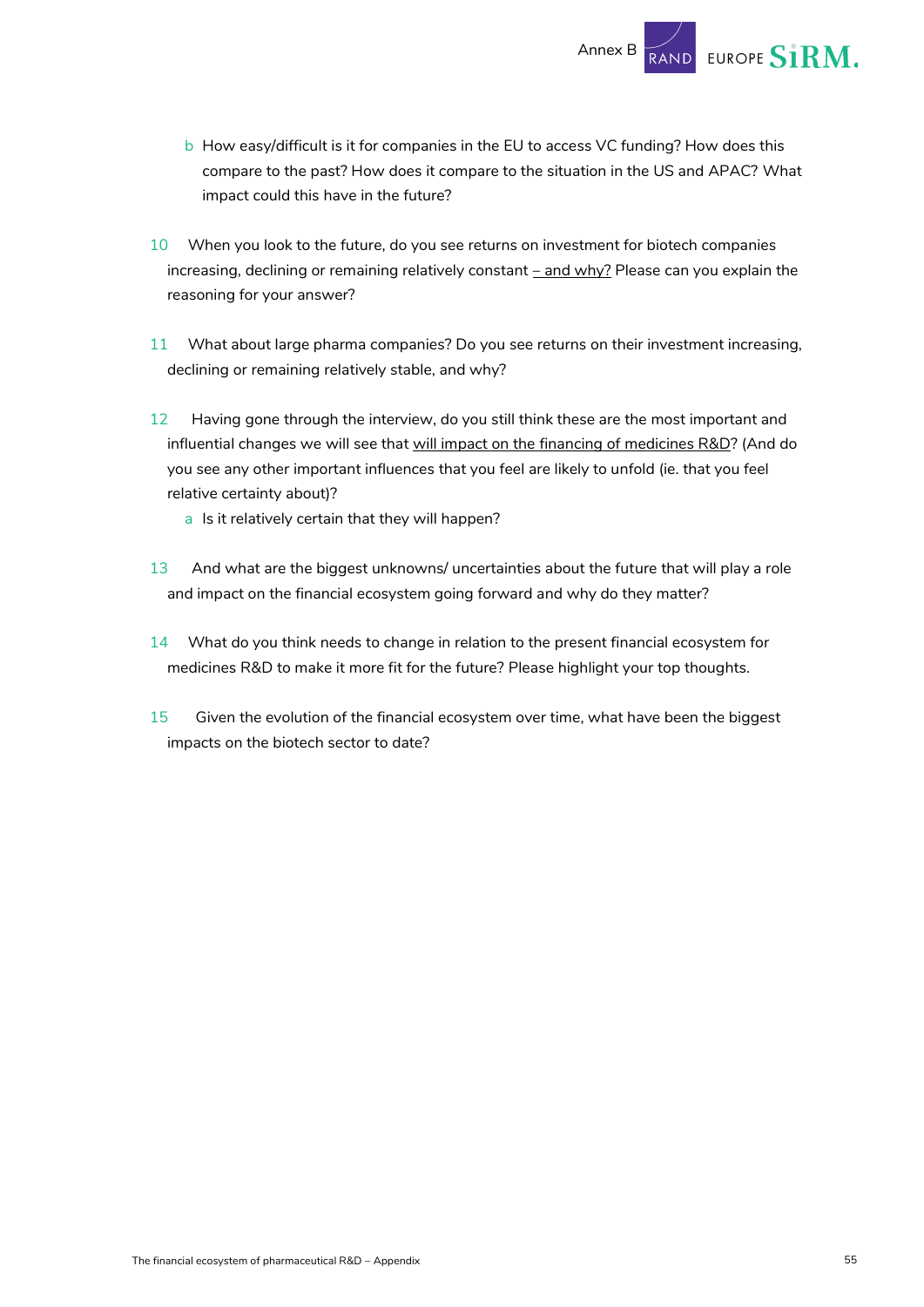EUROPE S1RM.

#### **Standalone VC sector**

- 1 When you look to the future, to the next ten years, what do you think the 3 biggest (i.e. most important and influential) changes or influencing factors that will impact on how medicines R&D is financed will be, and what impact will they have?
- 2 In your view, in a historical lens, what have been the most significant changes over the past decade in the way that medicines R&D happens and what impact have they had (i.e. why do they matter)?
- 3 Moving from big picture to a more specific question: Our analysis for this project suggests that SMEs/biotechs are increasingly trying to grow and move into later stage R&D and build capabilities for later stage R&D in-house (as opposed to licensing their assets to external organisations for further product development or as opposed to being acquired relatively early on).
	- a In your view, why is this happening and do you see it continuing into the future?
	- b Do you think this biotech behaviour may impact on how financial value from medicines R&D is captured (i.e. who captures it and when it is captured along the R&D pathway)
- 4 To the extent that you can comment on this, how have large pharma attitudes and practices related to doing earlier stage R&D (i.e. pre-clinical trials) internally versus looking to source innovation from external organisations changed over time, and how are they likely to change in the future, and why? Please explain the reasoning behind your thoughts in relation to the future outlook?
- 5 How have the costs of medicines R&D changed over time and how do you think they will change in the future? Why – please explain the reasoning behind your answer.
- 6 Looking to the future and to the diversity of investors into medicines R&D, our analysis suggests that VC spend on medicines R&D is likely to continue to grow rapidly in the future, government and NGO/not for profit spend on medicines related R&D has been relatively flat and relatively speaking is likely to lose share compared to the other sources of funding in the future. Biopharma R&D spend is growing moderately so likely to remain relatively stable in terms of relative contribution to the landscape in the future. Does that resonate with your views on the likely future investor landscape or not (10 year horizon), and if yes, what impact will this have on how the medical R&D landscape looks a decade from now? (If it does not resonate with your views, why not?
- 7 And if we look to the past, based on your insights and experience, has this mix of relative contributions from different types of investors changed significantly over time/ over the past 10 years (and if so, why, what has driven it)?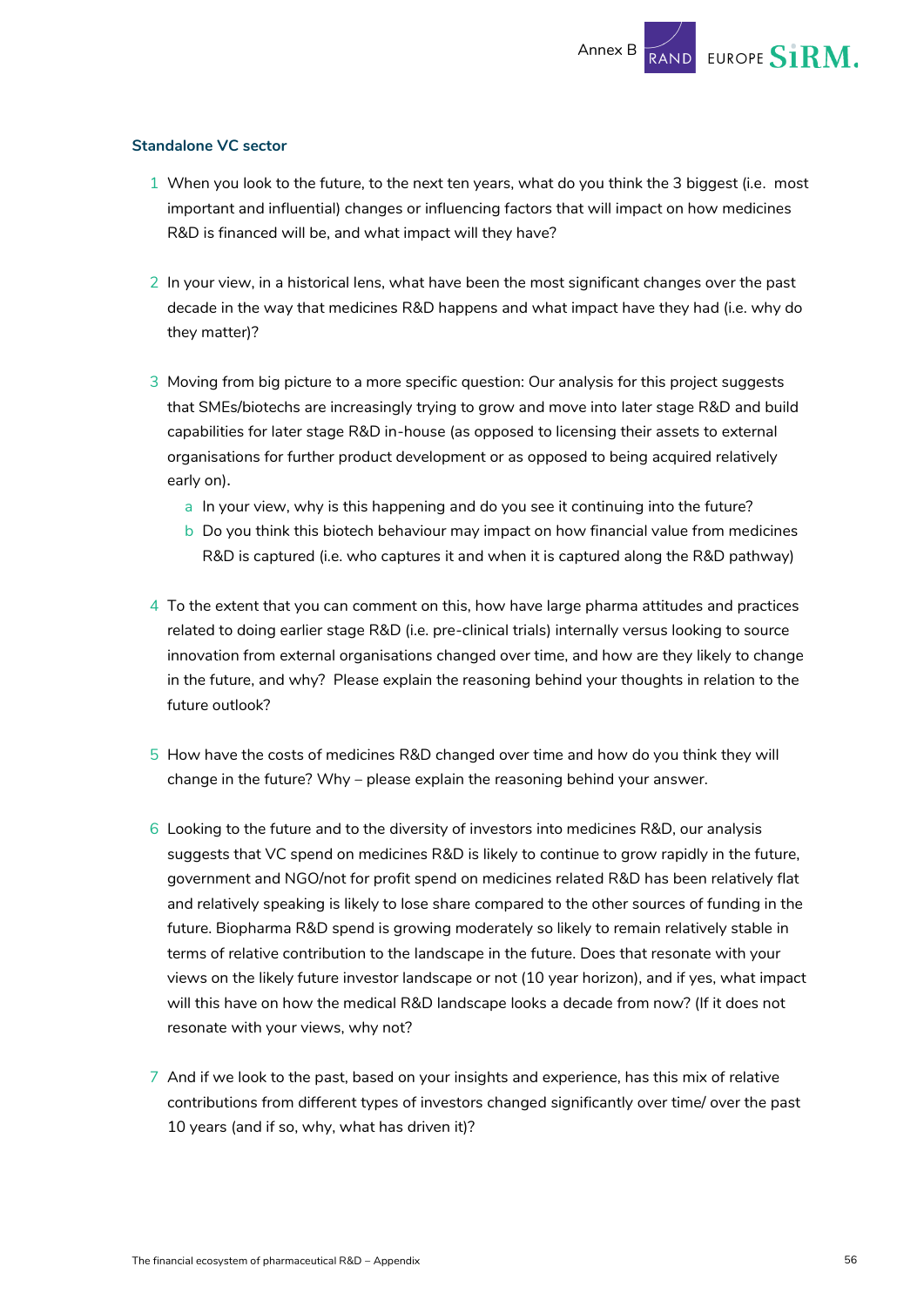- 8 What are the key motivations/drivers of your organisation's decisions to invest in medicines R&D– i.e. what factors do you consider and how do you manage the trade-offs between different types of influencing factors?
	- a To clarify our question we are trying to understand your views on the extent to which you consider societal impact, potential financial returns (e.g .if IP is involved), probability of success and bigger strategic objectives into decisions about whether to invest into something or not, and how they balance these different considerations?

Annex B

EUROPE SIRM.

- b Has this changed over time and is it likely to change in the future? Please explain the reasoning behind your answer?
- c How does risk appetite vary by stage of investment? More specifically, to what extent do assessments of probability of success (as opposed to other factors like potential for social impact or other strategic aims) influence decision-making about whether to invest in something at a particular stage in R&D (e.g. how early or late) and how to invest (e.g. grant, M&A, licensing, joint venture etc)?
- d To the extent that you are familiar with this, how significantly has the overall success rate/probability of success for a drug development project changed over time and why?
- 9 We would like to better understand a bit more about WHEN and HOW you capture value from your investments?
	- a How do you think about timelines for returns on investment (i.e. WHEN is some sort of pay out expected along the R&D pathway), when you invest in something at a specific stage of R&D? We are trying to understand what you see as end points for getting a return on your investments, in relation to specific stages of investment.
	- b Can you comment on how you capture value from your investments along different parts of the R&D pathway? In other words, what types of value transactions do you pursue in order to extract value from investments along the R&D pathway (i.e., not just at the commercialisation step). For example, to what extent is this through in-licensing, M&A, gaining further funding to do later stage R&D in house alone, or a growing recourse to establishing collaborations with different players (e.g. industry, not for profit, academia/ public research groups).
	- c Have the types of transactions you pursue these days changed in relation to the past? For example do you use some types of transactions more or less than in the past?
- 10 In terms of VCs specifically, we see VC investment growing rapidly in the past decade (globally, and especially rapid growth in APAC countries), we are seeing VCs also investing earlier with higher risk, and we are seeing larger deal values (i.e. growth is being driven by deal value over deal count)
	- a To the extent that you are able to comment on this based on your experience and views, what has driven this growth and what impact has it had on how the medical R&D innovation landscape looks like now and how it will look in the future?
	- b VC investors across regions tend to like to invest in North American companies significantly more than into other regions, followed by Europe. (And European investors will more commonly invest in European companies than US investors will invest in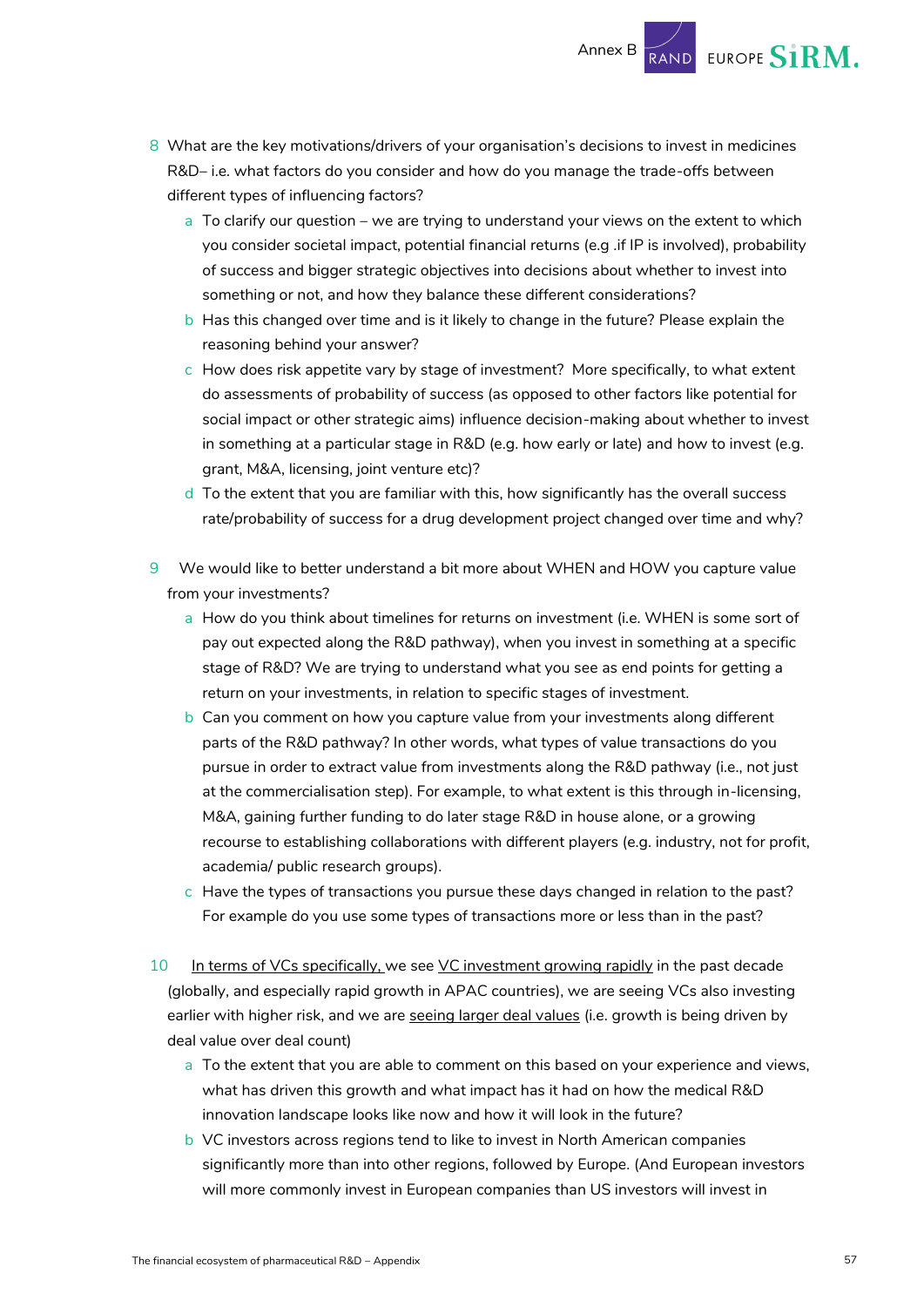

European companies; similarly APAC investors will invest more in APAC companies than North American or European investors will). How does this compare to the past? What are the implications for the future? What are your thoughts on the future landscape in this regard- for example how will European and APAC companies seeking VC investment fare if there is a preference for investing in the US?

- 11 When you look to the future, do you see returns on VC investment increasing, declining or remaining relatively constant – and why? Please can you explain the reasoning for your answer?
	- a Do you see some types of innovators taking comparatively bigger returns than in the past than others?
- 12 When we started this interview you mentioned some key influences on the future landscape? Having gone through the interview, are there any other important and influential changes/factors we will see that will influence the financing of medicines R&D?
- 13 And what are the biggest unknowns/ uncertainties about the future that will play a role and impact on the financial ecosystem going forward and why do they matter?
- 14 What do you think needs to change in relation to the present financial ecosystem for medicines R&D to make it more fit for the future?
- 15 Given the evolution of the financial ecosystem over time, what have been the biggest impacts on your sector to date?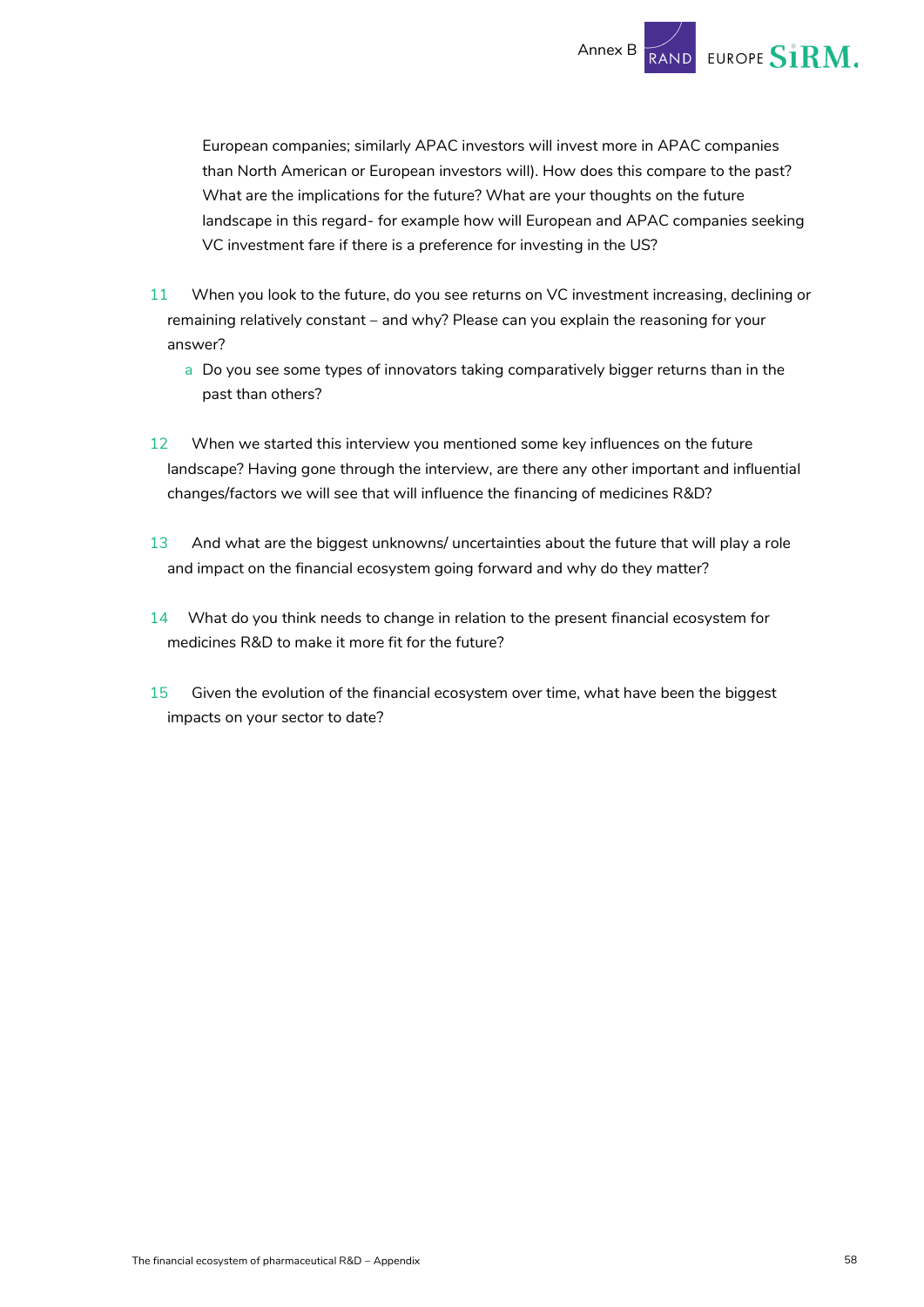**EUROPE SIRM.** 

#### **Corporate VC sector**

- 1 When you look to the future, to the next ten years, what do you think the 3 biggest (i.e. most important and influential) changes or influencing factors that will impact on how medicines R&D is financed will be, and what impact will they have?
- 2 In your view, in a historical lens, what have been the most significant changes over the past decade in the way that medicines R&D happens and what impact have they had (i.e. why do they matter)?
- 3 Moving from big picture to a more specific question: Our analysis for this project suggests that SMEs/biotechs are increasingly trying to grow and move into later stage R&D and build capabilities for later stage R&D in-house (as opposed to licensing their assets to external organisations for further product development or as opposed to being acquired relatively early on).
	- a In your view, why is this happening and do you see it continuing into the future?
	- b Do you think this biotech behaviour may impact on how financial value from medicines R&D is captured (i.e. who captures it and when it is captured along the R&D pathway)
- 4 Based on your views and/or experiences, what factors drive large pharma company decisions about whether to fund earlier stage R&D (i.e. pre-clinical trials) internally/in-house or to look externally (e.g. to SMEs/biotechs for example) to source innovation assets?
	- a How have large pharma attitudes and practices related to internal versus external earlier stage R&D (pre trials) changed over time and why?
	- b And how are they likely to change in the future, and why?
- 5 How have the costs of medicines R&D changed over time and how do you think they will change in the future? Why – please explain the reasoning behind your answer.
- 6 Looking to the future and to the diversity of investors into medicines R&D, our analysis suggests that VC spend on medicines R&D is likely to continue to grow rapidly in the future, government and NGO/not for profit spend on medicines related R&D has been relatively flat and relatively speaking is likely to lose share compared to the other sources of funding in the future. Biopharma R&D spend is growing moderately so likely to remain relatively stable in terms of relative contribution to the landscape in the future. Does that resonate with your views on the likely future investor landscape or not (10 year horizon), and if yes, what impact will this have on how the medical R&D landscape looks a decade from now? (If it does not resonate with your views, why not?
- 7 Based on your insights and experience and when we look at the past rather than the future, has this mix of relative contributions from different types of investors into the R&D pathway for medicines changed significantly over time/ over the past 10 years (and if so, why, what has driven it)?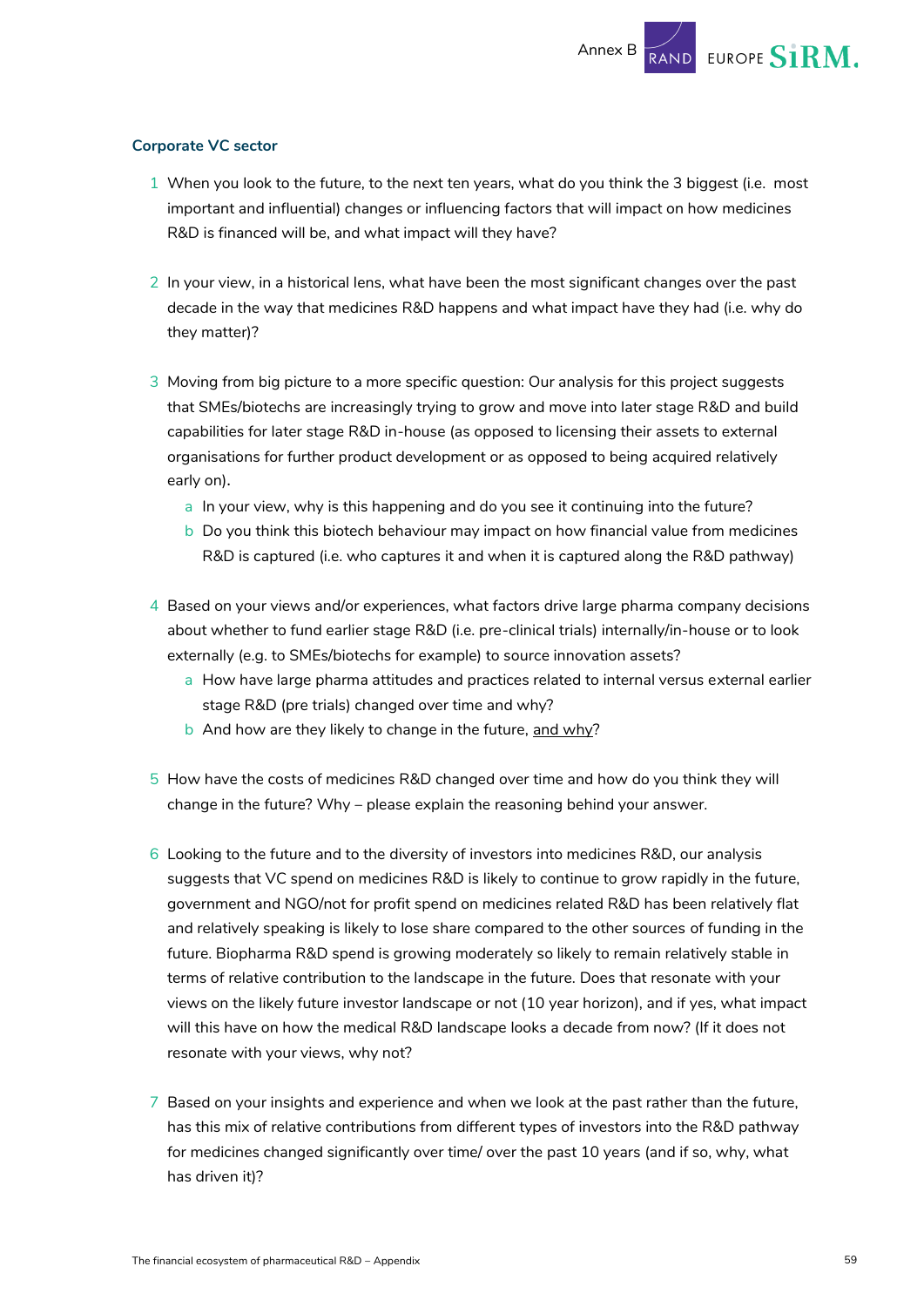- a What are the key motivations/drivers of your organisation's decisions to invest in medicines R&D– i.e. what factors do you consider and how do you manage the tradeoffs between different types of influencing factors?
	- To clarify our question we are trying to understand your views on the extent to which you consider societal impact, potential financial returns (e.g .if IP is involved), probability of success and bigger strategic objectives into decisions about whether to invest into something or not, and how they balance these different considerations?

Annex B

RAND EUROPE  $\boldsymbol{\mathrm{S}1\mathrm{RM}}.$ 

- b Has this changed over time and is it likely to change in the future? Please explain the reasoning behind your answer?
- c How does risk appetite vary by stage of investment? More specifically, to what extent do assessments of probability of success (as opposed to other factors like potential for social impact or other strategic aims) influence decision-making about whether to invest in something at a particular stage in R&D (e.g. how early or late) and how to invest (e.g. grant, M&A, licensing, joint venture etc)?
- d To the extent that you are familiar with this, how significantly has the overall success rate/probability of success for a drug development project changed over time and why?
- 8 We would like to better understand a bit more about WHEN and HOW you capture value from your investments?
	- a How do you think about timelines for returns on investment (i.e. WHEN is some sort of pay out expected along the R&D pathway), when you invest in something at a specific stage of R&D? We are trying to understand what you see as end points for getting a return on your investments, in relation to specific stages of investment.
	- b Can you comment on how you capture value from your investments along different parts of the R&D pathway? In other words, what types of value transactions do you pursue in order to extract value from investments along the R&D pathway (i.e., not just at the commercialisation step). For example, to what extent is this through in-licensing, M&A, gaining further funding to do later stage R&D in house alone, or a growing recourse to establishing collaborations with different players (e.g. industry, not for profit, academia/ public research groups).
	- c Have the types of transactions you pursue these days changed in relation to the past? For example, do you use some types of transactions more or less than in the past?
- 9 In terms of VCs specifically, we see VC investment growing rapidly in the past decade (globally, and especially rapid growth in APAC countries), we are seeing VCs also investing earlier with higher risk, and we are seeing larger deal values (i.e. growth is being driven by deal value over deal count)
	- a To the extent that you are able to comment on this based on your experience and views, what has driven this growth and what impact has it had on how the medical R&D innovation landscape looks like now and how it will look in the future?
	- b VC investors across regions tend to like to invest in North American companies significantly more than into other regions, followed by Europe. (And European investors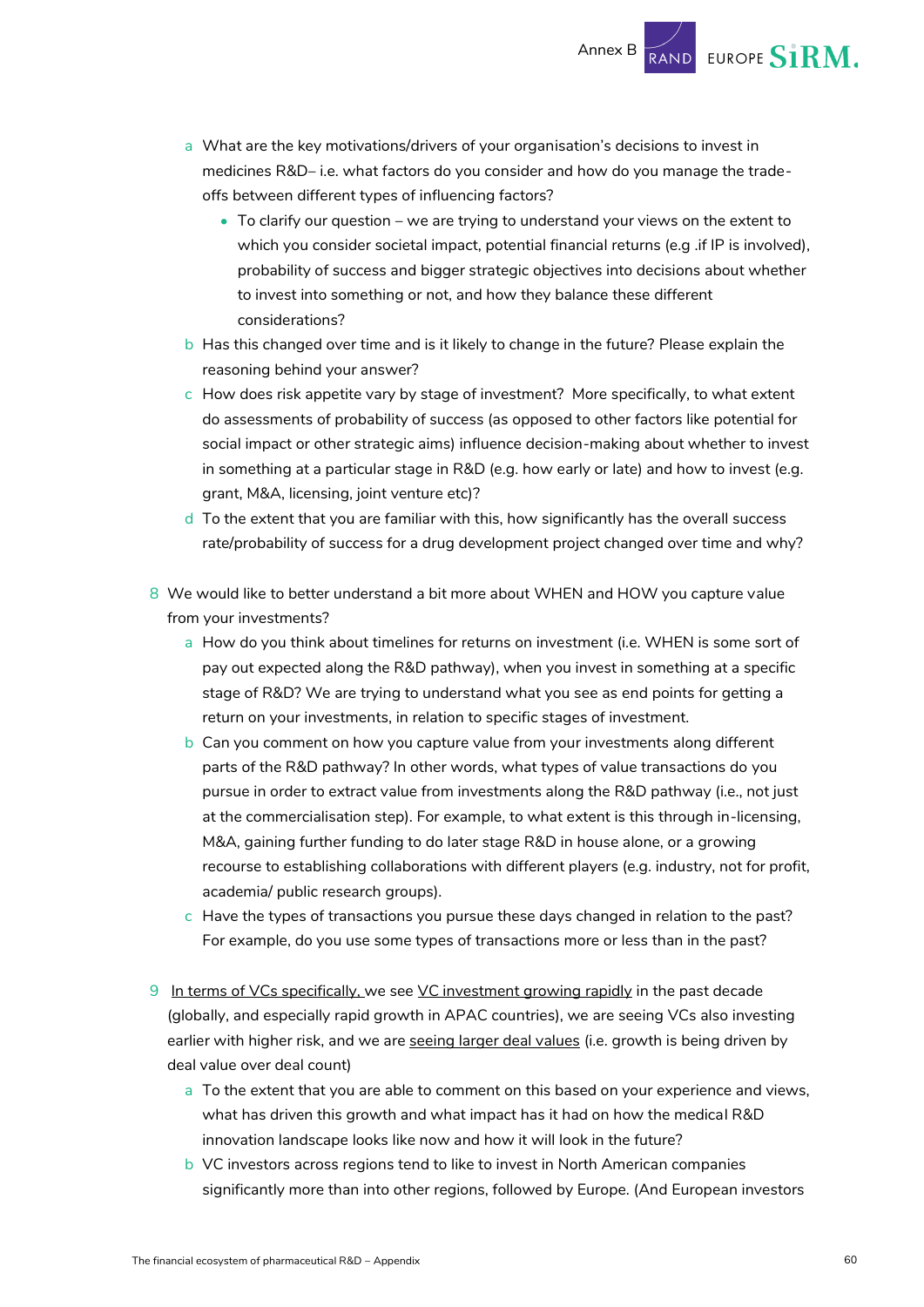

will more commonly invest in European companies than US investors will invest in European companies; similarly APAC investors will invest more in APAC companies than North American or European investors will). How does this compare to the past? What are the implications for the future? What are your thoughts on the future landscape in this regard- for example how will European and APAC companies seeking VC investment fare if there is a preference for investing in the US?

- 10 When you look to the future, do you see returns on VC investment increasing, declining or remaining relatively constant – and why? Please can you explain the reasoning for your answer?
	- a Do you see some types of innovators taking comparatively bigger returns than in the past than others?
- 11 When we started this interview you mentioned some key influences on the future landscape? Having gone through the interview, are there any other important and influential changes/factors we will see that will influence the financing of medicines R&D?
- 12 And what are the biggest unknowns/ uncertainties about the future that will play a role and impact on the financial ecosystem going forward and why do they matter?
- 13 What do you think needs to change in relation to the present financial ecosystem for medicines R&D to make it more fit for the future?
- 14 Given the evolution of the financial ecosystem over time, what have been the biggest impacts on your sector to date?
- 15 Is there anything that can be done in terms of how R&D is executed/done to make costs lower and to support drug affordability?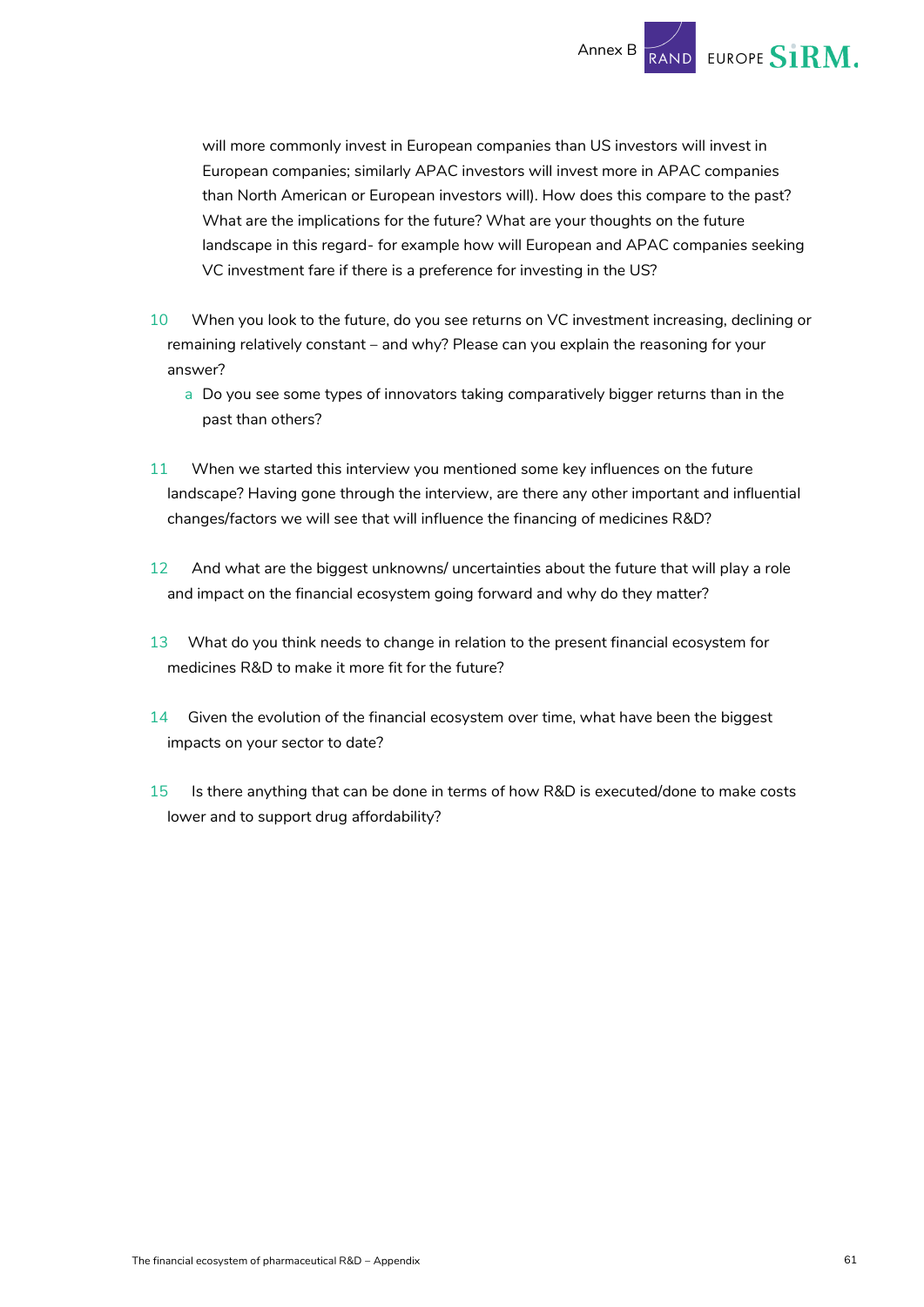#### **Academics and consultants**

- 1 When you look to the future, to the next ten years, what do you think the 3 biggest (i.e. most important and influential) changes or influencing factors that will impact on how medicines R&D is financed will be, and what impact will they have?
- 2 In your view, in a historical lens, what have been the most significant changes over the past decade in the way that medicines R&D happens and what impact have they had (i.e. why do they matter)?
- 3 Moving from big picture to a more specific question: Our analysis for this project suggests that SMEs/biotechs are increasingly trying to grow and move into later stage R&D and build capabilities for later stage R&D in-house (as opposed to licensing their assets to external organisations for further product development or as opposed to being acquired relatively early on).
	- a In your view, why is this happening and do you see it continuing into the future?
	- b Do you think this biotech behaviour may impact on how financial value from medicines R&D is captured (i.e. who captures it and when it is captured along the R&D pathway)
- 4 Based on your views and/or experiences, what factors drive large pharma company decisions about whether to fund earlier stage R&D (i.e. pre-clinical trials) internally/in-house or to look externally (e.g. to SMEs/biotechs for example) to source innovation assets?
	- a How have large pharma attitudes and practices related to internal versus external earlier stage R&D (pre trials) changed over time and why?
	- b And how are they likely to change in the future, and why?
- 5 Different studies have come up with highly varying estimates for the costs of R&D.
	- a Why do you think we see such a huge variety of estimates and ranges in the literature on the costs of drug development/medicines R&D? In your view, what can explain these ranges?
	- b Do you think we should be approaching methods for assessing the costs of R&D differently and if so how? (Are we considering the right units of analysis and methods)?
	- c How have the costs of R&D changed over time and how do you think they will change in the future? Why – please explain the reasoning behind your answer.
- 6 If we look to the future and to the diversity of investors into medicines R&D, our analysis suggests that VC spend on medicines R&D is likely to continue to grow rapidly in the future, government and NGO/not for profit spend on medicines related R&D has been relatively flat and relatively speaking is likely to lose share compared to the other sources of funding in the future. Biopharma R&D spend is growing moderately so likely to remain relatively stable in terms of relative contribution to the landscape in the future. Does that resonate with your views on the likely future investor landscape or not (10 year horizon), and if yes, what impact will this have on how the medical R&D landscape looks a decade from now? (If it does not resonate with your views, why not?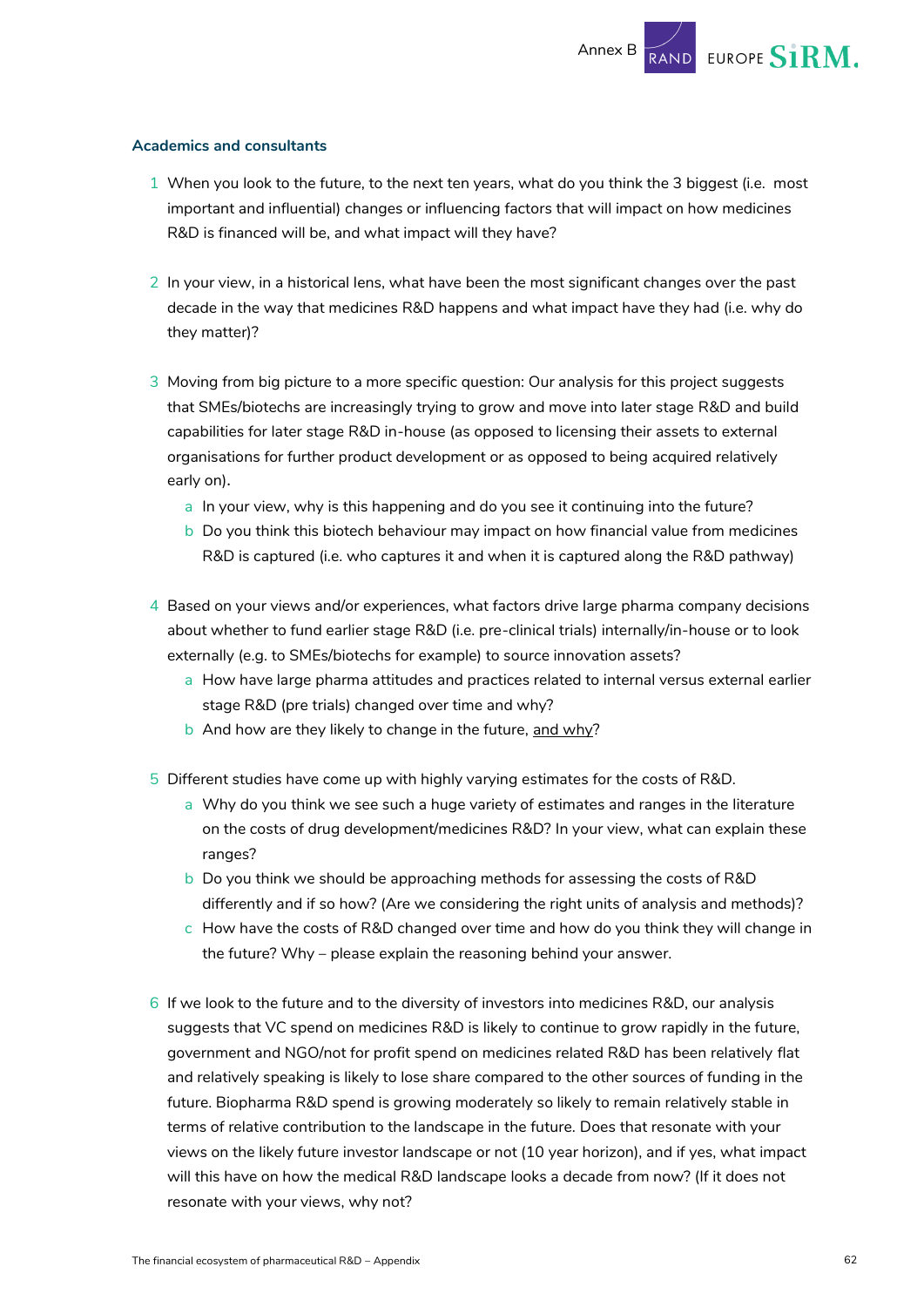7 Based on your insights and experience and when we look at the past rather than the future, has this mix of relative contributions from different types of investors into the R&D pathway for medicines changed significantly over time/ over the past 10 years (and if so, why, what

Annex B

**EUROPE SIRM.** 

- 8 How do you think the motivations of different types of investors into R&D differ in terms of deciding on what to invest in and why; and has this changed over time and is it likely to change in the future? Please explain the reasoning behind your answer?
	- a To clarify our question we are trying to understand your views on the extent to which different types of investors into R&D consider societal impact, potential financial returns, probability of success and bigger strategic objectives into decisions about whether to invest into something or not, and how they balance these different considerations?
- 9 In terms of VCs specifically, we see VC investment growing rapidly in the past decade (globally, and especially rapid growth in APAC countries), we are seeing VCs also investing earlier with higher risk, and we are seeing larger deal values (i.e. growth is being driven by deal value over deal count).
	- a To the extent that you are able to comment on this based on your experience and views, what has driven this growth and what impact has it had on how the medical R&D innovation landscape looks like now and how it will look in the future?
	- b VC investors across regions tend to like to invest in North American companies significantly more than into other regions, followed by Europe. (And European investors will more commonly invest in European companies than US investors will invest in European companies; similarly APAC investors will invest more in APAC companies than North American or European investors will). How does this compare to the past? What are the implications for the future? What are your thoughts on the future landscape in this regard- for example how will European and APAC companies seeking VC investment fare if there is a preference for investing in the US?
- 10 Can public and third sector funders do anything differently in terms of how they invest to enhance the societal impact from their investments in the future?
	- a We see some NGOs/research charities/not for profits monetising on investments (e.g. gaining and potentially selling royalty rights to reinvest in other R&D). Do you think this trend is likely to increase in the future and if so why (and does it apply across geographies).
	- b To what extent do you think there is scope for public financing to extend into somewhat later stages of R&D – e.g. should governments invest longer, perhaps in collaboration with other investors (e.g. charities/not for profits, other)? And do you think this would have any impact on downstream impacts from innovation such as pricing negotiations?
- 11 When you look to the future, do you see returns on investment increasing, declining or remaining relatively constant for the different types of medicines R&D investors and if so why?

has driven it)?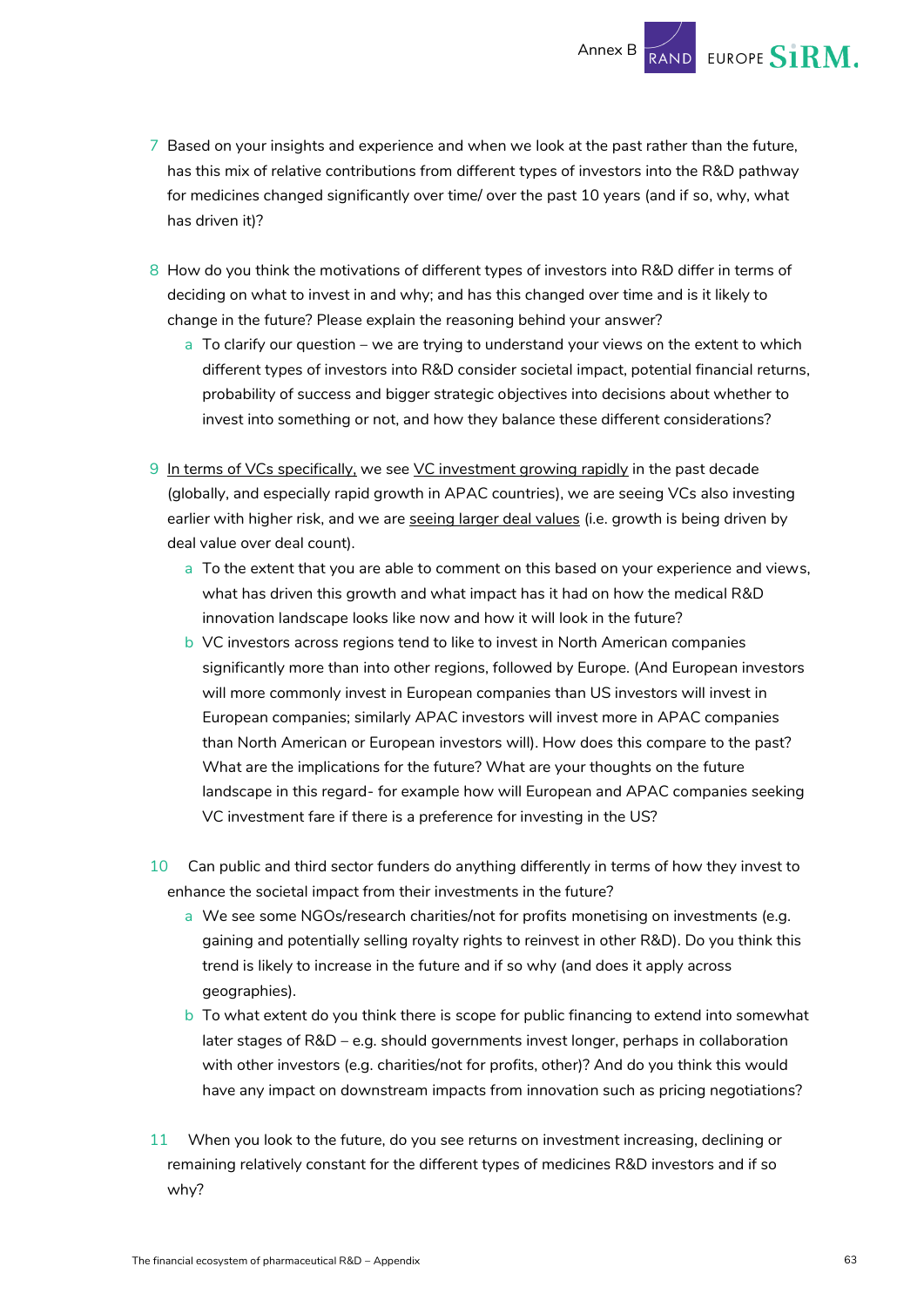

- a Do you see some types of innovators taking comparatively bigger returns than in the past, thank other investors
- b Given your thoughts on future returns on investment, how do you think pharma strategies will change in the future and why
- 12 When we started this interview you mentioned some key influences on the future landscape? Having gone through the interview, are there any other important and influential changes/factors we will see that will influence the financing of medicines R&D?
- 13 And what are the biggest unknowns/ uncertainties about the future that will play a role and impact on the financial ecosystem going forward and why do they matter?
- 14 What do you think needs to change in relation to the present financial ecosystem for medicines R&D to make it more fit for the future?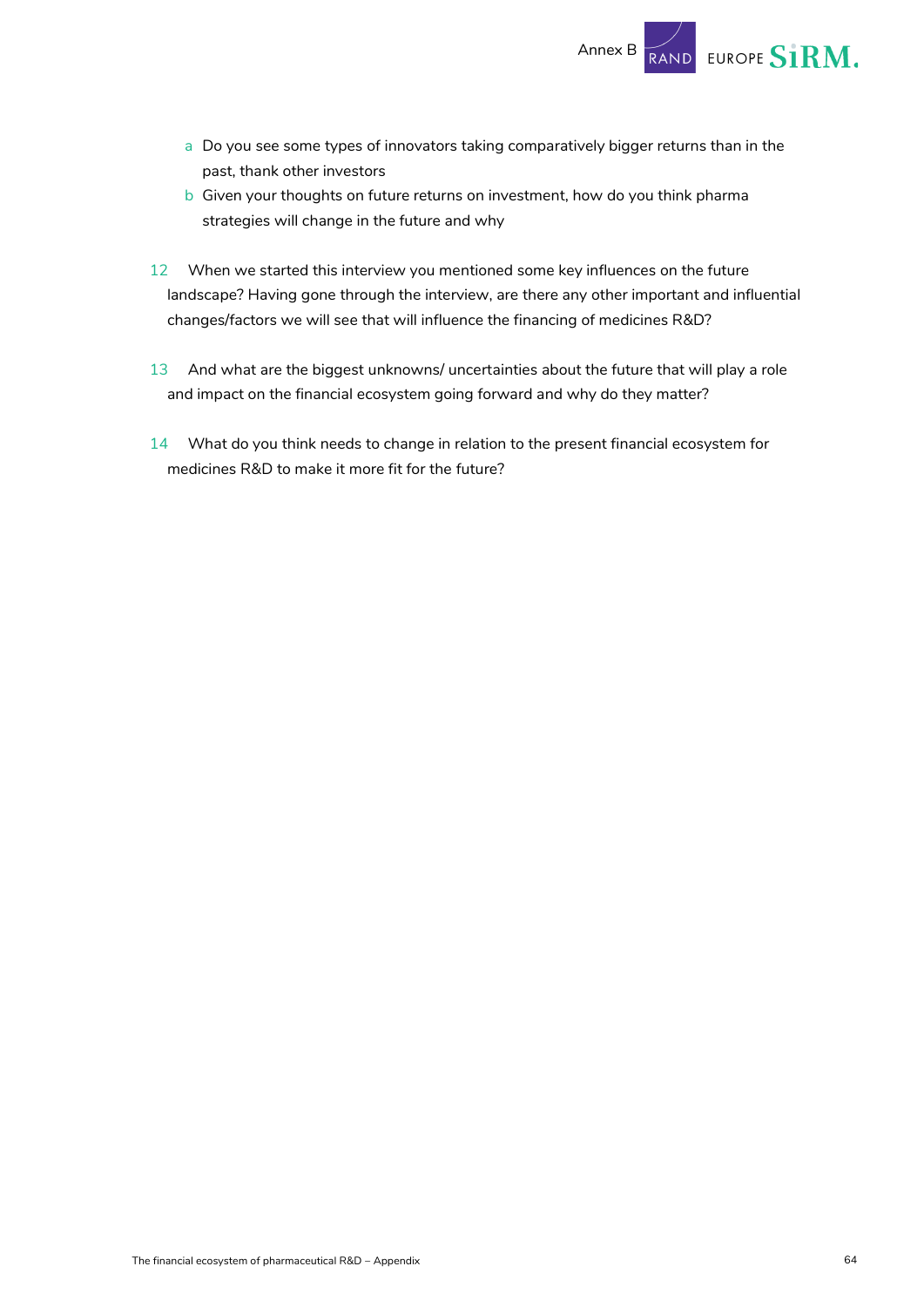EUROPE SIRM.

#### **Policy-makers and regulators**

- 1 When you look to the future, to the next ten years, what do you think the 3 biggest (i.e. most important and influential) changes or influencing factors that will impact on how medicines R&D is financed will be, and what impact will they have?
- 2 In your view, in a historical lens, what have been the most significant changes over the past decade in the way that medicines R&D happens and what impact have they had (i.e. why do they matter)?
- 3 Moving from big picture to a more specific question: Our analysis for this project suggests that SMEs/biotechs are increasingly trying to grow and move into later stage R&D and build capabilities for later stage R&D in-house (as opposed to licensing their assets to external organisations for further product development or as opposed to being acquired relatively early on).
	- a In your view, why is this happening and do you see it continuing into the future?
	- b Do you think this biotech behaviour may impact on how financial value from medicines R&D is captured (i.e. who captures it and when it is captured along the R&D pathway)
- 4 To the extent that you can comment on this and from your perspective, how have large pharma attitudes and practices related to doing earlier stage R&D (i.e. pre-clinical trials) internally versus looking to source innovation from external organisations changed over time, and how are they likely to change in the future, and why? Please explain the reasoning behind your thoughts in relation to the future outlook?
- 5 How have the costs of medicines R&D changed over time and how do you think they will change in the future? Why – please explain the reasoning behind your answer.
- 6 When we look to the future and to the diversity of investors into medicines R&D, our analysis suggests that VC spend on medicines R&D is likely to continue to grow rapidly in the future, government and NGO/not for profit spend on medicines related R&D has been relatively flat and relatively speaking is likely to lose share compared to the other sources of funding in the future. Biopharma R&D spend is growing moderately so likely to remain relatively stable in terms of relative contribution to the landscape in the future. Does that resonate with your views on the likely future investor landscape or not (10 year horizon), and if yes, what impact will this have on how the medical R&D landscape looks a decade from now? (If it does not resonate with your views, why not?
- 7 And if we look to the past, and based on your insights and experience, has this mix of relative contributions from different types of investors changed significantly over time/ over the past 10 years (and if so, why, what has driven it)?